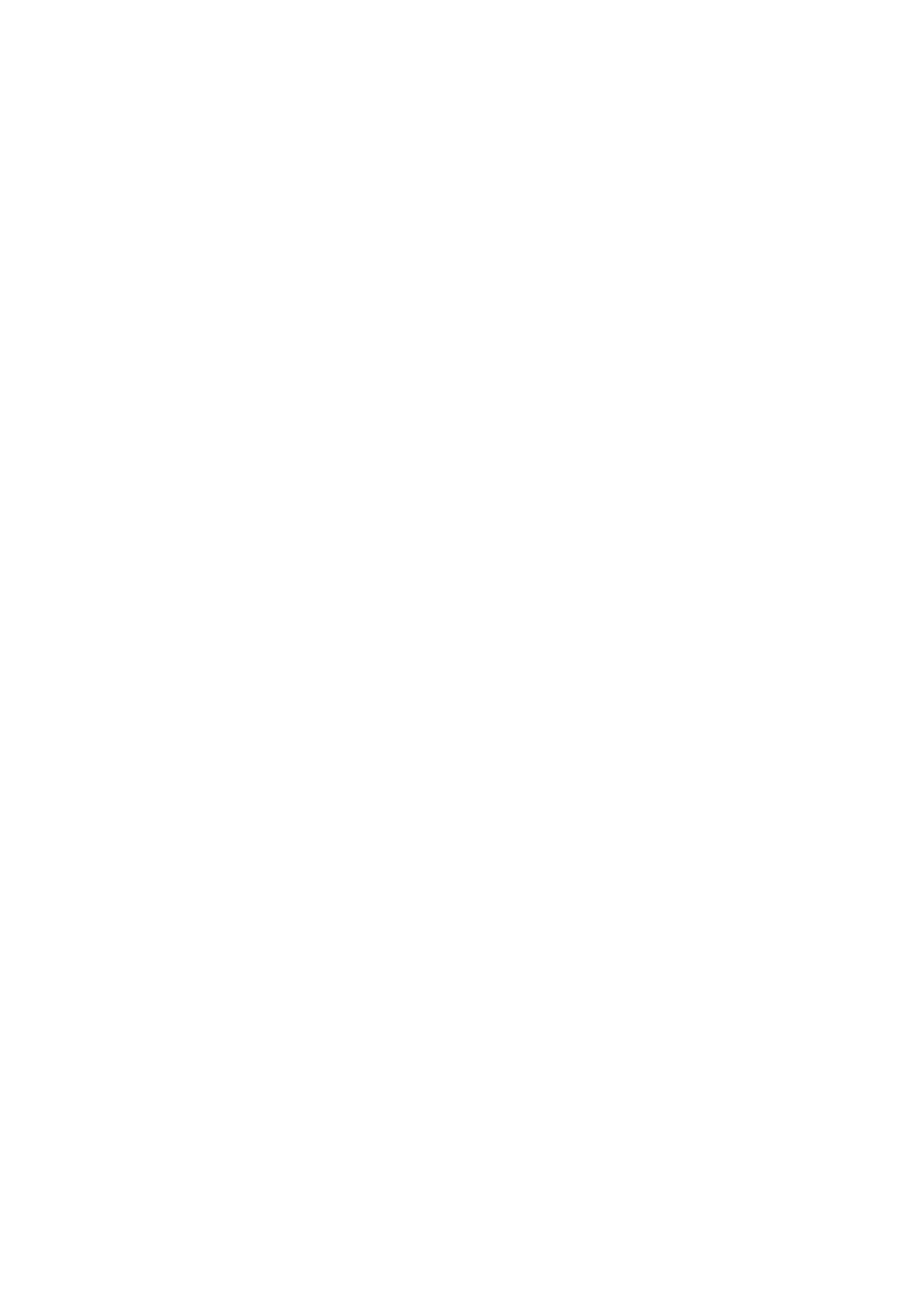



 $ETITITUP$ 

Ø 2.5 3.5 4.5 9 mm





 $PH 2$ 





13 17 19 30 mm











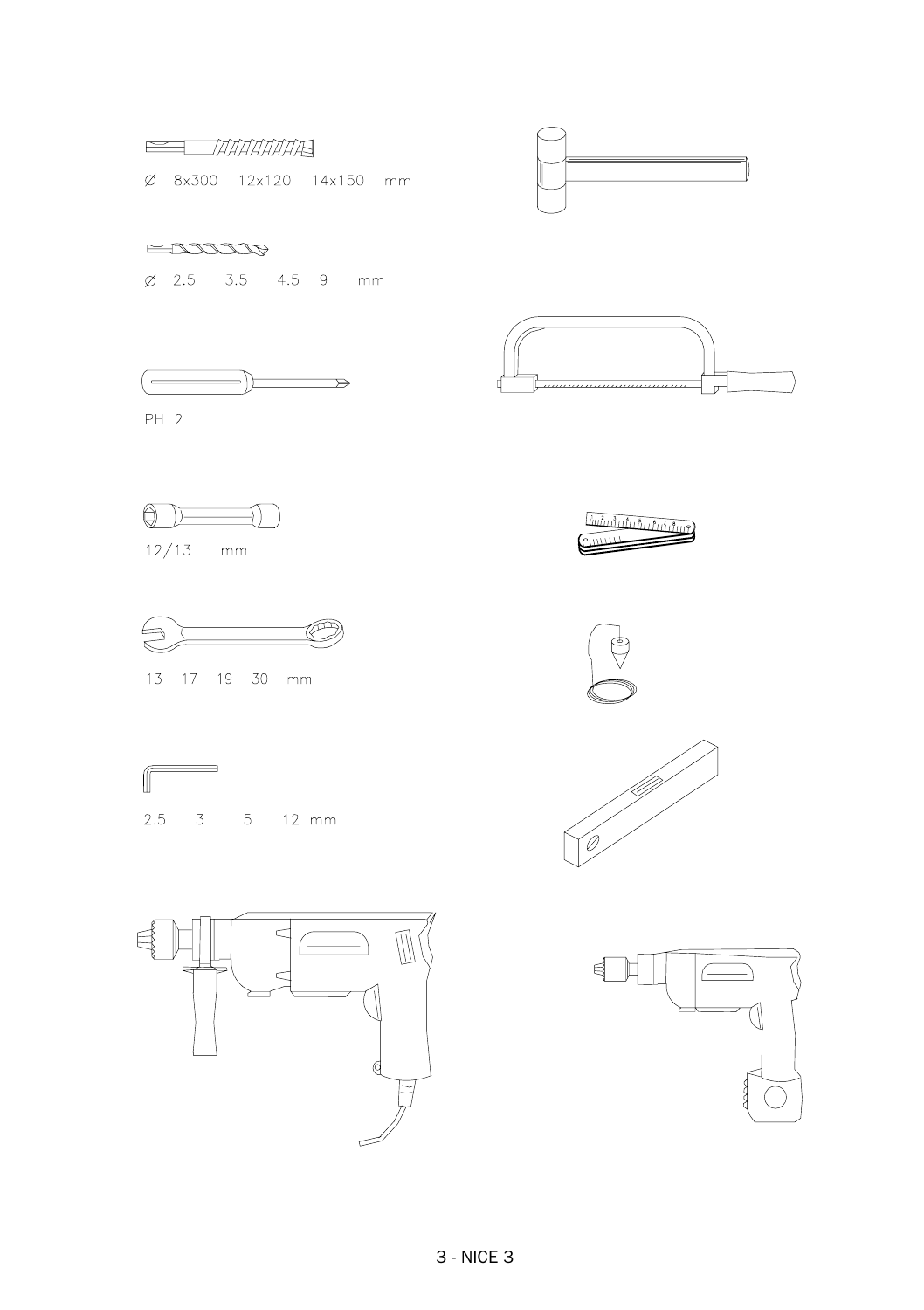# Italiano

ATTENZIONE: eseguire l'installazione "a regola d'arte" utilizzando attrezzi idonei; seguire scrupolosamente le istruzioni di montaggio. Informarsi prima dell'installazione, sui regolamenti locali e nazionali da rispettare, in funzione della destinazione d'uso (privato principale, secondario, uffici, negozi...).

Prima di procedere alla posa in opera della scala leggere attentamente la TAB.2 (TABELLA QUANTITA' DISCHI DISTANZIATORI) onde disporre le alzate in modo che il pianerottolo sia più alto di 1 cm rispetto al pavimento di arrivo (vedi Montaggio del pianerottolo).

#### Assemblaggio della scala

- 1. Individuare il punto dove fissare la base (G03) del palo centrale tenendo in considerazione che il pianerottolo (E03) deve appoggiare sul pavimento di arrivo (appoggio minimo consentito 2 cm).
- 2. Avvitare alla base (G03) la boccola (B46) uttilizzando la vite (B17) e marcare i tre punti per i tasselli (B13) sul pavimento, quindi forare ed eseguire il fissaggio. Avvitare alla base il palo centrale (G02).
- 3. Preparare tutti i supporti di base con dischi distanziatori e disco finale inseriti (rilevare la quantità dalla tabella). Inserire nel palo i componenti della scala nel seguente ordine :

1 - 1° supporto di base (D14) con il numero di dischi distanziatori (D03) precedentemente rilevato in tabella e disco finale (D02).

2 - Gradino (L01).

3 - Supporto di base (D04) con il numero di dischi distanziatori (D03) precedentemente rilevato in tabella e disco finale (D02).

- 4. Al termine del palo centrale (G02) avvitare il tirante filettato (G01) tenendo presente che alla sue estremità superiore verrà avvitato il paletto terminale (C02).
- 5. Continuare ad inserire i componenti come sopra, con la differenza che, immediatamente prima e dopo ogni gradino che si trova in corrispondenza della barra filettata (G01), occorreranno anche le rondelle di centraggio (D01).
- 6. Dopo il pianerottolo (E03) inserire la ranella terminale (B05), la molla a tazza (B04) e serrare con il dado (B03) senza stringere molto.
- 7. Fissare definitivamente il pianerottolo (vedi Montaggio del pianerottolo).
- 8. Posizionare angolarmente i gradini.
- 9. Serrare con forza, definitivamente, il dado (B03).

#### Assemblaggio della ringhiera

- 10.Riscaldare il corrimano ad una temperatura di circa 75°-80° per renderlo facilmente sagomabile a mano. Posizionarlo quindi sui paletti (C01), precedentemente montati, partendo dall'alto.
- L'operazione va terminata prima che il corrimano si raffreddi eccessivamente.

11.Eseguire i fori nel corrimano in corrispondenza dei fori esistenti sui paletti e fissare con le apposite viti (BF5 - B09 - B10).

- Il corrimano può essere facilmente riscaldato nel seguente modo (fig. 2):
- 1. Appoggiarlo su un piano di servizio (allo scopo si può uttilizzare il coperchio della cassa).
- 2. Per circa 5 minuti lambirlo con una fiamma eseguendo movimenti circolari senza indugiare su nessun punto. 3. Capovolgerlo e ripetere l'operazione.

Altri modi sono possibili: in climi caldi è addirittura sufficiente esporre il corrimano al sole.

#### Montaggio del pianerottolo

- 12.Disporre le alzate in modo che le estremità A e B del pianerottolo sfiorino il pavimento (FIG. 1).
- 13.Assemblare il tirante filettato (B74), con la vite (B73), le rosette (B72) ed il dado (B78) al pianerottolo, senza stringere eccesivamente (fig. 3).
- 14.Avvitare il dado (B71) sul tirante (B74) sino in fondo.

Inserire la staffa e sucessivamente il dado (B71) avvitandolo a filo dell'estremità inferiore del tirante (B74). 15.Fare scorrere la staffa tenendola appoggiata sul dado (B71) sino al fianco del solaio. Eseguire il foro (diametro 14 mm, profondità 120 mm) in corrispondenza del cordolo in cemento utilizzando come riferimento uno dei due fori presenti sulla staffa.

Inserire la vite ad espansione (B58) e bloccare definitivamente la staffa sul solaio.

- 16.Agire sul dado inferiore (B71) sino a portare i punti A-B-C (dis. 04) a contatto con il pavimento.
- 17.Bloccare la staffa sul tirante agendo sul dado (B71) e serrare con forza la vite (B73).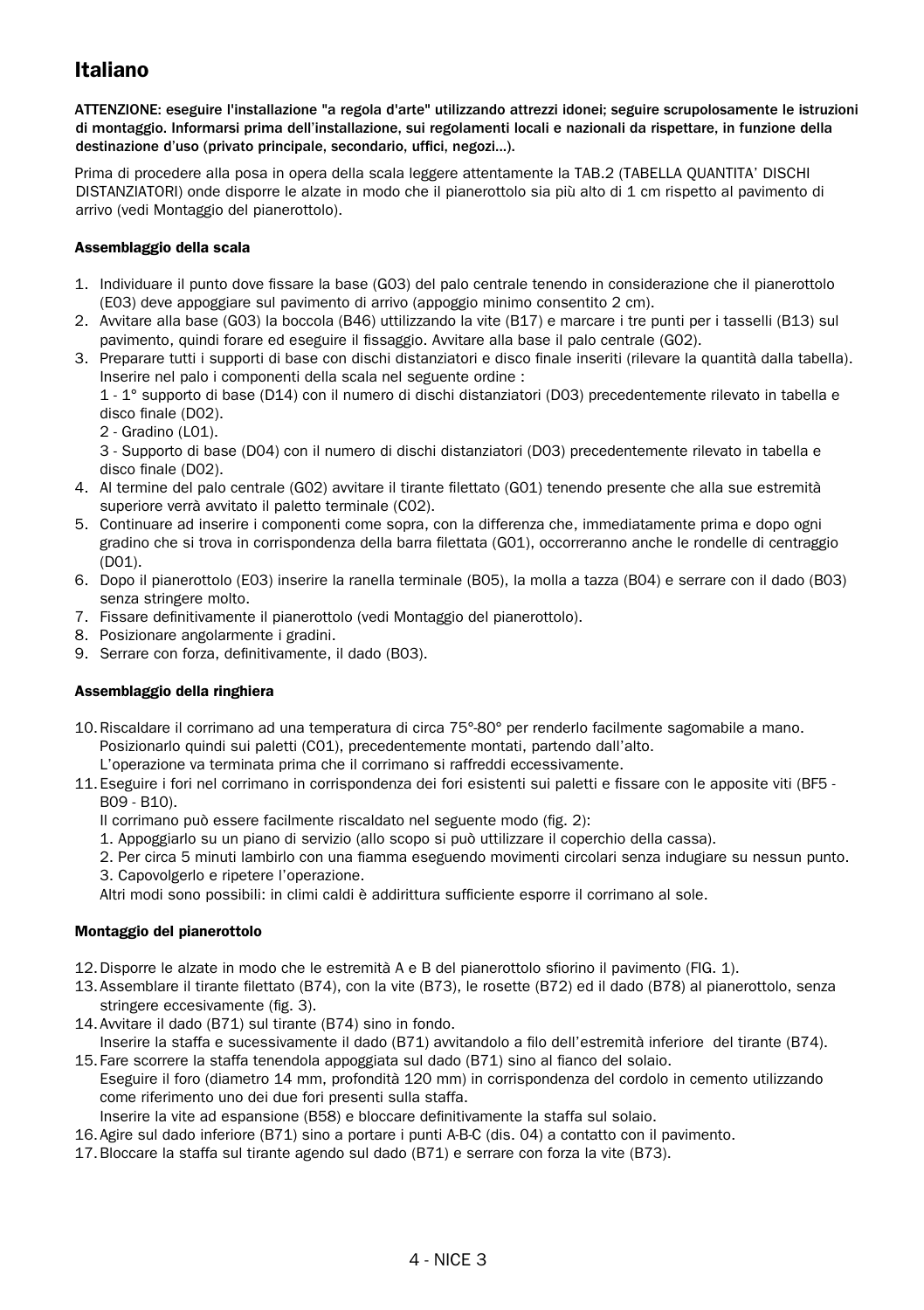# English

WARNING: Carry out the installation in a "workmanlike" manner, strictly following the installation instructions and using suitable tools. Always consult your local building department for code requirements that must be respected depending on its destination of use (private, secondary, public…).

Before proceeding with installation, carefully read the TAB. 2 (NUMBER OF PLASTIC SPACERS) in order to arrange the rises so that the landing is 1 cm higher than the arrival floor (see Landing assembly).

#### Staircase assembly

- 1. Identify the point where to fasten the central column base (G03) taking into account that the landing (E03) must rest on the arrival floor (minimum 2cm permitted).
- 2. Screw the bushing (B46) onto the base (G03) using the screw (B17) and mark the three points for the dowels (B13) on the floor, then drill and fasten. Screw the central column (G02) onto the base.
- 3. Prepare all the base supports fitting the plastic spacers and end spacer (find the required number of spacers in the table).

Fit the staircase components on the central column in the following order:

1 - 1st base support (D14) with the number of plastic spacers (D03) previously found in the table and the end spacer (D02).

- 2 Tread (L01).
- 3 Base support (D04) with the number of plastic spacers (D03) previously found in the table and the end spacer (D02).
- 4. Screw the threaded tie-rod (G01) onto the end of the central column (G02) bearing in mind that the end baluster (C02) will be screwed onto its top end.
- 5. Continue fitting the components as above with the difference that the centring washers (D01) must also be fitted immediately before and after each tread in correspondence to the threaded bar (G01).
- 6. After the landing (E03) fit the end washer (B05) and the Belleville washer (B04) and tighten with the nut (B03) without overtightening.
- 7. Finally fasten the landing (see Landing assembly).
- 8. Position the treads angularly.
- 9. Finally tighten the nut (B03) with force.

#### Railing assembly

10.Heat the handrail to a temperature of approximately 75-80ºC so that it can easily be shaped by hand. Then position it on the balusters (C01) previously fitted starting from the top.

Complete the operation before the handrail cools down too much.

- 11.Drill the holes in the handrail in correspondence to the existing holes in the balusters and secure it with the relative screws (BF5 – B09 – B10).
	- The handrail can easily be heated as follows (fig. 2):
	- 1. Place it on a flat surface (e.g. the crate cover).
	- 2. For about 5 minutes sweep a flame over it with circular movements without staying in one spot.
	- 3. Turn it over and repeat the operation.

Other methods can be used, for example, in hot climates it is sufficient to expose the handrail to the sun.

#### Landing assembly

- 12.Arrange the rises in such a way that the ends A and B of the landing graze the floor (FIG. 1).
- 13.Fit the threaded tie-rod (B74) with the screw (B73), the washers (B72) and the nut (B78) to the landing without overtightening (fig. 3).
- 14.Fully screw down the nut (B71) on the tie-rod (B74).
- Fit the bracket and then the nut (B71) screwing it on flush with the lower end of the tie-rod (B74).
- 15.Slide the bracket holding it resting on the nut (B71) up to the side of the floor. Drill the hole (14 mm diameter, 120 mm deep) in correspondence to the cement curb using one of the two holes in the bracket as reference.
	- Fit the expansion screw (B58) and finally lock the bracket on the floor.
- 16.Act on the lower nut (B71) until the points A-B-C (drawing 4) are in contact with the floor.
- 17.Lock the bracket on the tie-rod acting on the nut (B71) and tighten the screw (B73) with force.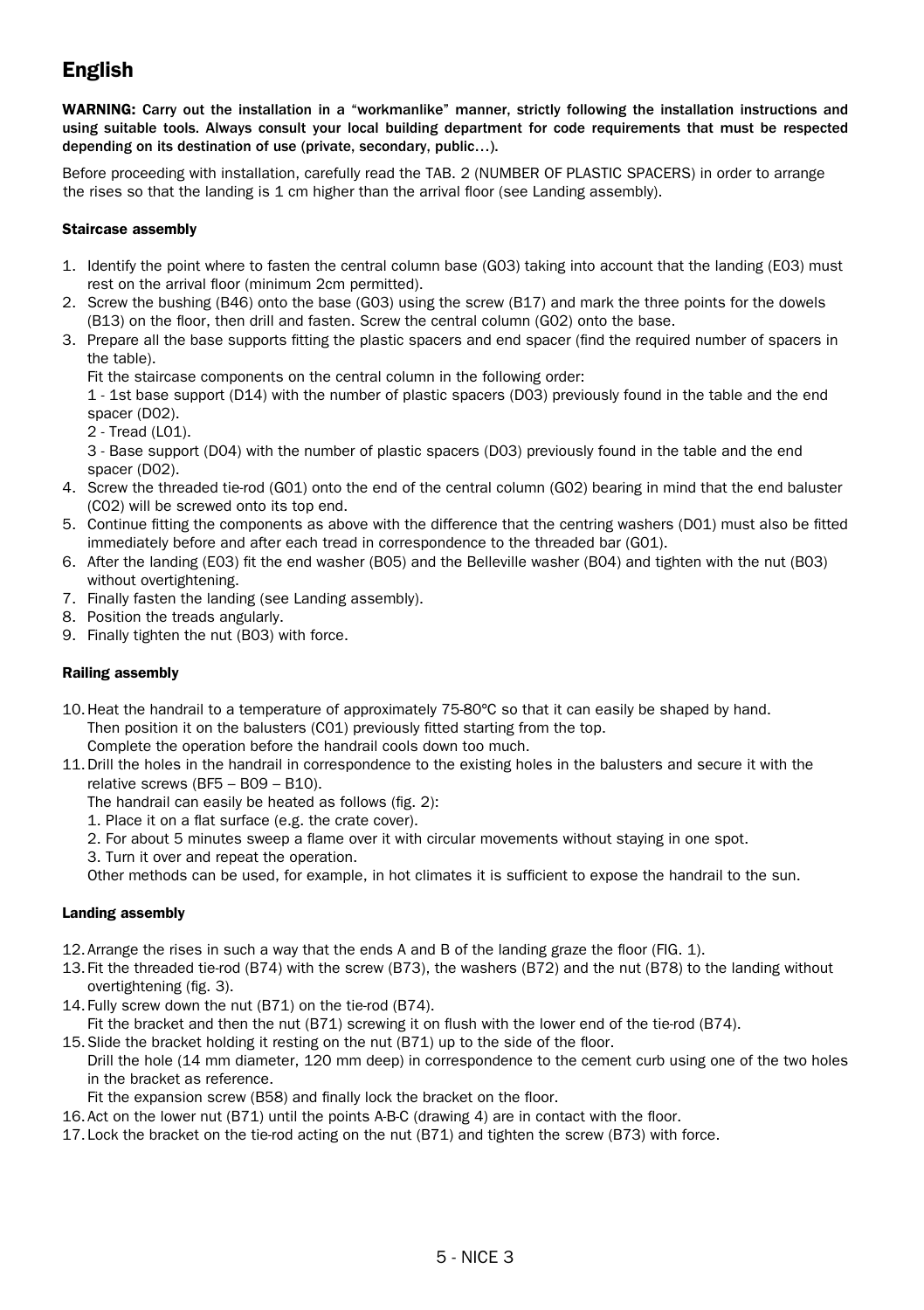# **Francais**

ATTENTION : Effectuer l'installation dans les règles de l'art en utilisant des outils appropriés ; suivre scrupuleusement les instructions de montage. Pour réaliser un montage conforme aux normes en vigueur, il faut s'informer avant l'installation quant aux réglementations locales et nationales à respecter, en fonction du domaine d'utilisation (résidence privée principale, secondaire, bureaux, magasins…).

Avant de procéder au montage de l'escalier, lire attentivement le "TABLEAU DES QUANTITES DES DISQUES D'ENTRETOISE" (TAB. 2), pour disposer les hauteurs des marches de sorte que le palier soit plus haut d'1 cm. par rapport au niveau du plancher d'arrivée (consulter MONTAGE DU PALIER).

#### Assemblage de l'escalier

- 1. Individuer le point où l'on fixera la base (G03) du pylône central, en considérant que le palier (E03) doit appuyer sur le plancher d'arrivée (appui minimal à respecter : 2 cm.).
- 2. Visser à la base (G03) le fourreau (B46) en utilisant la vis (B17) et marquer les trois points pour les goujons (B13) sur le plancher. Puis percer et executer la fixation. Visser à la base le pylône central (G02).
- 3. Préparer touts les supports de base avec les disques d'entretoise et le disque terminal insérés (tirer la quantité du tableau).

Insérer dans le pylône les composantes de l'escalier,en suivant cet ordre :

1 - 1° support de base (D14) avec le numéro de disques d'entrtoise (D03) précédemment tiré du tableau et le disque terminal (D02).

2 - Marche (L01).

3 - Support de base (D04) avec le numéro des disques d'entrtoise (D03) précédemment tiré du tableau et disque terminal (D02).

- 4. A la fin du pylône central (G02) visser le tirant fileté (G01) en tenant compte que à l'extrémité supérieure sera vissée la colonnette terminale (C02).
- 5. Continuer à insérer les composantes comme montré ci dessus, avec la différence que, immédiatement avant et après chaque marche qui se trouve en correspondance de la barre filetée (G01), on devra aussi mettre les rondelles de centrage (D01).
- 6. Après le palier (E03) insérer la rondelle terminale (B05), le ressort de godet (B04) et serrer avec le dé (B03) sans serrer beaucoup.
- 7. Fixer définitivement le palier (consulter la page MONTAGE DU PALIER).
- 8. Disposer les marches en forme d'angle.
- 9. Serrer avec force, définitivement, le dé (B03).

#### Assemblage du garde corps

10.Rechauffer la main courante à une température d'environ 75° 80°pour pouvoir le façonner facilement. Le positionner donc sur les colonnettes (C01), précédemment montées en partant en haut. L'opération doit être terminée avant que la main courante se refroidisse trop.

11.Percer les trous dans la main courante en correspondance des trous existants sur les colonnettes et fixer avec les vis (BF5 B09 B10). La main courante peut être facilement rechauffée de la façon suivante (fig. 2). 1. Appuyer la main courante sur une surface de service (pour l'occasion vous pouvez utiliser le couvercle de la caisse d'emballage).

2. Pour environ 5 minutes la rechauffer avec une flamme en faisant des mouvements circulaires sans s'attarder sur aucun point.

3. Renverser la main courante et répéter l'opération.

Il y a aussi d'autres possibilités : dans les climats assez chauds il est même suffisant d'exposer la main courante au soleil.

#### Montage du palier

- 12.Disposer les hauteurs (marches) de sorte que les extrémités A et B du palier flôrent le plancher (FIG. 1).
- 13.Assembler le tirant fileté (B74) avec la vis (B73), les rondelles (B72) et le dé (B78) au palier, sans serrer excessivement (fig. 3).
- 14.Visser le dé (B71) sur le tirant (B74) jusqu'en bas.
- Insérer l'étrier et après le dé (B71) en le vissant jusqu'au niveau de l'extrémité inférieure du tirant (B74). 15.Laisser glisser l'étrier en le tenant appuyé sur le dé (B71) jusqu'à ce qu'il touche le plancher latéralement. Faire le trou (diamètre de 14mm. profondeur de 120 mm) en correspondance de la poutre en béton armé en employant comme référence l'un des deux trous présents sur l'étrier.
- Insérer la vis en expansion (B58) et bloquer définitivement l'étrier au plancher.
- 16.Agir sur le dé inférieur (B71) jusqu'à ce que les points A B C (dis. 04) touchent le plancher.
- 17.Bloquer l'étrier sur le tirant en serrant le dé (B71) et serrer avec force la vis (B73).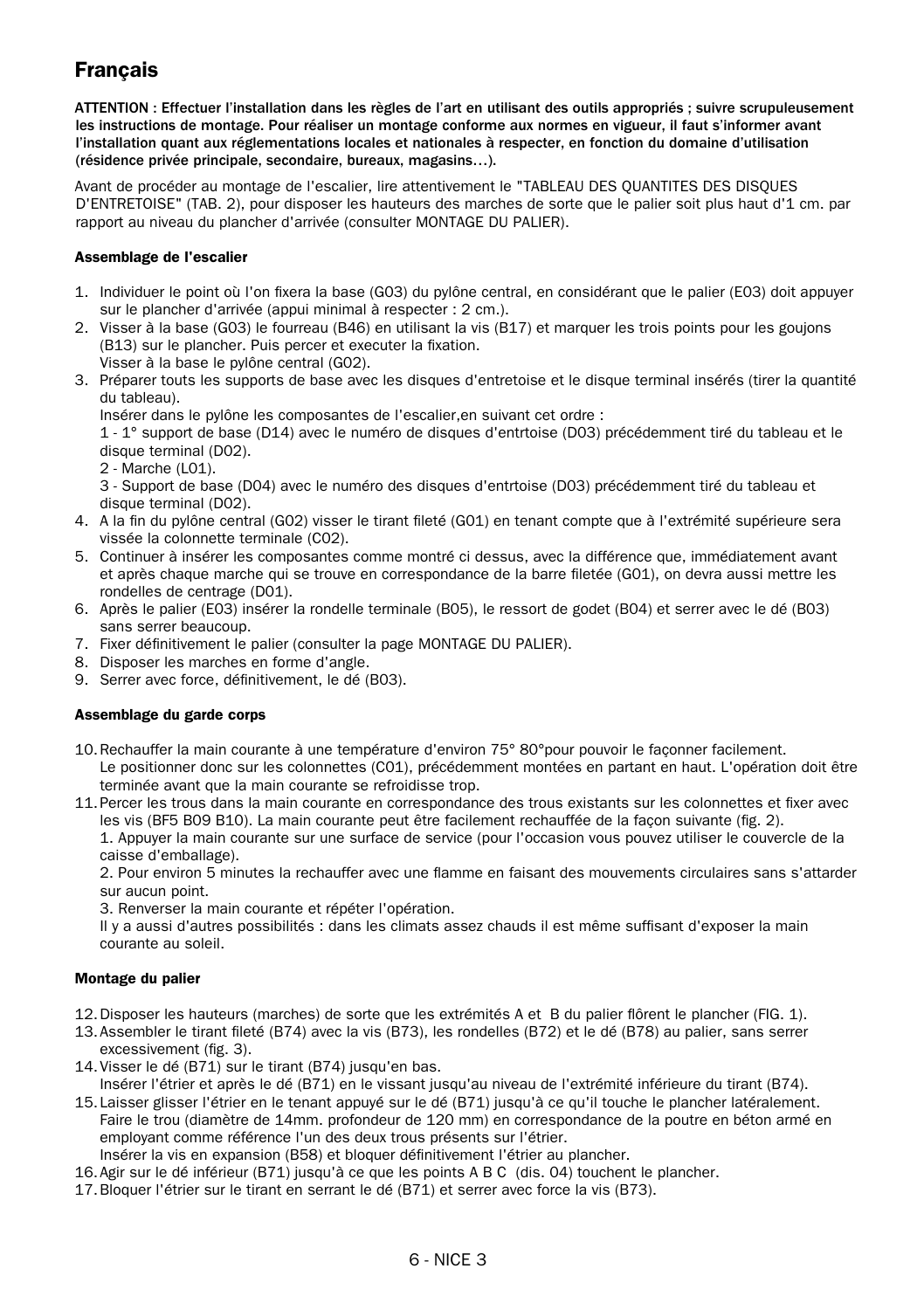# **Deutsch**

ACHTUNG: Die Montage muss fachgerecht, unter Zuhilfenahme geeigneter Hilfsmittel und unter strikter Einhaltung der Montageanleitung ausgeführt werden. Damit die Montage normgerecht erfolgen kann, muss man zuvor Informationen zur Aufstellung und zu den lokal und national geltenden Vorschriften je nach Bestimmungszweck (privat, Haupt- oder Nebeneinrichtung, Büros, Geschäfte….) einholen.

Bevor man mit der Montage der Treppe beginnt, muss man die" TABELLE DER DISTANZRINGEN ANZAHL" (TAB. 2) genau lesen, denn die Stufenhöhen müssen so verteilt werden, dass das Podest um 1 cm. höher als der Fussboden zu liegen kommt (siehe MONTAGE DES PODESTS).

#### Montage der Treppe

- 1. Die genaue Stelle bestimmen, wo die Basis (G03) der Zentralsäule fixiert wird. Dabei muss berücksichtigt wer den, dass das Podest (E03) auf den Ankunfts Fussboden zu liegen kommen muss (geringste Stützfläche: 2 cm ).
- 2. An die Basis (G03) die Hülse (B46) mit Hilfe der Schraube (B17) und die drei Stellen für die Spreizdübel (Einsatzschrauben) (B13) auf dem Fussboden einzeichnen, dann bohren und fixieren. Die Zentralsäule (G02) an die Basis schrauben.
- 3. Alle Basis Stützen mit den eingesetzten Distanzringen und Endring vorbereiten (die Anzahl aus der Tabelle entnehmen). In die Zentralsäule die Treppenbestandteile in folgender Reihenfolge einführen. 1 - Erste Basisstütze (D14) mit der Anzahl der Distanzringe (D03)die aus der Tabelle entnommen wurde, und den Endring (D02).
	- 2 Stufe (L01).

3 - Basisstütze (D04) mit der Anzahl der Distanzringe (D03) die aus der Tabelle entnommen wurde, und den Endring (D02).

- 4. An das Ende der Zentralsäule (G02) muss die Schraubstange (G01) angescharaubt werden. Dabei berücksichtigen, dass an dessen oberem Ende die letzte Geländersäule (C02) angeschraubt wird.
- 5. Mit der Einführung der Treppenteile wie oben fortfahren, dabei berücksichtigen, dass jeweils vor und nach jeder Stufe die sich in Höhe der Schraubstange (G01) befindet, man auch die Zentrierungsscheiben (D01) verwenden muss.
- 6. Nach dem Podest (E03) die Endscheibe (B05) und die Druckfeder (B04) einführen, dann die Mutter (B03) nicht zu stark anziehen.
- 7. Das Podest definitiv fixieren (siehe anbei MONTAGEANLEITUNG DES PODESTS).
- 8. Die Stufen winkelförmig positionieren.
- 9. Die Mutter (B03) definitiv unter Kraftausübung anziehen.

#### Geländermontage

- 10.Den Handlauf bis auf eine Temperatur von zirka 75° 80° wärmen, damit man ihn leicht zur Form biegen kann. Danach den Handlauf auf die schon aufgestellten Geländersäulen (C01) montieren, indem man von oben beginnt. Dieser Vorgang muss beendet sein, bevor sich der Hanlauf zu sehr abkühlt.
- 11.Die Löcher in den Handlauf bohren, und zwar in Verbindung mit den Bohrungen die sich auf den Geländer-säulen befinden. Dann den Handlauf mit den dazu bestimmten Schrauben (BF5 B09 B10) fixieren. Der Handlauf kann leicht auf folgender Weise erwärmt werden (Abb. Fig. 2):
	- 1. Den Handlauf auf eine Arbeitsfläche legen (dazu kann der Kistedeckel verwendet werden).

2. Für etwa 5 Minuten mit der Flamme erhitzen, dabei kreisförmige Bewegungen vornehmen, ohne zu lange auf der gleichen Stelle zu verharren.

3. Den Handlauf umdrehen und diese Operation wiederholen. Auch andere Arbeitsweisen sind möglich: In einem besonders warmen Klima reicht es sogar den Handlauf in der Sonne zu wärmen.

#### Podestmontage

- 12.Die Stufenhöhen so anordnen, dass die beiden Aussenseiten A und B den Ankunftsboden berühren (Abb. fig. 1).
- 13.Den gewundenen Stab (B74) mit der Schraube (B73), den Unterlegsscheiben (B72) und der Schraubenmutter (B78) ohne Kraftanwendung an das Podest schrauben (Abb.:FIG.3).
- 14.Die Schraubenmutter (B71) bis unten an den Stab (B74) anschrauben.

Zuerst den Bügel einführen und dann die Schraubenmutter(B71) bis an das untere Ende des Stabs (B74) anschrauben.

- 15.Den Bügel bis zur Kante des Ankunftsbodens rutschen lassen, in dem man ihn an die Schraubenmutter (B71) lehnt. Ein Loch (Durchmesser 14 mm, Tiefe 120 mm) in Verbindung mit der Betonkante bohren und als Verbindung spunkte die beiden Bohrungen des Bügels benutzen.
- Die Expansionsschraube (B58) einsetzten und den Bügel definitiv an den oberen Fussboden befestigen.
- 16.Die untere Schraubenmutter (B71) so anziehen, dass die Stellen A B C (Abb: FIG 4) den Fussboden berühren.
- 17.Den Bügel auf dem Stab befestigen, in dem die Schraubenmutter (B71) angezogen wird, und kräftig die Schraube (B73) anziehen.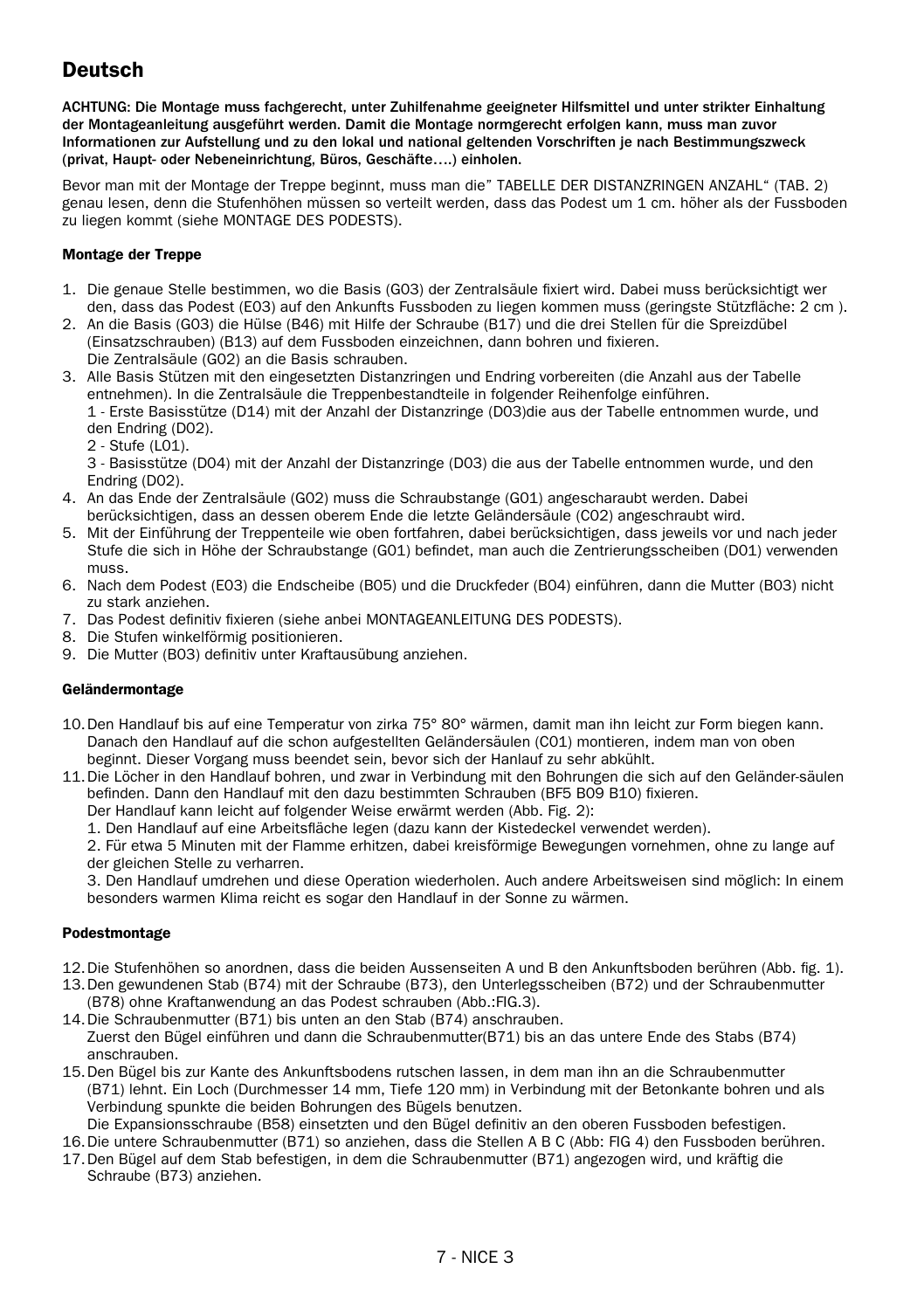# Español

ATENCIÓN: realizar la instalación "según las reglas del arte", utilizando herramientas adecuadas; seguir estrictamente las instrucciones de montaje. Informarse antes de la instalación sobre los reglamentos locales y nacionales a respetar, en función del destino de uso (privado principal, secundario, oficinas, tiendas…).

Antes de proceder a la colocación de la escalera, lea atentamente la TAB. 2 (TABLA CANTIDAD DE DISCOS DISTANCIADORES) para disponer las contrahuellas de modo que la meseta quede más de 1 cm. por encima del pavimento de llegada (ver Montaje de la meseta).

#### Ensamblaje de la escalera

- 1. Individualizar el punto donde se va a fijar la base (G03) del poste central teniendo en consideración que la meseta (E03) debe apoyarse en el pavimento de llegada (apoyo mínimo permitido: 2 cm).
- 2. Atornillar en la base (G03) el casquillo (B46) utilizando el tornillo (B17) y marcar los tres puntos para los tacos (B13) en el pavimento, luego perforar y realizar la fijación. Atornillar el poste central (G02) a la base.
- 3. Preparar todos los soportes de base con los discos distanciadores y el disco final colocados (calcular la cantidad según la tabla).

Introducir en el poste los componentes de la escalera en el siguiente orden:

1 - 1º soporte de base (D14) con el número de discos distanciadores (D03) precedentemente obtenido de la tabla y el disco final (D02).

- 2 Peldaño (L01).
- 3 Soporte de base (D04) con el número de discos distanciadores (D03) precedentemente obtenido de la tabla y el disco final (D02).
- 4. Al final del poste central (G02) atornillar el tirante roscado (G01) teniendo presente que en su extremo superior se atornillará el barrote terminal (C02).
- 5. Continuar introduciendo los componentes como se indica arriba, con la diferencia de que, inmediatamente antes y después de cada peldaño que se encuentra en coincidencia con la barra roscada (G01), se colocarán también las arandelas de centrado (D01).
- 6. Después de la meseta (E03) introducir la arandela terminal (B05), la arandela elástica esférica (B04) y sujetar con la tuerca (B03) sin apretar mucho.
- 7. Fijar definitivamente la meseta (ver Montaje de la meseta).
- 8. Colocar angularmente los peldaños.
- 9. Apretar con fuerza, en forma definitiva, la tuerca (B03).

#### Ensamblaje de la barandilla

10.Caliente el pasamanos a una temperatura de aproximadamente 75 - 80ºC para volverlo fácilmente adaptable a mano.

Colóquelo luego sobre los barrotes (C01), precedentemente montados, comenzando desde arriba.

- La operación debe finalizar antes de que el pasamanos se enfríe demasiado.
- 11.Realice los orificios en el pasamanos en coincidencia con los orificios existentes en los barrotes y fije con los tornillos correspondientes (BF5 - B09 - B10).
	- El pasamanos se puede calentar fácilmente de la siguiente manera (fig. 2):
	- 1. Apóyelo en una superficie de trabajo (para ello se puede utilizar la tapa de la caja).
	- 2. Durante aproximadamente 5 minutos recórralo con una llama realizando movimientos circulares sin
	- detenerse en ningún punto.
	- 3. Vuélquelo y repita la operación.

También se pueden utilizar otras formas: en climas cálidos, puede ser suficiente exponer el pasamanos al sol.

#### Montaje de la meseta

- 12.Disponga las contrahuellas de modo que los extremos A y B de la meseta rocen el pavimento (fig. 1).
- 13.Ensamble el tirante roscado (B74) con el tornillo (B73), las arandelas (B72) y la tuerca (B78) con la meseta, sin apretar excesivamente (fig. 3).
- 14.Atornille la tuerca (B71) en el tirante (B74) hasta el fondo. Introduzca la abrazadera y posteriormente la tuerca (B71) enroscándola al ras del extremo inferior del tirante (B74).
- 15.Haga correr la abrazadera manteniéndola apoyada en la tuerca (B71) hasta el costado del forjado. Realice el orificio (diámetro 14 mm, profundidad 120 mm) en coincidencia con el bordillo de cemento utilizando como referencia uno de los dos orificios de la abrazadera.
- Introduzca el tornillo ajustador (B58) y bloquee definitivamente la abrazadera al forjado.
- 16.Accione la tuerca inferior (B71) hasta llevar los puntos A-B-C (dib. 04) en contacto con el pavimento.
- 17.Bloquee la abrazadera al tirante accionando la tuerca (B71) y apriete con fuerza el tornillo (B73).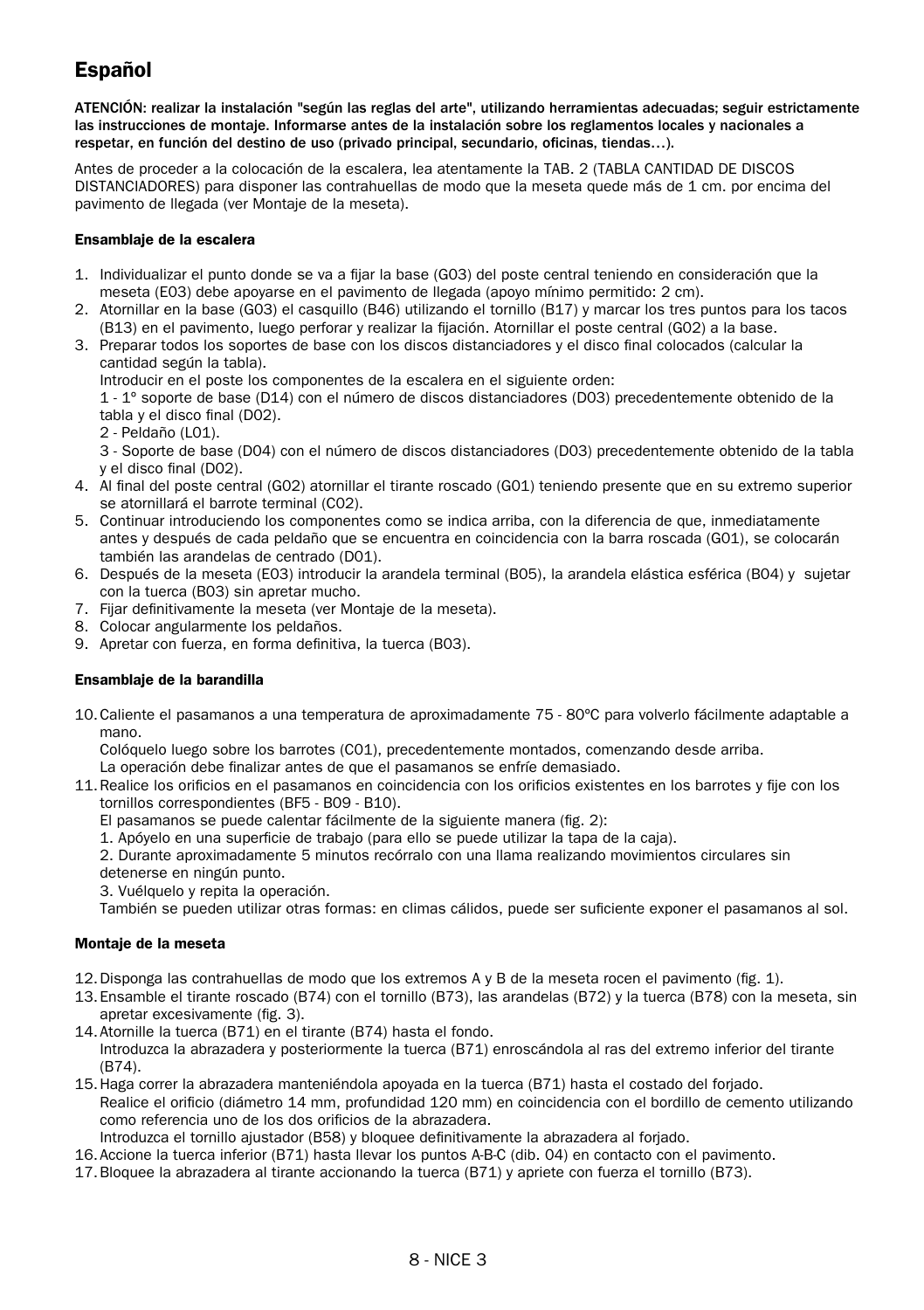# Português

ATENÇÃO: efetuar a instalação de acordo com as regras usando ferramentas adequada; seguir escrupulosamente as instruções de montagem. Informar-se antes da instalação sobre os regulamentos locais e nacionais a respeitar, em função do destino de uso (privado principal, secundário, escritórios, lojas, etc.).

Antes de proceder à montagem da escada, leia com atenção a TAB.2 (TABELA QUANTIDADE DISCOS DISTANCIADORES), de forma a posicionar os espelhos de modo a que o patamar seja mais alto de 1 cm em relação ao piso de chegada (ver Montagem do patamar).

#### Montagem da escada

- 1. Identifique o ponto de fixação da base (G03) da coluna central, considerando que o patamar (E03) deve apoiar no piso de chegada (apoio mínimo permitido 2 cm).
- 2. Aparafuse o caixilho (B46) na base (G03) com o parafuso (B17) e marque os três pontos para as buchas de expansão (B13) no piso, então fure e realize a fixação. Aparafuse à base a coluna central (G02).
- 3. Prepare todos os suportes de base com discos distanciadores e disco final inseridos (identifique a quantidade consultando a tabela).

Insira na coluna os componentes da escada na ordem a seguir:

1 - 1° suporte de base (D14) com o número de discos distanciadores (D03) anteriormente identificado em tabela e o disco final (D02).

2 - Degrau (L01).

3 - Suporte de base (D04) com o número de discos distanciadores (D03) anteriormente identificado em tabela e o disco final (D02).

- 4. Na extremidade final da coluna central (G02) aparafuse o tirante roscado (G01) considerando que na sua extremidade superior será aparafusada a coluna terminal (C02).
- 5. Continue a inserir os componentes como indicado acima, com a diferença que, imediatamente antes e depois de cada degrau que se encontrar em corrispondência da barra roscada (G01), serão necessárias também as arruelas de centragem (D01).
- 6. Após o patamar (E03) insira a anilha terminal (B05), a mola Belleville (B04) e aperte com a porca (B03) sem forcar muito.
- 7. Fixe definitivamente o patamar (ver Montagem do patamar).
- 8. Coloque os degraus em posição angular.
- 9. Aperte com força, definitivamente, a porca (B03).

#### Montagem do balaústre

- 10.Aqueça o corrimão a uma temperatura de aproximadamente 75°-80°, para torná-lo facilmente moldável a mão. Em seguida, posicioná-lo sobre as colunas (C01) anteriormente montadas, a partir de cima. A operação deve ser concluída antes que o corrimão arrefeça excessivamente.
- 11.Realize os furos no corrimão, em correspondência dos furos existentes nas colunas, e fixe-o com os parafusos apropriados (BF5 - B09 - B10).
	- O corrimão pode ser facilmente aquecido da seguinte forma (fig. 2):
	- 1. Apoie-o numa bancada de trabalho (que poderia ser a tampa da caixa).

2. Durante 5 minutos, aproximadamente, deslize uma chama, em movimentos circulares, sem insistir em nenhum ponto.

3. Vire o corrimão do outro lado e repita a operação. Há outras formas de aquecimento: nos climas quentes é até mesmo suficiente expor o corrimão aos raios do sol.

#### Montagem do patamar

- 12.Posicione os espelhos de modo que as extremidades A e B do patamar encostem apenas no piso (fig.1).
- 13. Junte o tirante roscado (B74) com o parafuso (B73), as rosetas (B72) e a porca (B78) ao patamar, sem apertar excessivamente (fig. 3).
- 14.Aparafuse completamente a porca (B71) no tirante (B74). Insira a barra e sucessivamente a porca (B71), aparafusando-a até alcançar o mesmo nível da extremidade inferior do tirante (B74).
- 15.Faça deslizar a barra mantendo-a apoiada na porca (B71) até a lateral do tecto. Realize o furo (diâmetro 14mm, profundidade 120 mm) em correspondência do meio-fio em concreto, utilizando como referência um dos dois furos presentes na barra. Insira o parafuso de expansão (B58) e bloqueie definitivamente a barra no tecto.
- 16.Actue na porca inferior (B71) até que os pontos A-B-C (des. 18.04) entrem em contato com o piso.
- 17.Bloqueie a barra no tirante, actuando na porca (B71) e apertar com força o parafuso (B73).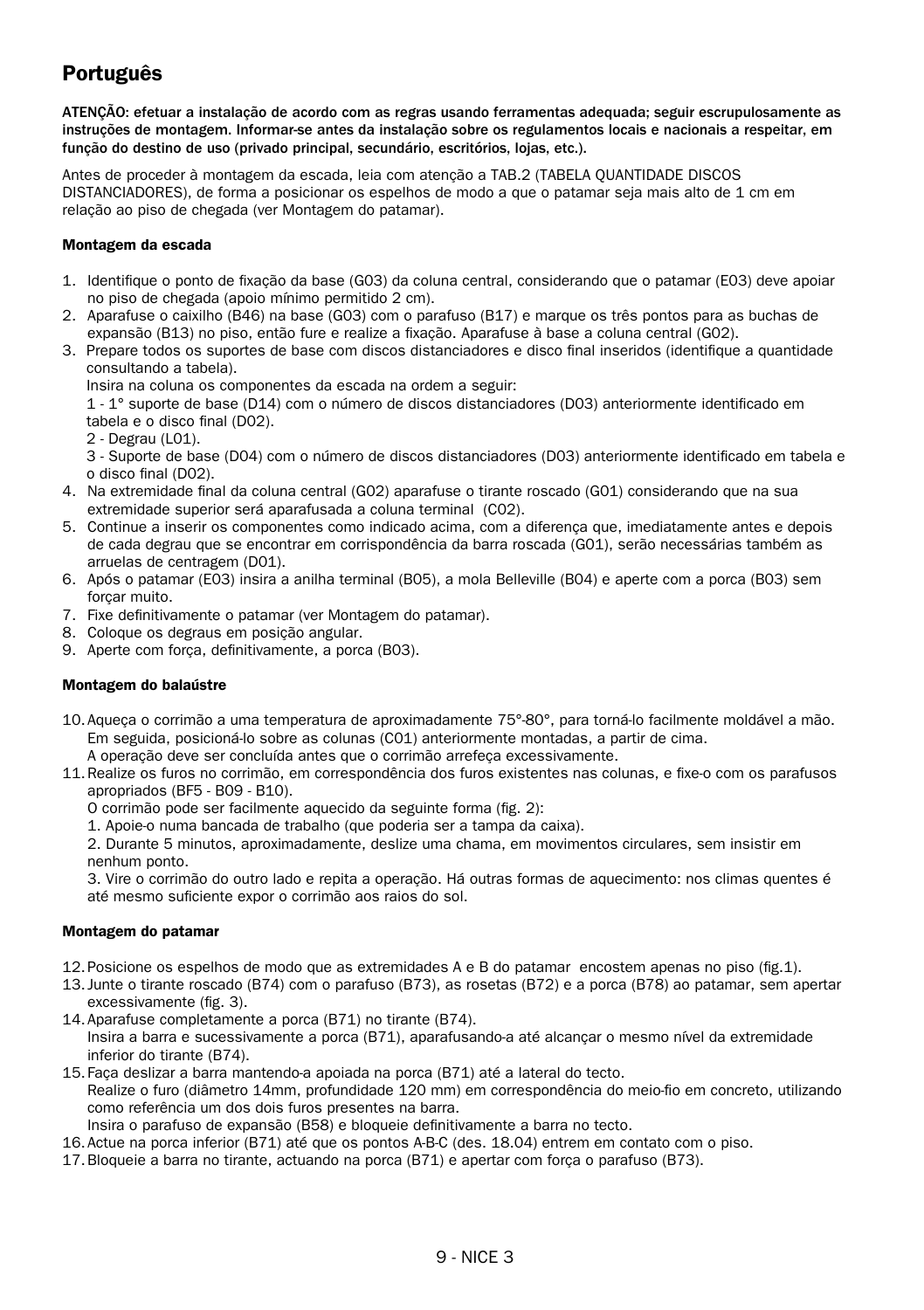# **Nederlands**

OPGELET: verricht de installatie volgens de technische normen met behulp van geschikte gereedschappen; volg nauwgezet de montage handleiding. Ga voor de installatie na of er plaatselijk of nationaal regelgeving van toepassing is voor het bedoelde gebruik (privé, kantoor, winkels, enz.).

Alvorens over te gaan tot het in elkaar zetten van de trap, dient u de TAB.2 (TABEL HOEVEELHEID OPVULRINGEN) aandachtig te bestuderen, opdat u de optreden zo plaatst dat het trapbordes 1 cm hoger is dan de verdieping van aankomst (zie Montage van het trapbordes).

#### Assemblage van de trap

- 1. Bepaal de plek waar de basis (G03) van de centrale paal vastgezet wordt en houd er rekening mee dat het trapbordes (E03) op de verdieping van aankomst moet steunen (toegestane minimale steun 2 cm).
- 2. Bevestig de beslagring (B46) met de schroef (B17) aan de basis (G03) en markeer de drie punten voor de wiggen (B13) op de vloer. Maak dan de gaten en voer de bevestiging uit. Bevestig de centrale paal (G02) aan de basis.
- 3. Voorzie alle basissteunen van opvulringen en eindring (bepaal de hoeveelheid met de tabel). Bevestig in deze volgorde de traponderdelen aan de paal: 1 – 1ste basissteun (D14) met het aantal opvulringen (D03) dat eerder met de tabel bepaald is en eindring

(D02).

2 - Trede (L01).

3 – Basissteun (D04) met het aantal opvulringen (D03) dat eerder met de tabel bepaald is en eindring (D02).

- 4. Bevestig aan het eind van de centrale paal (G02) de geschroefde stang (G01) en denk eraan dat aan het bovenste uiteinde de eindbaluster (C02) zal worden geschroefd.
- 5. Ga door met het bevestigen van de onderdelen zoals hierboven aangegeven, met als verschil dat direct voor en na elke trede die zich ter hoogte van de geschroefde stang (G01) bevindt, tevens centreerringen (D01) moeten worden geplaatst.
- 6. Plaats na het trapbordes (E03) de sluitring (B05), de spanschijf (B04) en sluit deze met de moer (B03) zonder te strak aan te draaien.
- 7. Zet definitief het trapbordes vast (zie Montage van het trapbordes).
- 8. Plaats de treden in hoeken ten opzichte van elkaar.
- 9. Sluit krachtig de moer (B03).

#### Assemblage van de trapleuning

10.Verwarm de handregel tot een temperatuur van ongeveer 75°-80° C om het handmatig frezen te vergemakkelijken.

Plaats hem daarna op de voorafgaand gemonteerde stangen (C01), bovenaan beginnend.

Deze verrichting moet voltooid worden voordat de handregel te veel afkoelt.

- 11.Maak de gaten in de handregel ter hoogte van de bestaande gaten op de stangen en bevestig met de daarvoor bestemde schroeven (BF5 - B09 - B10).
	- De handregel kan eenvoudig op de volgende wijze verwarmd worden (fig. 2):
	- 1. Leg hem op een werkblad (u kunt ook een kistdeksel gebruiken).
	- 2. Houd ongeveer 5 minuten een vlam erop gericht en maak cirkelbewegingen zonder stil te blijven staan.
	- 3. Draai hem om en herhaal dit.
	- Er zijn ook andere mogelijkheden: in warme klimaten is het voldoende om hem in de zon te leggen.

#### Montage van het trapbordes

- 12.Plaats de optreden zo, dat de uiteinden A en B van het trapbordes aan de vloer grenzen (fig. 1).
- 13.Assembleer de geschroefde stang (B74) met de schroef (B73), de borgringen (B72) en de moer (B78) aan het trapbordes, zonder ze te strak aan te draaien (fig. 3).
- 14.Draai de moer (B71) tot onderen op de stang (B74).

Plaats de beugel en vervolgens de moer (B71) door hem aan het onderste uiteinde van de stang (B74) te draaien.

- 15.Laat de beugel tot aan de zijkant van de vloer schuiven terwijl hij wordt ondersteund op de moer (B71). Maak het gat (diameter 14 mm, diepte 120 mm) ter hoogte van de cementen rand, met een van de twee gaten in de beugel als referentie.
	- Steek de regelschroef (B58) erin en zet definitief de beugel aan de vloer vast.
- 16.Draai aan de onderste moer (B71) tot de punten A-B-C (tek. 04) tegen de vloer aan komen.
- 17.Zet de beugel vast aan de stang door de moer (B71) aan te draaien en de schroef (B73) krachtig te sluiten.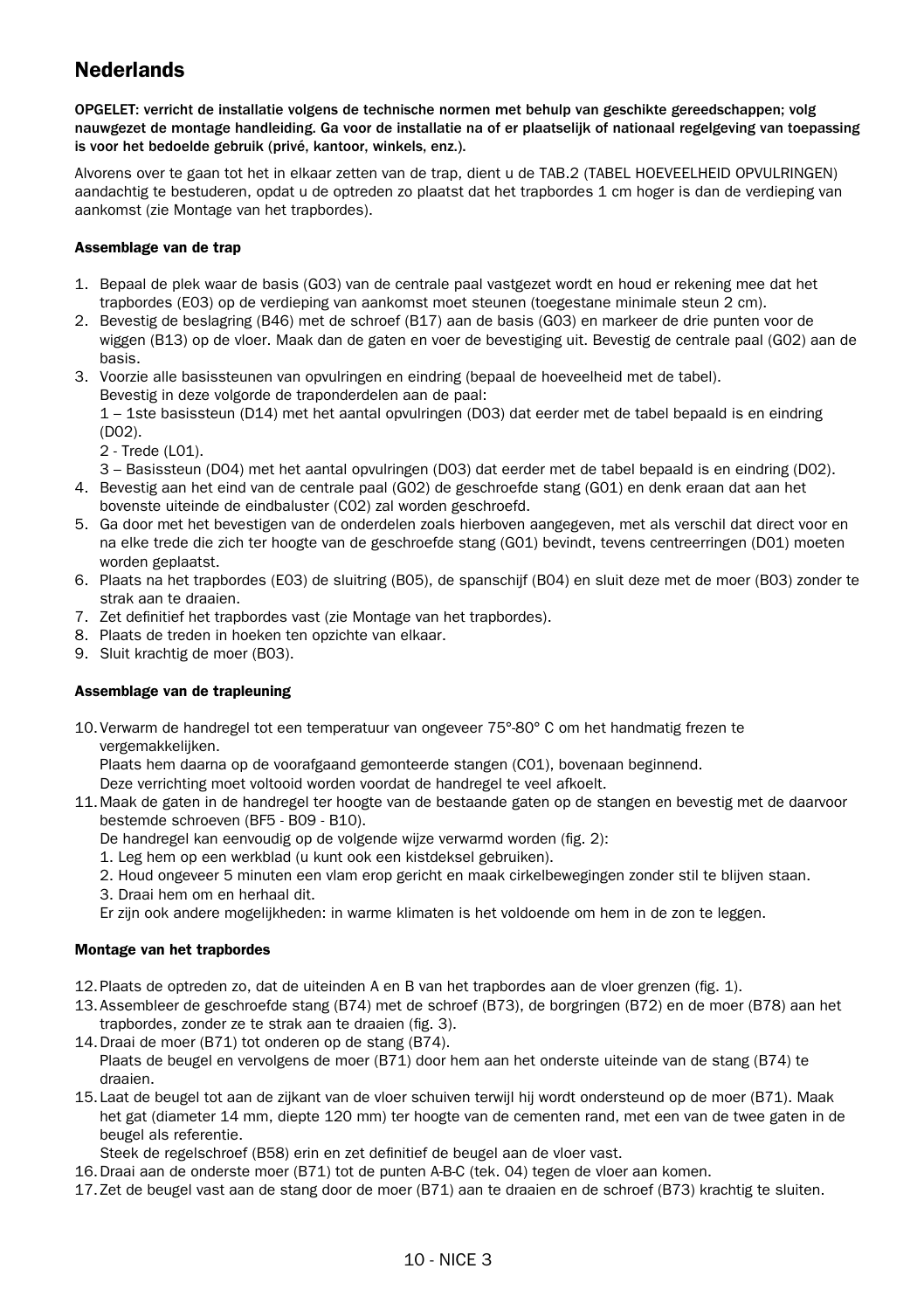# Polski

**UWAGA: wykonać montaż "zgodnie z zasadami sztuki", przy użyciu odpowiednich narzędzi; skrupulatnie przestrzegać instrukcji montażowej. Przed dokonaniem montażu, uzyskać informacje na temat miejscowych i krajowych przepisów, jakich należy przestrzegać w zależności od przeznaczenia (główne prywatne, drugorzędne, biura, sklepy...).**

Przed przystąpieniem do prac montażowych, należy przeczytać uważnie TAB.2 (TABELA ILOŚCI KRĄŻKÓW ODLEGŁOŚCIOWYCH), tak aby rozmieścić wzniosy w taki sposób, aby podest był wyższy o 1 cm od posadzki docelowej (zob. Montaż podestu).

#### **Montaż schodów**

- 1. Ustalić punkt przymocowania podstawy (G03) słupa centralnego, pamiętając, że podest (E03) musi spoczywać na posadzce docelowej (minimalne dozwolone oparcie wynosi 2 cm).
- 2. Przykręcić do podstawy (G03) tuleję (B46) przy użyciu śruby (B17) i oznaczyć trzy miejsca na kołki rozporowe (B13) na podłożu, następnie wykonać otwory i zamocować. Przykręcić do podstawy słup centralny (G02).
- 3. Przygotować wszystkie wsporniki podstawy z założonymi krążkami odległościowymi (sprawdzić ich ilość w tabeli).

Założyć na słup komponenty schodów w następującej odległości:

1 - 1-wszy wspornik podstawy (D14) z krążkami odległościowymi (D03) w ilości określonej uprzednio w tabeli oraz krążek końcowy (D02).

2 - Stopień (L01).

3 - Wspornik podstawy (D04) z krążkami odległościowymi (D03) w ilości określonej uprzednio w tabeli oraz krążek końcowy (D02).

- 4. Na zakończeniu słupa centralnego (G02) przykręcić cięgno gwintowane (G01), pamiętając, że na jego górnym końcu zostanie przykręcony słupek końcowy (C02).
- 5. Kontynuować składanie komponentów w powyższy sposób, zwracając jednak uwage na fakt, że bezpośrednio przed i bezpośrednio po każdym stopniu znajdującym się na wysokości drążka gwintowanego (G01), będą potrzebne również podkładki środkujące (D01).
- 6. Po podeście (E03) założyć podkładkę końcową (B05), sprężynę talerzową (B04) i przykręcić nakrętką (B03) nie dociskając zbytnio.
- 7. Przymocować ostatecznie podest (zob. Montaż podestu).
- 8. Ustawić stopnie pod odpowiednim katem.
- 9. Dokręcić z siłą, ostatecznie, nakrętkę (B03).

#### **Montaż poręczy**

- 10. Rozgrzać pochwyt do temperatury około 75°- 80°, aby łatwo można go było kształtować. Umieścić go następnie na słupkach (C01), uprzednio zamontowanych, rozpoczynając od góry. Operację należy zakończyć zanim pochwyt nadmiernie się ochłodzi.
- 11. Wykonać otwory w pochwycie równo z otworami w słupkach i przymocować go przy użyciu śrub (BF5 B09 B10).
	- Pochwyt można łatwo rozgrzać w następujący sposób (rys. 2):
	- 1. Oprzeć go na stole roboczym (można w tym celu wykorzystać pokrywę skrzyni).

2. Przez około 5 minut lekko muskać go płomieniem, wykonując okrężne ruchy, nie zatrzymując się dłużej w żadnym jego miejscu.

3. Obrócić go do góry nogami i powtórzyć operację.

Możliwe są również inne sposoby: w ciepłym klimacie wystarczy wystawić pochwyt na słońce.

#### **Montaż podestu**

- 12. W taki sposób rozmieścić wzniosy, aby krawędzie A i B podestu dotykały podłogi (rys. 1).
- 13. Przymocować cięgno gwintowane (B74), śrubę (B73), podkładki (B72) i nakrętkę (B78) do podestu, nie dociskając zbytnio (rys. 3).
- 14. Dokręcić nakrętkę (B71) na cięgnie (B74) aż do końca. Założyć obejmę, a następnie nakrętkę (B71), przykręcając ją równo z dolnym końcem cięgna (B74).
- 15. Przesunąć obejmę, trzymając ją opartą na nakrętce (B71) aż do boku stropu. Wykonać otwór (średnica 14 mm, głębokość 120 mm) we wsporniku cementowym stropu, używając jako odniesienia jednego z dwóch otworów w obejmie.

Wprowadzić śrubę rozporową (B58) i zablokować ostatecznie obejmę na stropie.

- 16. Oddziaływać na nakrętkę dolna (B71) do momentu aż punkty A-B-C (rys. 04) nie wejdą w kontakt z podłożem.
- 17. Zablokować obejmę cięgna nakrętką (B71) i dokręcić mocno śrubę (B73).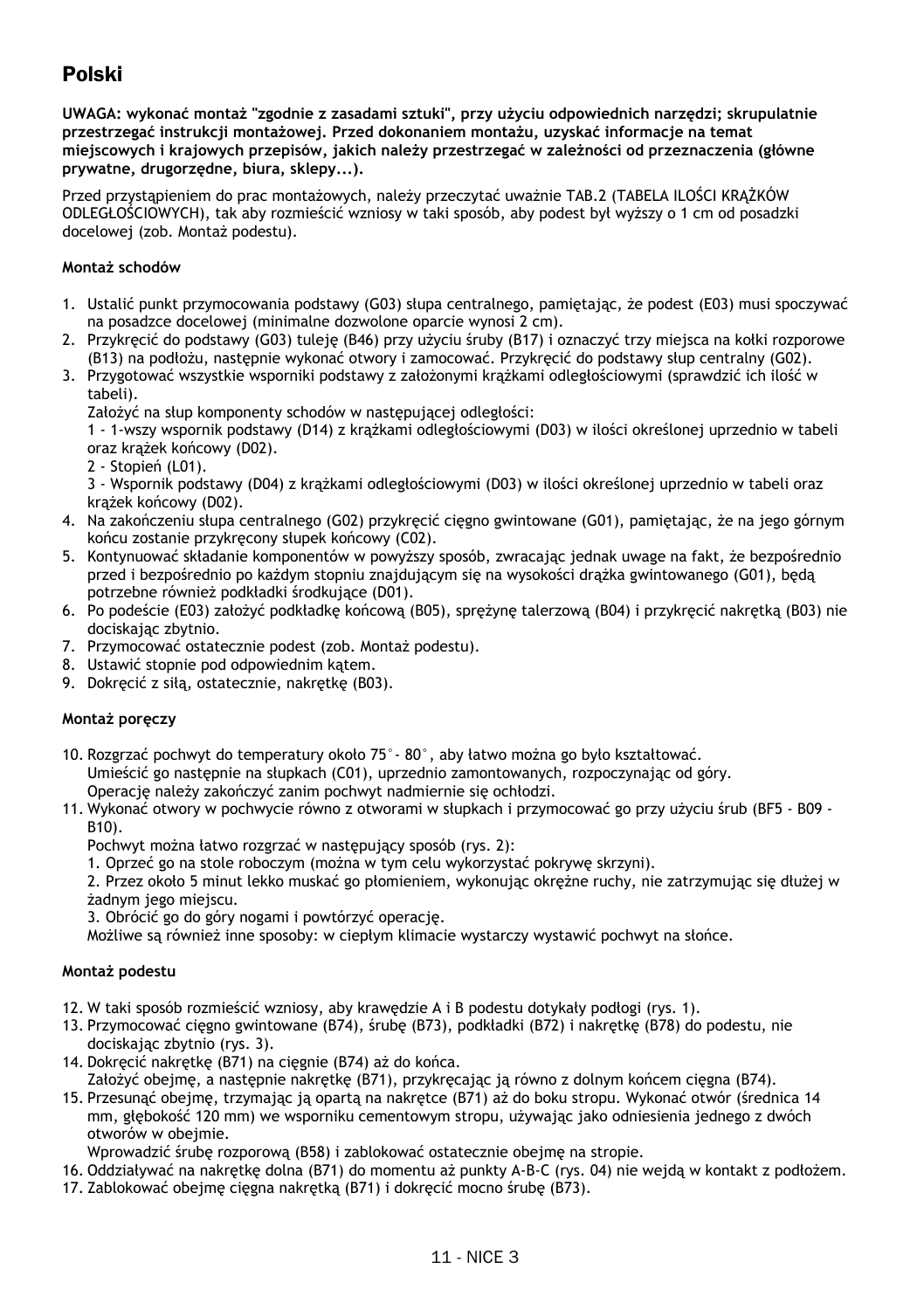# **Русский**

**ВНИМАНИЕ: выполните монтаж по правилам мастерства, используя подходящие инструменты; строго следуйте инструкциям по монтажу. Перед монтажом узнайте о местных и национальных нормативах, которые требуется соблюдать, в зависимости от назначения изделия (основное частное, вторичное, офисы, магазины и т.п.).**

Перед установкой лестницы внимательно ознакомиться с содержанием ТАБ.2 (ТАБЛИЦА С УКАЗАНИЕМ КОЛИЧЕСТВА ДИСТАНЦИОННЫХ КОЛЕЦ), для обеспечения возвышения площадки на 1 см над полом (см. Монтаж лестничной площадки).

#### **Сборка лестницы**

- 1. Определить место для основания (G03) центральной стойки, учитывая то, что площадка (E03) должна укладываться на пол (допустимая минимальная опора 2 см).
- 2. Прикрутить к основанию (G03) втулку (B46) с помощью винтов (B17) и отметить три точки для анкеров (B13) на полу, затем сделать отверстия и закрепить. Прикрутить к основанию центральную стойку (G02).
- 3. Подготовить все суппорты основания с установленными на них дистанционными кольцами и верхним кольцом (см.количество в таблице).

Вставить в центральную стойку компоненты лестницы в следующем порядке:

1 - 1-ый суппорт основания (D14) с количеством дистанционных колец (D03), как указано в таблице, и верхним кольцом (D02).

2 - Ступень (L01).

3 - 2-ой суппорт основания (D04) с количеством дистанционных колец (D03), как указано в таблице, и верхним кольцом (D02).

- 4. Сверху центральной стойки (G02) прикрутить оттяжку с резьбой (G01), учитывая, что к верхней ее точке должна прикручиваться верхняя часть столбика (C02).
- 5. Продолжать укладывать компоненты лестницы, как описано выше, однако до и после каждой ступени, соответствующей стержню с резьбой (G01), необходимо установить центровочную шайбу (D01).
- 6. После установки площадки (E03) установить зажимную прокладку (B05), тарельчатую пружину (B04) и зажать гайкой (B03), не сильно зажимая ее.
- 7. Закрепить окончательно площадку (см.Монтаж площадки).
- 8. Прикрепить ступени под углом.
- 9. Очень сильно зажать гайку (B03).

#### **Сбор перил**

10. Подогреть поручень до температуры примерно 75°-80°, чтобы сделать его пластичным. Разместить его на стойки (C01), установленные предварительно, сверху вниз. Необходимо полностью произвести установку до того, как поручень остынет.

11. Выполнить отверстия в поручне в соответствии с отверстиями на стойках и закрепить соответствующими болтами (BF5 - B09 - B10).

Поручень можно легко довести до необходимой температуры следующим образом (рис. 2):

- 1. Положить его на рабочую поверхность (в крайнем случае можно использовать крышку коробки).
- 2. В течение примерно 5 минут слегка касаться его пламенем круговыми движениями, не
- останавливаясь надолго ни в одной точке.
- 3. Перевернуть и повторить операцию.

Возможны и другие способы подогрева: в горячем климате достаточно положить поручень на солнце.

#### **Монтаж лестничной площадки**

- 12. Установить подставки, чтобы точки А и В площадки слегка касались пола (рис. 1).
- 13. Собрать тягу с резьбой (B74), с помощью винтов (B73), шайбы (B72) и гайки (B78) и установить на площадку, не зажимая сильно (рис. 3).
- 14. Прикрутить гайку (B71) к тяге (B74) до конца. Вставить уголок и затем гайку (B71) и прикрутить их до нижнего уровня тяги (B74).
- 15. Переместить уголок, удерживая гайку, (В71) до перекрытия. Выполнить отверстие (диаметр 14 мм, глубина 120 мм) на бетонной обтяжке, ориентируясь на два отверстия уголка.

Вставить винт (B58) и окончательно зажать уголок к перекрытию.

- 16. Подкрутить нижнюю гайку (B71), пока точки A-B-C (рис. 04) не коснутся пола.
- 17. Прижать уголок к тяге с помощью гайки (В71) и сильно зажать винты (В73).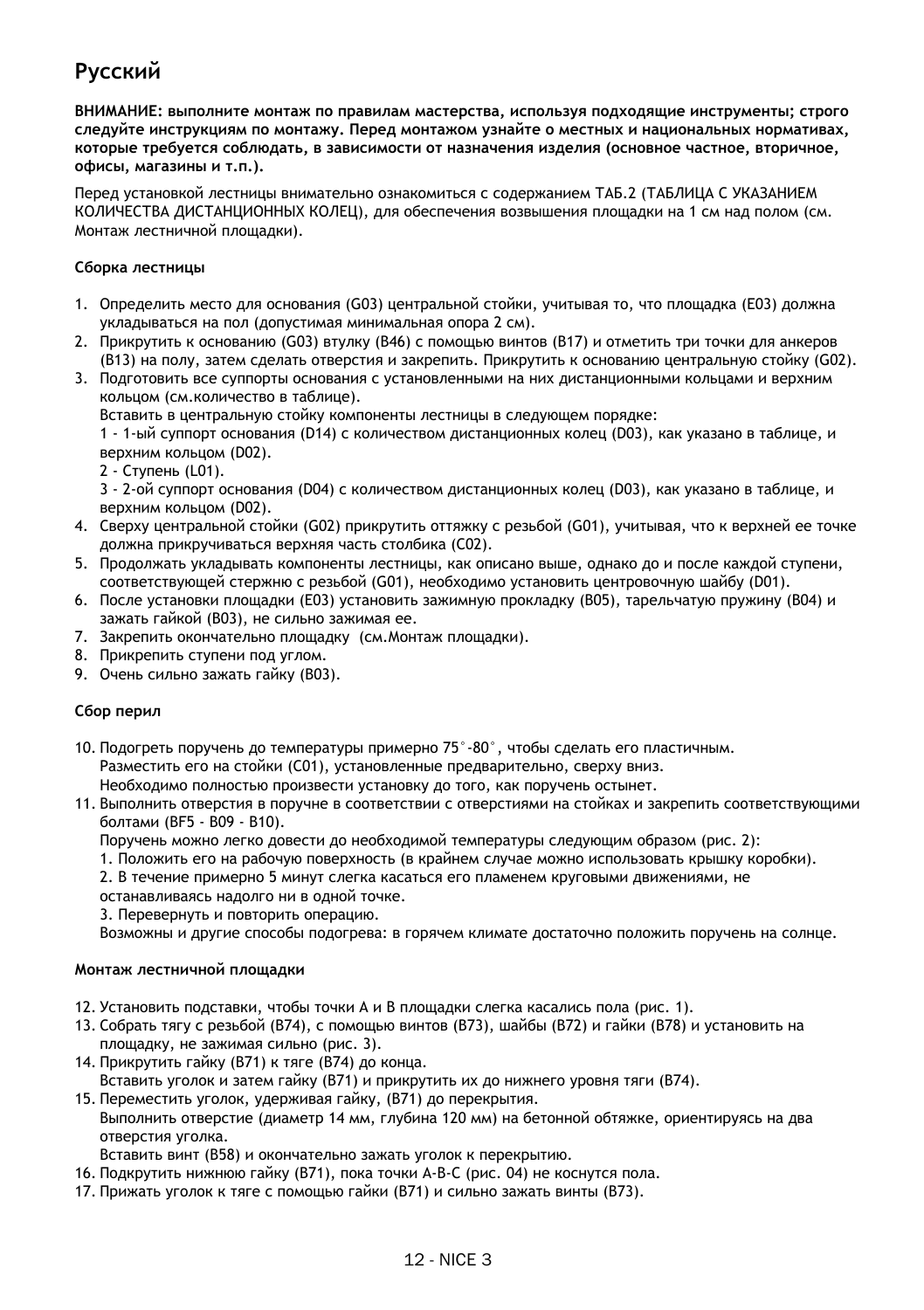# Svenska

OBSERVERA! Utför installationen på ett yrkesmannamässigt sätt med lämpliga verktyg. Följ monteringsinstruktionerna i detalj. Informera dig före installationen om lokala och nationella bestämmelser som ska respekteras, beroende på avsett användningsområde (privat, offentlig, kontor, butiker o.s.v.).

Innan du börjar med monteringen av trappan, läs noga igenom TAB.2 (TABELL FÖR ANTAL DISTANSBRICKOR) för att placera steghöjderna så att avstigningsplanet är 1 cm högre än ankomstplanet (se Montering av avstigningsplanet).

#### Montering av trannan

- 1. Fastställ punkten för fastsättning av mittstolpens bas (G03). Tänk på att avstigningsplanet (E03) ska vila på ankomstplanet (minst 2 cm stöd).
- 2. Skruva fast bussningen (B46) i basen (G03) med skruven (B17) och markera de tre punkterna för pluggarna (B13) i golvet, sedan borra och skruva fast. Skruva fast mittpelaren (G02) i basen.
- 3. Förbered alla grundstöd med distansbrickor och ändbrickan isatt (se antal i tabellen). Trä trappkomponenterna på pelaren i följande ordning:
	- 1 1° grundstöd (D14) med det antal distansbrickor (D03) som anges i tabellen, och ändbrickan (D02).

2 - trappsteget (L01).

- 3 grundstöd (D04) med det antal distansbrickor (D03) som anges i tabellen, och ändbrickan (D02).
- 4. Skruva fast gängstången (G01) på änden av mittpelaren (G02). Tänk på att dess övre del kommer att skruvas fast i räckesståndarens övre ände (C02).
- 5. Fortsätt att trä på komponenterna som ovan, med skillnaden att omedelbart före och efter varje trappsteg som ligger jäms med gängstången (G01) ska även centreringsbrickor (D01) träs på.
- 6. Efter avstigningsplanet (E03), trä på ändbrickan (B05), tallriksfjädern (B04) och skruva åt med muttern (B03) utan att dra för hårt.
- 7. Skruva definitivt åt avstigningsplanet (se Montering av avstigningsplanet).
- 8. Placera trappstegen i vinkel.
- 9. Skruva definitivt åt muttern (B03) med kraft.

#### Montering av trappräcke

10.Värm handledaren till en temperatur av cirka 75°-80°C för att lättare kunna forma den med handen. Placera den på de förmonterade räckesståndarna (C01), med början uppifrån.

Slutför arbetet innan handledaren har svalnat för mycket.

11.Borra hål i handledaren vid de befintliga hålen i räckesståndarna och fäst med de avsedda skruvarna (BF5 - B09 - B10).

Handledaren kan enkelt värmas på följande sätt (fig. 2):

1. Placera den på en plan yta (t.ex. på locket till lådan).

2. Svep med en låga över den i cirka 5 minuter, med cirkelrörelser och utan att stanna upp på en och samma punkt.

3. Vänd på den och upprepa proceduren.

Det finns även andra metoder: i varma klimat räcker det med att exponera handledaren för sol.

#### Montering av avstigningsplanet

- 12.Placera steghöjderna så att ytterkanterna A och B på avstigningsplanet nuddar vid golvet (FIG. 1).
- 13.Montera den gängade stången (B74), med skruven (B73), brickorna (B72) och muttern (B78) i avstigningsplanet, utan att dra åt för hårt (fig. 3).
- 14.Skruva fast muttern (B71) på stången (B74), ända in.
	- Sätt i fästet och sedan muttern (B71) genom att skruva fast den vid den nedre delen av stången (B74).
- 15.Skjut fästet, genom att hålla det vilande på muttern (B71), ända till sidan av bjälklaget. Borra hålet (diameter: 14 mm, djup: 120 mm) vid cementkanten genom att använda ett av de två hålen i fästet som riktnunkt.

För in expansionsskruven (B58) och fixera fästet definitivt i bjälklaget.

- 16.Arbeta på den undre muttern (B71) tills punkterna A-B-C (bild 04) har kontakt med golvet.
- 17.Fixera fästet på stången genom att dra åt muttern (B71) och skruva åt skruven (B73) med kraft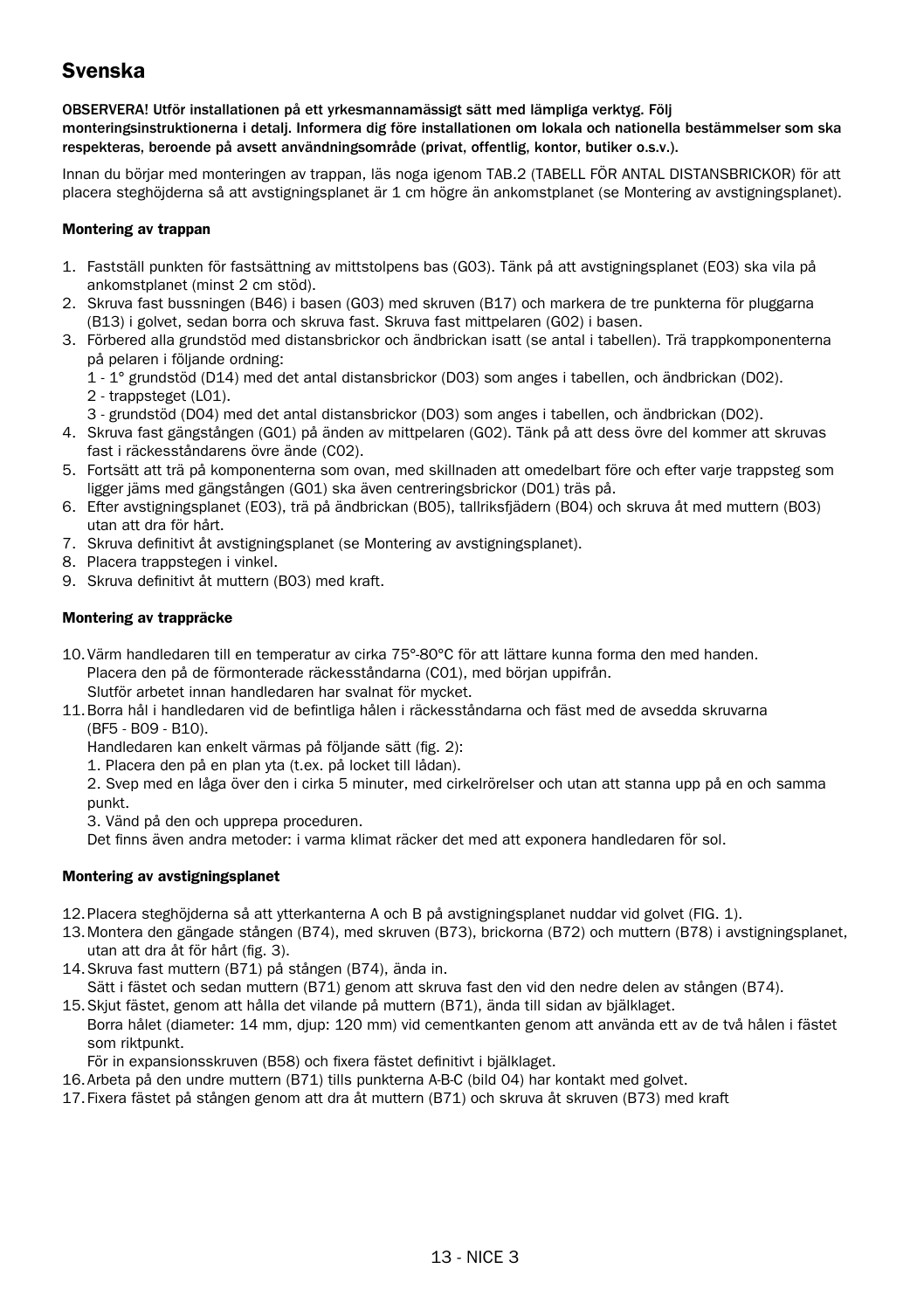# Dansk

BEMÆRK: Installationen skal udføres i overensstemmelse med bedste praksis, ved brug af egnede redskaber; følg omhyggeligt monteringsinstruktionerne. Hent oplysninger før installationen angående de lokale og nationale bestemmelser, der skal overholdes afhængigt af den påtænkte anvendelse (privat hovedbrug, privat sekundær brug, kontorer, butikker…).

Før montering af trappen, læs omhyggeligt TAB.2 (TABEL MED MÆNGDE AF AFSTANDSSKIVER). Placér stigningerne på en sådan måde, at reposen ligger 1 cm højere i forhold til det punkt, hvor gulvet kommer op (jf. Montering af reposen).

#### Montering af trappen

- 1. Find frem til det punkt, hvor midterstolpens base (G03) skal fikseres, og sørg for, at reposen (E03) hviler på det punkt, hvor gulvet kommer op (den mindst tilladelig støtte er på 2 cm).
- 2. Påskru bøsningen (B46) på basen (G03) ved hjælp af skruen (B17) og sæt et tegn på gulvet for proppernes (B13) tre punkter. Gennemhul derefter og fastgør. Påskru midterstolpen (G02) på basen.
- 3. Gør basestøtterne klar efter isættelse af afstandsskiver og af sidste skive (mængden er anført i tabellen). Isæt trappens dele på stolpen i den følgende rækkefølge:

1 – 1 Første basestøtte (D14) sammen med det antal afstandsskiver (D03), anført i tabellen og sidste skive (D02).

2 - Trin (L01).

3 – Første basestøtte (D04) sammen med det antal afstandsskiver (D03), anført i tabellen og sidste skive (D02).

- 4. På midterstolpens (G02) endestykke påskrues støttebolten med gevind (G01). Tag hensyn til, at den sidste mindre stolpe (C02) skal skrues på midterstolpens øverste del.
- 5. Fortsæt med at isætte delene på samme måde, med den eneste forskel at umiddelbart før og efter hvert trin der findes i forbindelse med den gevindskårne stang (G01), skal også centreringsskiverne indføres (D01)
- 6. Efter reposen (E03), isæt den sidste underlagsskive (B05), fjederskiven (B04) og fastgør med møtrikken (B03), uden at stramme for meget.
- 7. Fastgør definitivt reposen (jf. Montering af reposen).
- 8. Anbring trinnene vinkelret.
- 9. Spænd definitivt møtrikken (B03) godt fast.

#### Montering af gelænderet

- 10.Opvarm håndgelænderet ved en temperatur på ca. 75° -80°, for at værei stand til nemt at forme det manuelt. Anbring det derefter på de små stolper (C01), monteret på forhånd, startende fra oven. Arbejdet skal afsluttes før håndgelænderet afkøles for meget.
- 11.Udbor huller på håndgelænderet i forbindelse med hullerne, der allerede findes på de små stolper, og fastgør med de relevante skruer (BF5 - B09 - B10).

Håndgelænderet kan nemt opvarmes på følgende måde (fig. 2):

1. Stil det på en arbejdsflade (det er også muligt at anvende kasselåget).

2. Stryg en flamme på håndgelænderet i ca. 5 minutter med cirkulære bevægelser, uden at insistere på enkelte punkter.

3. Vend op og ned på håndgelænderet og gentag indgrebet.

Der er andre mulige fremgangsmåder: I varme klimaforhold kan det være tilstrækkeligt at udsætte håndgelænderet for sollys.

#### Montering af reposen

- 12.Placér stigningerne på en sådan måde, at reposens endestykker A og B let berører gulvet (FIG. 1).
- 13.Montér støttebolten med gevind (B74) ved brug af skruen (B73), af spændskiverne (B72) og af møtrikken (B78) på reposen, uden at stramme for meget (fig. 3).
- 14.Skru møtrikken (B71) på bolten (B74) helt i bund. Isæt bøjlen og derefter møtrikken (B71) ved at skrue den langs med boltens (B74) nedre del.
- 15.Lad bøjlen glide ved at holde den støttet mod møtrikken (B71) indtil den når loftets sidedel. Udbor hullet (diameter 14 mm, dybde 120 mm) i forbindelse med fremspringet i cement, ved at tage som henvisning en af de to huller, der findes på bøjlen.
- Isæt reguleringsskruen (B58) og lås bøjlen definitivt til loftet.
- 16.Indstil den nedre møtrik (B71) indtil punkterne A-B-C (tegning 04) berører gulvet.
- 17.Lås bøjlen på bolten ved at indstille møtrikken (B71) og spænd skruen fast på (B73).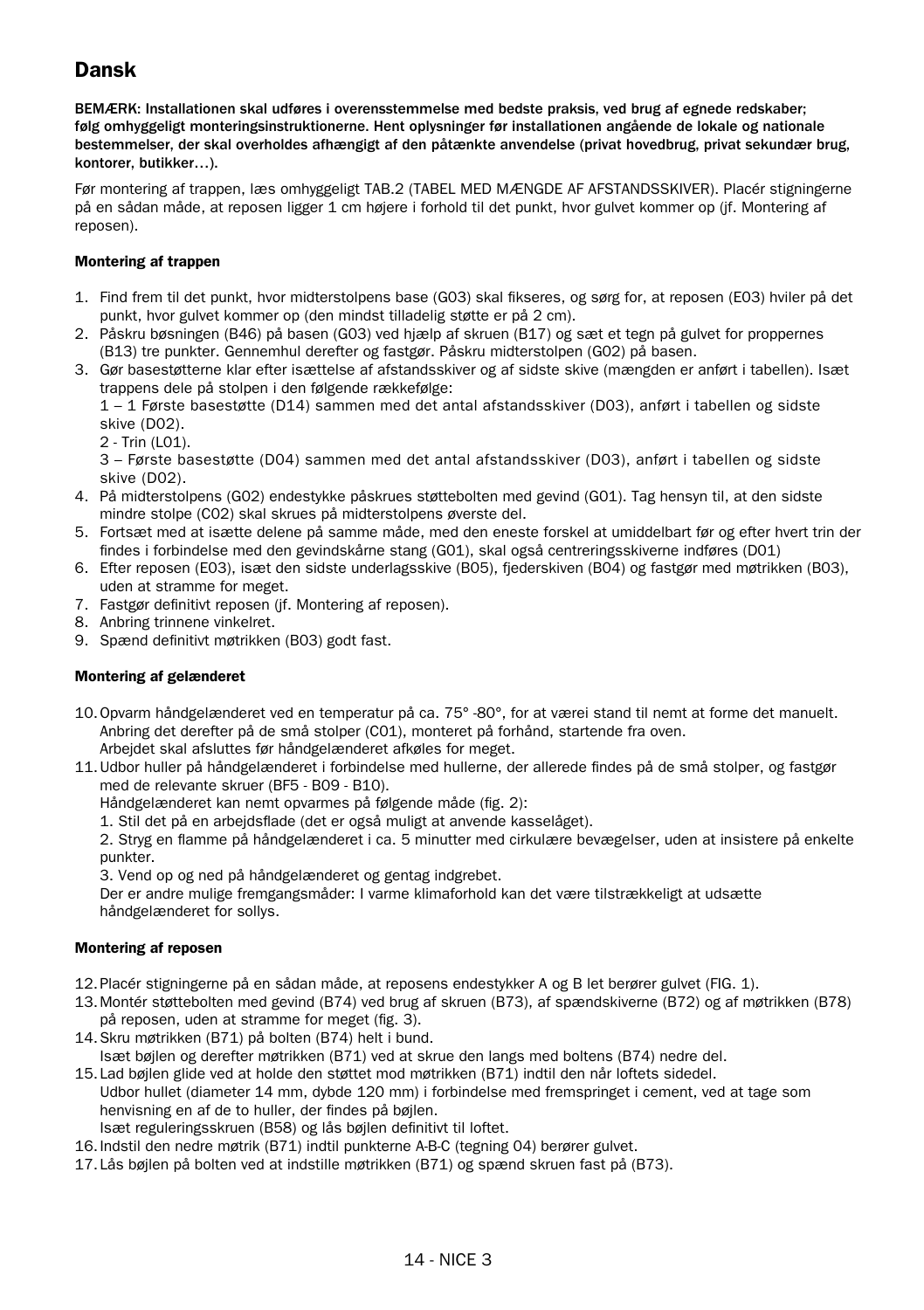# Norsk

ADVARSEL: Produktet må installeres "etter alle kunstens regler" og med passende verktøy. Følg monteringsbeskrivelsen nøye. Informer deg om eventuelle lokale og nasjonale forskrifter som gjelder for ditt spesielle bruksområde (primær eller sekundær privat bruk, kontorer, forretninger osv.) før du installerer produktet.

Før du begynner montering av trappen må du lese nøye TAB.2 (TABELL OVER ANTALL AVSTANDSRINGER) slik at opptrinnene plasseres slik at trappeavsatsen blir 1 cm høyere enn gulvet i etasjen over (se Montering av trappeavsatsen).

#### Montering av trappen

- 1. Finn punktet hvor bunnplaten (G03) til midtstolpen skal festes i betraktning av at trappeavsatsen (E03) skal hvile på gulvet i etasjen over (med minimum 2 cm).
- 2. Skru bøssingen (B46) fast i bunnplaten (G03) med skruen (B17) og merk av de tre punktene for pluggene (B13) på gulvet. Bor deretter hullene og fest dem. Skru midtstolpen (G02) fast i bunnplaten.
- 3. Gjør alle bæreelementene klare med avstandsringer og sluttring (finn nødvendig antall i tabell). Sett trappeelementene på stolpen i denne rekkefølgen:

1 - 1. bæreelement (D14) med det nødvendige antall avstandsringer (D03) som du har funnet i tabellen, og sluttring (D02).

2 - trappetrinn (L01).

3 - bæreelement (D04) med det nødvendige antall avstandsringer (D03) som du har funnet i tabellen, og sluttring (D02).

- 4. Skru gjengestangen (G01) inn i toppen av midtstolpen (G02). Ikke glem at sluttspilen skal monteres i det øverste endestykket (C02).
- 5. Fortsett å montere delene som forklart ovenfor, men i tillegg må du sette på sentreringsringene (D01) rett før og etter hvert trappetrinn som befinner seg på høyde med gjengestangen (G01).
- 6. Etter trappeavsatsen (E03) setter du på sluttskiven (B05) og Belleville-pakningen (B04) og skrur fast med mutteren (B03) uten å stramme for hardt.
- 7. Fest trappeavsatsen permanent (se Montering av trappeavsatsen).
- 8. Plassere trinnene i vinkelform.
- 9. Fest mutteren (B03) permanent og stram godt til.

#### Montering av rekkverket

10.Varm håndløperen opp til en temperatur på ca. 75°-80° slik at den lett kan formes for hånd. Begynn ovenfra og plassere håndløperen på stolpene (C01) som du har montert tidligere.

Dette må gjøres så raskt at du blir ferdig før håndløperen er blitt avkjølt.

11.Bor hull i håndløperen slik at de passer sammen med hullene i stolpene og fest den med skruene (BF5 - B09 - B10).

Håndløperen kan lett varmes opp på følgende måte (fig. 2):

1. Legg den på en flat overflate (bruk eventuelt lokket til pakkassen).

2. Før en flamme med kontinuerlige sirkulære bevegelser i ca. 5 minutter over håndløperen, uten å stanse opp i noen punkter.

3. Snu den opp-ned og gjør det samme på denne siden.

Andre metoder er også mulige i varme strøk kan det til og med være nok å la håndløperen ligge i solen.

#### Montering av trappeavsatsen

- 12.Plassere opptrinnene slik at ytterpunktene A og B av trappeavsatsen så vidt berører gulvet (fig. 1).
- 13.Montere gjengestangen (B74) med skruen (B73), underlagsskivene (B72) og mutteren (B78) på trappeavsatsen uten å stramme for hardt til (fig. 3).
- 14.Skru mutteren (B71) helt til bunns på gjengestangen (B74). Sett først på braketten og deretter mutteren (B71) og skru den på i flukt med den nederste delen av gjengestangen (B74).
- 15.Skyv braketten som hviler på mutteren (B71) helt opp til kanten av bjelkelaget. Bor hullet (Ø 14 mm, dybde 120 mm) på høyde med sementkanten. Bruk ett av de to hullene i braketten som referanse.
	- Sett på ekspansjonsskruen (B58) og fest braketten definitivt til bjelkelaget.
- 16.Skru den nederste mutteren (B71) til punktene A-B-C (tegn. 04) berører gulvet.
- 17.Fastgjør braketten på gjengestangen med mutteren (B71) og skru skruen (B73) hardt til.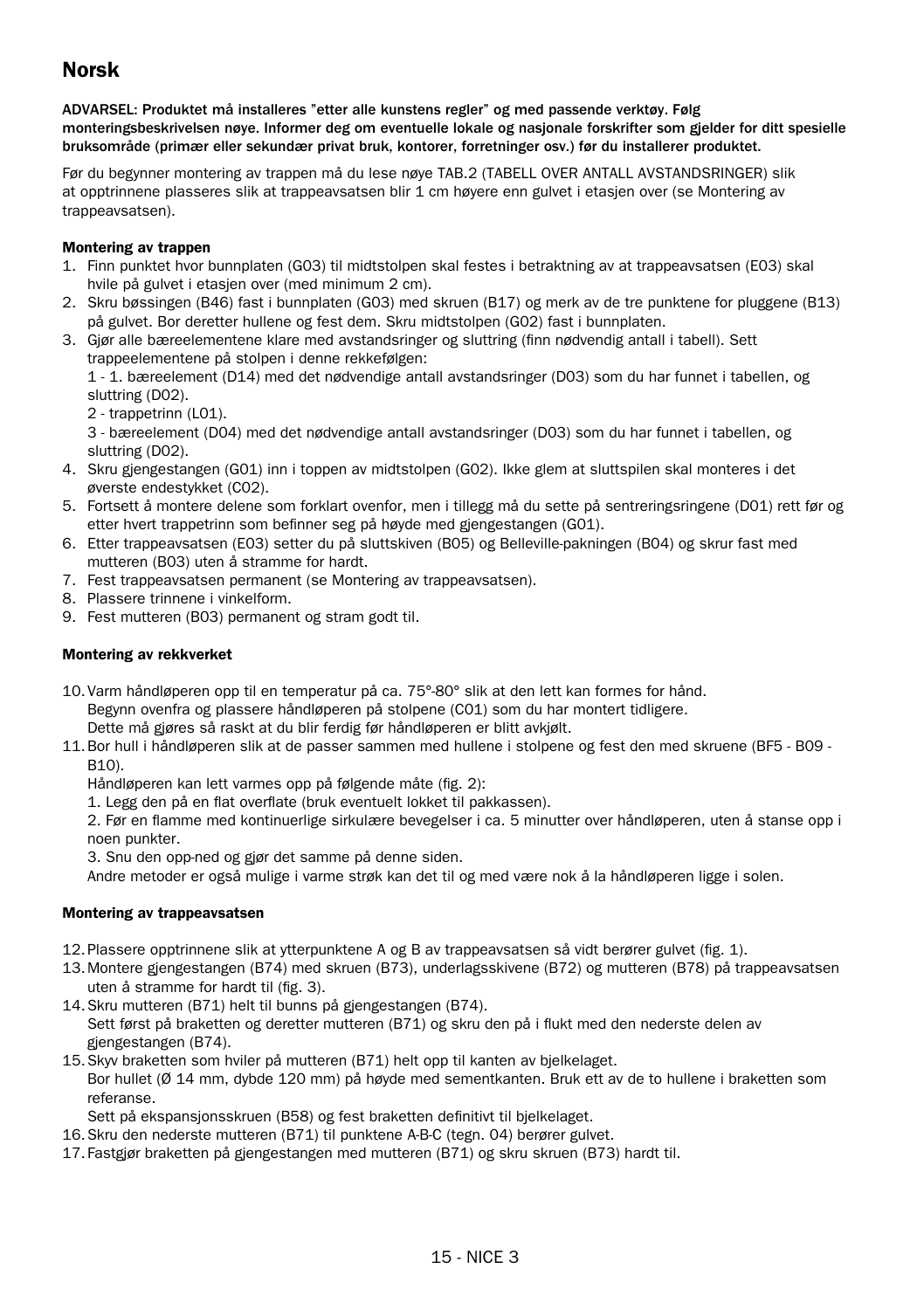# Suomi

VAROITUS: suorita asennus kunnolla käyttäen asianmukaisia välineitä; noudata huolellisesti asennusohjeita. Tutustu ennen asennusta voimassa oleviin paikallisiin ja kansallisiin määräyksiin, käyttökohteen mukaan (yksityinen pääasiallinen, toissijainen, toimisto, kaupat…).

Ennen kuin siirrytään portaiden asennukseen, lue huolellisesti TAUL.2 (taulukko välikelevyjen määristä) ja aseta sitten askelmat siten, että porrastasanne on 1 cm:n korkeammalla kuin tulosuunnan lattia (katso Porrastasanteen asennus).

#### Portaiden kokoaminen

- 1. Määritä piste, johon kiinnitetään keskipylvään alusta (G03), pitäen mielessä, että porrastasanteen (E03) on tukeuduttava tulotason lattiaan (sallittu minimituki on 2 cm).
- 2. Kierrä alustaan (G03) kiinni holkki (B46) käyttäen ruuvia (B17) ja merkitse lattiaan kolme pistettä kiila-ankkureita (B13) varten ja poraa reiät sekä suorita kiinnitys. Kierrä alusta kiinni keskipylvääseen (G02).
- 3. Valmistele kaikki alustan tuet siten, että välikelevyt ja päätylevy ovat paikalleen työnnettyinä (tarkista määrä taulukosta). Työnnä pylvääseen portaiden osat seuraavassa järjestyksessä:

1 - 1. alustan tuki (D14) ja välikelevyjä (D03) vastaava määrä, joka on aiemmin tarkistettu taulukosta, sekä päätylevy (D02).

2 - askelma (L01).

3 - alustan tuki (D04) ja välikelevyjä (D03) vastaava määrä, joka on aiemmin tarkistettu taulukosta, sekä päätylevy (D02).

- 4. Lopuksi keskipylvääseen (G02) on kierrettävä kiinni kierteillä varustettu sidepultti (G01) pitäen mielessä, että sen ylempään ääripäähän ruuvataan kiinni päätypylväs (C02).
- 5. Jatka osien työntämistä kuten edellä kuvattiin sillä erolla, että välittömästi ennen ja jälkeen jokaista askelmaa, joka sijaitsee kierretankoa (G01) vastaavasti, on laitettava myös keskittävät aluslaatat (D01).
- 6. Porrastasanteen (E03) jälkeen työnnä päätylaatta (B05), jousialuslaatta (B04) sekä kierrä mutteria (B03) kiristämättä liikaa.
- 7. Suorita porrastasanteen lopullinen kiinnitys (Katso Porrastasanteen asennus).
- 8. Sijoita askelmat kulmittain.
- 9. Kiristä voimakkaasti lopulliseen asentoon mutteri (B03).

#### Kaiteen kokoaminen

10.Lämmitä käsijohde noin 75-80°:n lämpötilaan, jotta se on helposti muovailtavissa käsin. sijoita se sitten pystypinnoihin (C01), jotka on asennettu aiemmin ylhäältä aloittaen.

Toimenpide on suoritettava loppuun ennen kuin käsijohde jäähtyy liikaa.

11.Poraa reiät käsijohteeseen pystypinnoissa olevien reikiä vastaavasti ja kiinnitä asianmukaisilla ruuveilla (BF5 - B09 - B10).

Käsijohde voidaan lämmittää helposti seuraavalla tavalla (kuva 2):

- 1. Aseta se tukitasolle (tarkoitukseen voidaan käyttää laatikon kantta).
- 2. Noin 5 minuutin ajan käsittele sitä liekillä suorittaen pyöriviä liikkeitä pysähtymättä yksittäiseen kohtaan.
- 3. Käännä se ja toista toimenpide.

Muutkin tavat ovat mahdollisia: lämpimissä olosuhteissa riittää, että käsijohde laitetaan aurinkoon.

#### Porrastasanteen asennus

- 12.Aseta askelmat siten, että porrastasanteen ääripäät A ja B melkein koskettavat lattiaa (KUVA 1).
- 13.kokoa kierteinen sidepultti (B74), ruuvi (B73), lukkorenkaat (B72) ja mutteri (B78) porrastasanteeseen kiristämättä liikaa (kuva 3).
- 14.Kierrä kiinni mutteri (B71) sidepulttiin (B74) pohjaan saakka.
- Työnnä jalusta ja sen jälkeen mutteri (B71) sekä kierrä sitä kiinni sidepultin (B74) alemman ääripään tasolle. 15.Siirrä jalustaa pitäen sitä tuettuna mutteriin (B71) aina välipohjan viereen saakka.

Poraa reikä (halkaisija 14 mm, syvyys 120 mm) sementtistä reunatukea vastaavasti käyttäen viitteenä yhtä jalustassa olevaa reikää.

Työnnä ankkuriruuvi (B58) ja lukitse jalusta lopullisesti välikattoon.

- 16.Käsittele alempaa mutteria (B71), kunnes viedään pisteet A-B-C (piirros 04) kosketuksiin lattian kanssa.
- 17.Lukitse jalusta sidepulttiin käsitellen mutteria (B71) ja kiristä voimakkaasti ruuvi (B73).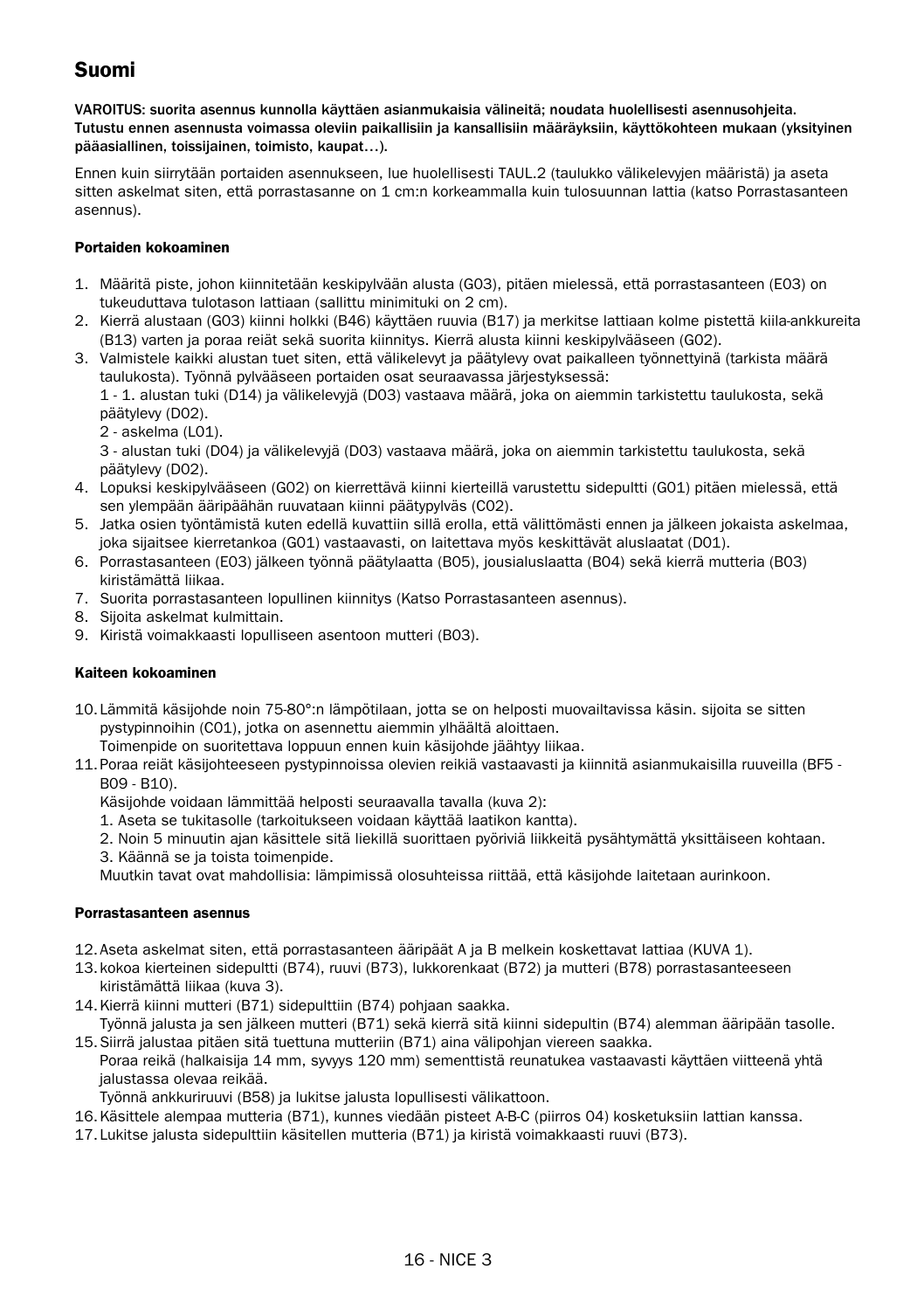

## 17 - NICE 3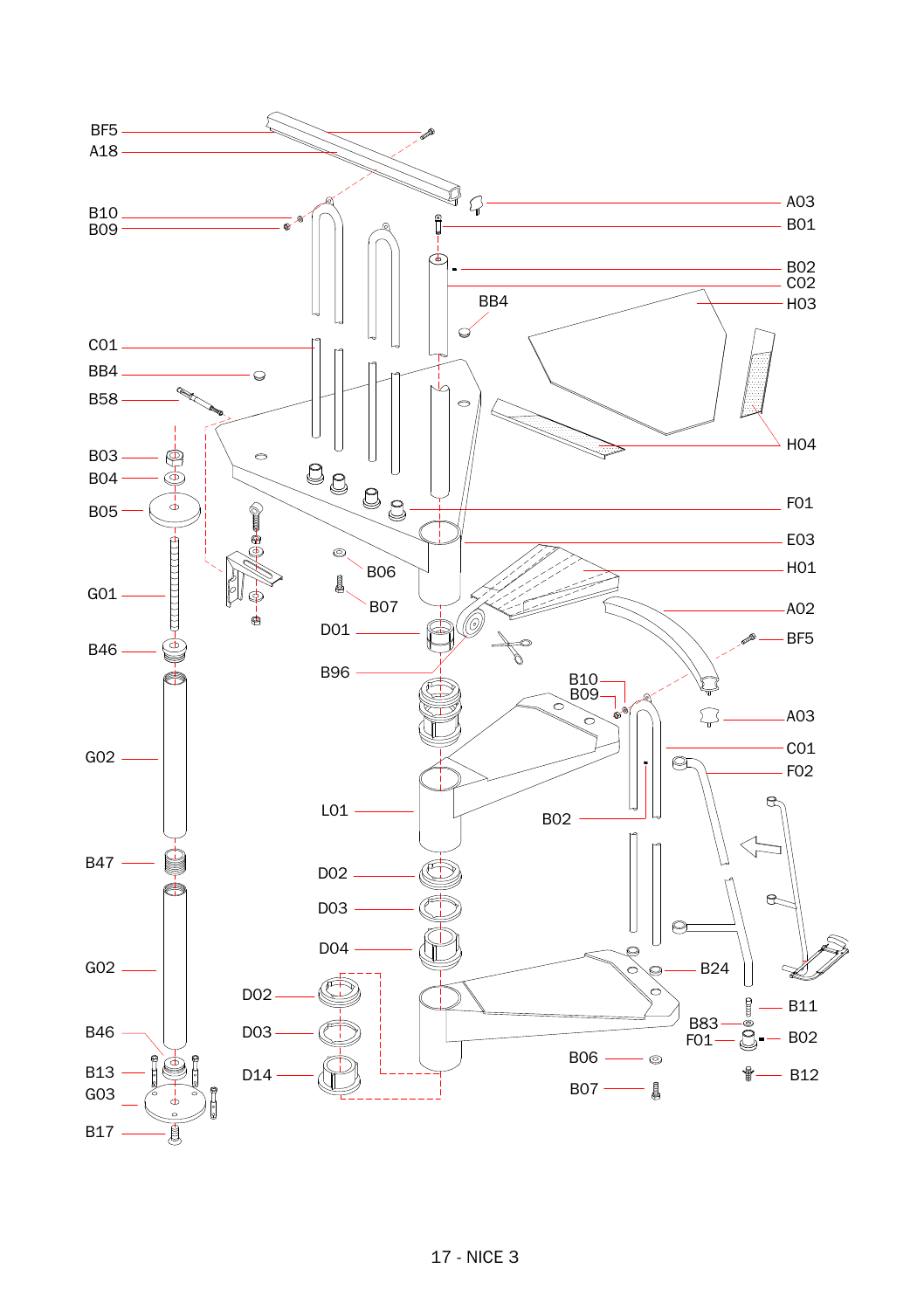#### Italiano

Per determinare la quantità necessaria dei dischi distanziatori (D03) utilizzare la TAB. 2 (H = altezza, A = alzate). Esempio: per un'altezza misurata da pavimento a pavimento di 299 cm e una scala con 13 gradini occorre;

- 1. In corrispondenza dell'altezza (299 cm, nella colonna H), leggere la quantità dei dischi distanziatori necessari (n° 50 dischi, nella colonna A/13).
- 2. Distribuire i dischi distanziatori (D03), in successione, tra gli elementi D14-D04 e D02 uno per volta, fino al loro esaurimento (sull'unico distanziatore D14 si possono inserire fino ad un massimo di 6 dischi (D03); sui distanziatori D04 si possono inserire fino ad un massimo di 8 dischi (D03).
- 3. Il risultato finale è di 3 dischi (D03) tra D14 e D02, ancora 3 dischi (D03) su un distanziatore a scelta tra D04 e D02 e di 4 dischi (D03) tra D04 e D02 sugli undici distanziatori rimanenti.

#### English

To determine the necessary number of spacers (D03), you must look-up the table TAB.2 (H = Height, A = Rises). Example: given a floor-to-floor height of 299 cm and a staircase with 13 treads, you must proceed as follows;

- 1. At height (299 cm in the row H) look-up the number of necessary spacers (i.e. 50 spacers in the row A/13).
- 2. Distribute the spacers (D03), one at a time, among the combined parts D14-D04 and D02 all (for the single spacer D14 you can use at the most 6 spacers (D03); for the spacers (D04) you can use at the most 8 spacers (D03).
- 3. The final result is the following: 3 spacers (D03) between D14 and D02, 3 more spacers (D03) on a spacer chosen between D04 and D02 and 4 spacers (D03) between D04 and D02 of the remaining eleven spacers.

#### Français

Afin de déterminer la quantité nécessaire des entretoises (D03) en employant le TAB. 2 (H = hauteur totale, A = hauteurs).

Exemple : pour une hauteur sol à sol de 299 cm et un escalier avec 13 marches il faut ;

- 1. Par rapport à la hauteur (299 cm), dans la colonne H), lire la quantité des entretoises nécessaires (n° 50 bagues, dans la colonne A/13).
- 2. Distribuer les entretoises (D03), de suite, parmi les éléments D14-D04 et D02 une par fois, jusqu'à ce qu'elles finissent (sur l'unique entretoise D14 on peut insérer au maximum 6 disques (D03) ; sur les entretoises D04 on peut insérer au maximum 8 disques (D03).
- 3. Le résultat final est de 3 disques (D03) parmi D14 et D02, encore 3 disques (D03) sur une entretoise au choix parmi D04 et D02 et de 4 disques (D03) parmi D04 et D02 sur les onze entretoises restantes.

#### Deutsch

Zur Bestimmung der Anzahl der Distanzringe (D03) die TAB. 2 benützen (H = Hö'he, A = Stufenhöhen). Beispiel: für eine abgemessene Fussboden zu Fussbodenhöhe von 299 cm und eine Treppe mit 13 Stufen, wird folgendes benötigt;

- 1. Bei der Höhenangabe von (299 cm), in der Tabelle H), die Anzahl der nötigen Distanzringe ablesen (n° 50 Distanzringe, in der Tabelle A/13).
- 2. Die Distanzringe (D03) zwischen den Teilen D14-D04 und D02 in der Reihenfolge, einen nach dem andern, bis keiner mehr übrig bleibt, verteilen (in den einzigen Distanzring D14 können höchstens 6 Distanzringe (D03) gelegt werden; in die Distanzrringe D04 können höchstens 8 Distanzringe (D03) gelegt werden).
- 3. Das Endresultat ist: 3 Distanzringe (D03) zwischen D14 und D02, nochmals 3 Distanzringe (D03) in einen Distanzring nach Wahl zwischen D04 und D02 und 4 Distanzringe (D03) zwischen D04 und D02 zwischen den restlichen Distanzringen.

#### Español

Para determinar la cantidad necesaria de discos distanciadores (D03) utilice la TAB. 2 (H = altura, A = contrahuellas).

Ejemplo: para una altura medida de pavimento a pavimento de 299 cm. y una escalera con 13 peldaños, es necesario;

- 1. Coincidiendo con la altura (299 cm. en la columna H), leer la cantidad de discos distanciadores necesarios (50 discos, en la columna A/13).
- 2. Distribuir los discos distanciadores (D03), entre los elementos D14-D04 y D02 uno por vez, hasta que se acaben (en el distanciador D14 se pueden introducir hasta un máximo de 6 discos (D03); en los distanciadores D04 se pueden introducir hasta un máximo de 8 discos (D03).
- 3. El resultado final es de 3 discos (D03) entre D14 y D02, otros 3 discos (D03) en un distanciador a elección entre D04 y D02 y 4 discos más (D03) entre D04 y D02 en los once distanciadores remanentes.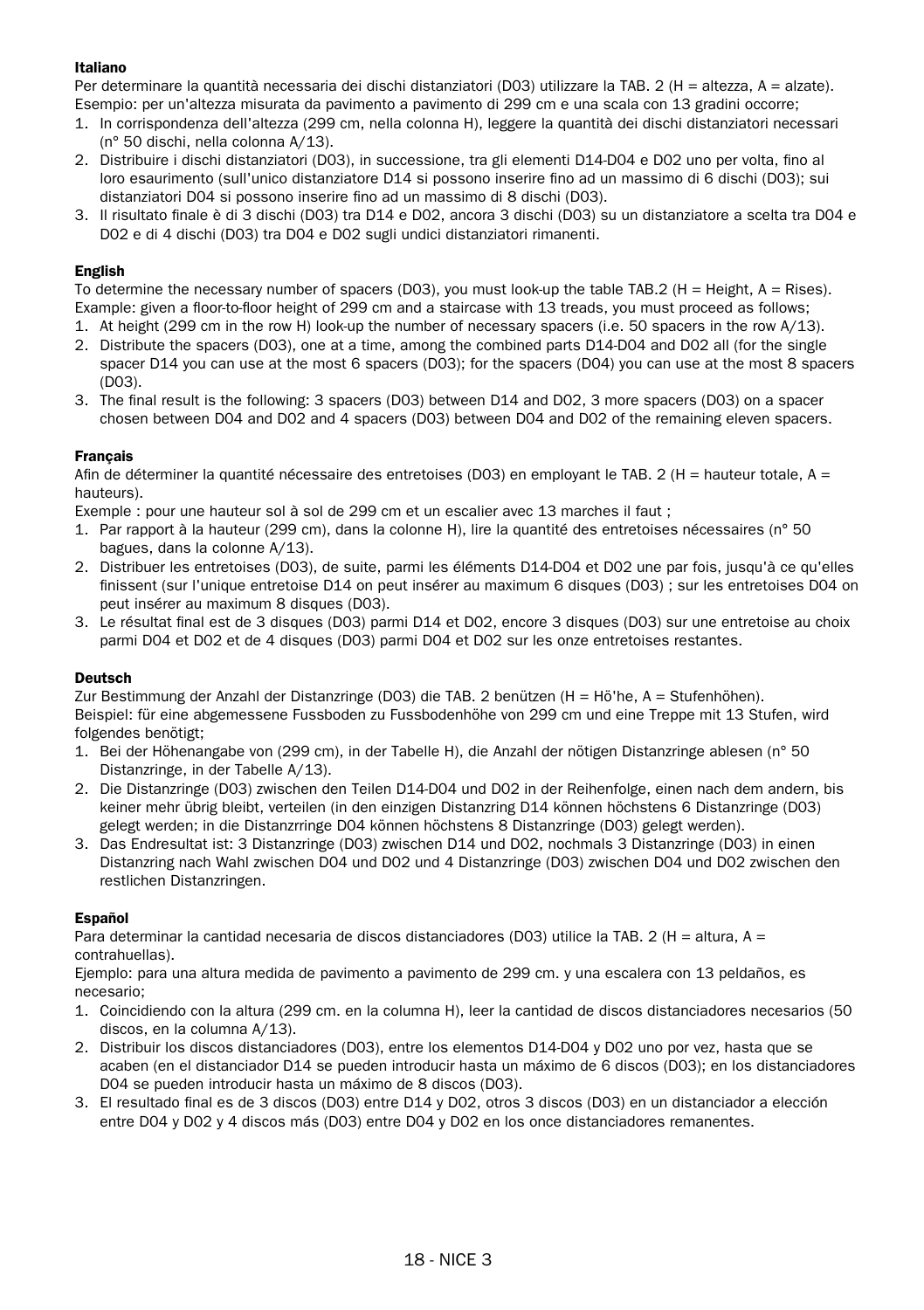#### Português

Para determinar a quantidade necessária de discos distanciadores (D03), utilize a TAB 2 (H = altura, A = espelhos). Por exemplo: para uma altura medida de piso a piso de 299 cm e uma escada com 13 degraus, é necessário;

- 1. Em correspondência da altura (299 cm, na coluna H), leia a quantidade dos discos distanciadores necessários (n. 50 discos, na coluna A/13).
- 2. Distribua os discos distanciadores (D03), em sucessão, entre os elementos D14-D04 e D02, um de cada vez, até acabarem (no único distanciador D 14 podem ser inseridos no máximo 6 discos (D03); nos distanciadores D04 podem ser inseridos até 8 discos (D03).
- 3. O resultado final é de 3 discos (D03) entre D14 e D02, mais 3 discos (D03) sobre um distanciador a escolher entre D04 e D02 e 4 discos (D03) entre D04 e D02 nos onze distanciadores restantes.

#### Nederlands

Gebruik de TAB. 2 (H = hoogte, A = optreden) om de benodigde hoeveelheid opvulringen (D03) te bepalen. Voorbeeld: voor een hoogte gemeten van vloer tot vloer van 299 cm en een trap met 13 treden, dient u;

- 1. Voor de hoogte (299 cm, in kolom H) het benodigde aantal opvulringen (n° 50 ringen, in kolom A/13) af te lezen.
- 2. Vervolgens de opvulringen (D03) te verdelen tussen de elementen D14-D04, één per keer, tot ze op zijn (op één afstandhouder D14 kunnen er tot maximaal 6 ringen (D03) geplaatst worden; op de afstandhouder D04 kunnen er maximaal 8 ringen (D03).
- 3. Het eindresultaat is 3 ringen (D03) tussen D14 en D02, nog 3 ringen (D03) op een afstandhouder naar keuze tussen D04 en D02 en 4 ringen (D03) tussen D04 en D02 op de elf resterende afstandhouders.

#### Polski

W celu ustalenia potrzebnej krążków odległościowych (D03) posłużyć się TAB. 2 (H = wysokość, A = wzniosy). Przykład: dla wysokości mierzonej od posadzki do posadzki wynoszącej 299 cm i schodów z 13 stopniami, należy;

- 1. W polu odpowiadającym wysokości (299 cm, w kolumnie H), odczytać ilość potrzebnych krążków odległościowych (50 szt. krążków, w kolumnie A/13).
- 2. Rozmieścić krążki odległościowe (D03), kolejno, między elementami D14-D04 i D02, po jednym na raz, aż do ich wyczerpania (na jednej przekładce D14 można założyć maksymalnie 6 krążków (D03); na przekładkach D04 można złożyć maksymalnie 8 krążków (D03).
- 3. Rezultat końcowy to 3 krążki (D03) między D14 a D02, znów 3 krążki (D03) na wybranej przekładce między D04 a D02 i 4 krążki (D03) między D04 i D02 na jedenastu pozostałych przekładkach.

#### **Русский**

Для определения необходимого количества дистанционных колец (D03) использовать ТАБ. 2 (H = высота, A  $=$  подставки).

Например: Для высоты от пола до пола 299 см и лестницы с 13 ступенями необходимо;

- 1. В зависимости от высоты (299 см, в графе H), см, необходимое количество дистанционных колец (50 колец, в графе A/13).
- 2. Распределить все дистанционные кольца (D03) между элементами D14-D04 и D02 по одному (на одну распорную дистанционную втулку D14 можно установить до 6 колец (D03); на распорные дистанционные втулки D04 можно установить до8 колец (D03).
- 3. В итоге, 3 кольца (D03) между D14 и D02, еще 3 кольца (D03) на распорную дистанционную втулку на выбор между D04 и D02 и 4 кольца (D03) между D04 и D02 на остальных одиннадцати распорных дистанционных втулках.

#### Svenska

För att fastställa hur många distansbrickor (D03) som behövs, se TAB. 2 (H = höjd, A = steghöjder). Exempel: för en uppmätt totalhöjd på 299 cm mellan golven och en trappa med 13 trappsteg behövs;

- 1. Vid höjden (299 cm, i kolumn H), läs hur många distansbrickor som behövs (50 st. brickor, i kolumn A/13).
- 2. Fördela distansbrickorna (D03) i följd mellan delarna D14-D04 och D02, en åt gången, tills de tar slut (på den enda distansbrickan D14 kan man fördela upp till max 6 brickor (D03); på distansbrickorna D04 kan man fördela upp till max 8 brickor (D03).
- 3. Slutresultatet blir 3 brickor (D03) mellan D14 och D02, och ytterligare 3 brickor (D03) på en vald distansbricka mellan D04 och D02, och 4 brickor (D03) mellan D04 och D02 på de elva återstående distansbrickorna.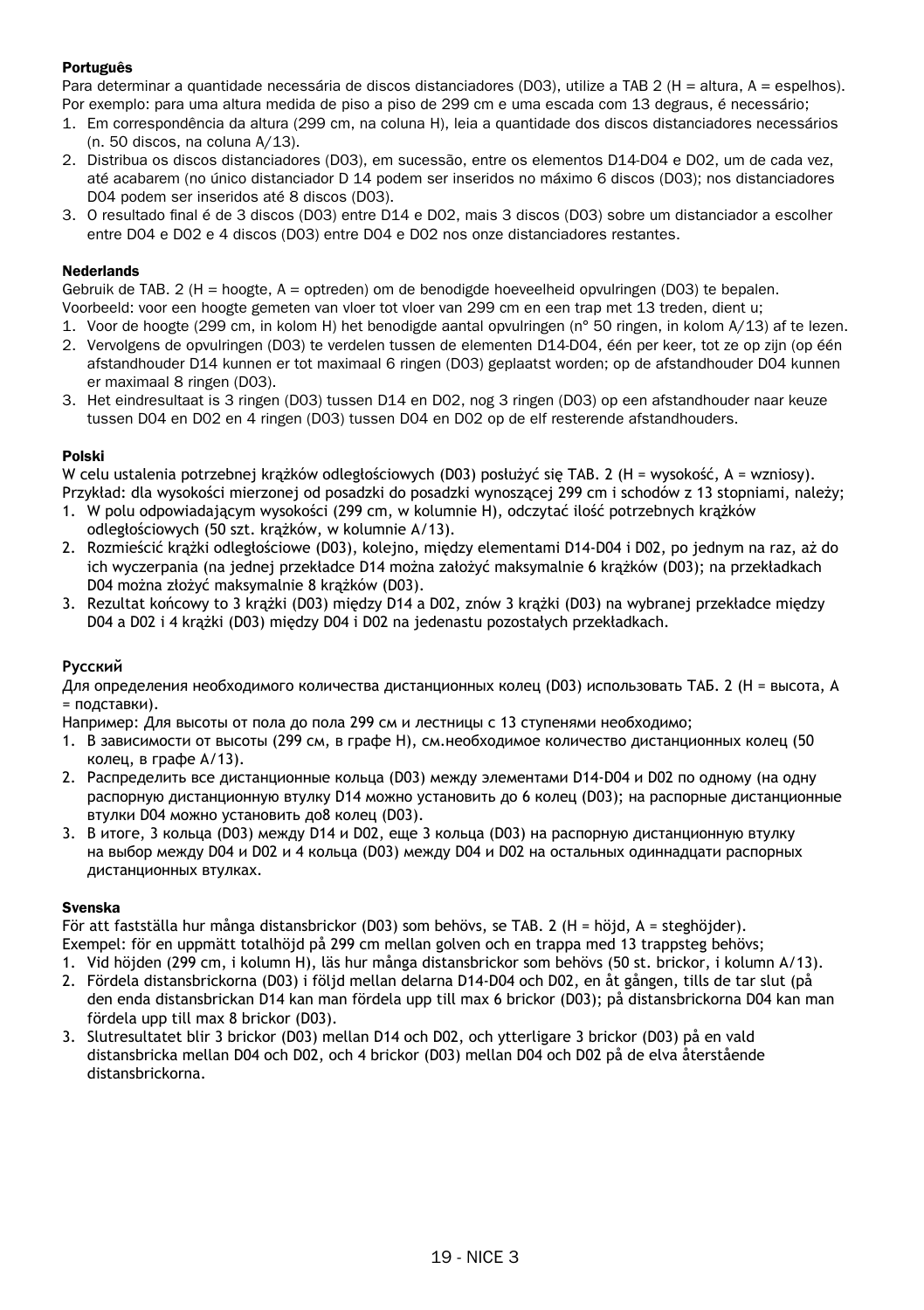#### Dansk

Afstandsstykkernes (D03) antal fastsættes ved hjælp af tabellen TAB. 2 (H = Højde, A = Stigning).

- Eksempel: Ved en gulv til gulv højde på 299 cm og en trappe med 13 trin skal man bruge;
- 1. Henhold til højden (299 cm, i kolonnen H), se det nødvendige antal afstandsskiver (antal 50 skiver, i kolonnen  $A/13$ ).
- 2. Fordel afstandsskiverne (D03), efter hinanden, mellem elementerne D14-D04 og D02 en ad gangen, indtil der ikke er flere (på det ene afstandsstykke D14 kan der højst indsættes 6 skiver (D03); på afstandsstykkerne D04 kan der indsættes maksimalt 8 skiver (D03).
- 3. Det endelige resultat: 3 skiver (D03) mellem D14 og D02, endnu 3 skiver (D03) på et afstandsstykke valgt mellem D04 og D02 og 4 skiver (D03) mellem D04 og D02 på de 11 tilbageblevne afstandsstykker.

#### Norsk

For å finne det nødvendige antall avstandsringer (DO3), bruk TAB, 2 (H = høyde, A = opptrinn).

Eksempel: for takhøyde 299 cm og trapp med 13 opptrinn trenger du;

- 1. Finn høyden (299 i kolonne H) og les av det nødvendige antall avstandsringer (50 ringer, i kolonne A/13).
- 2. Fordel avstandsringene (D03) etter hverandre på elementene D14-D04 og D02, én om gang, til det ikke er flere igjen (på det ene avstandselementet D14 kan man legge maksimum 6 ringer (D03); på avstandselementene D04 kan man legge maksimum 8 ringer (D03).
- 3. Sluttresultatet er 3 ringer (D03) mellom D14 og D02, deretter 3 ringer (D03) på et valgfritt avstandselement mellom D04 og D02, og 4 ringer (D03) mellom D04 og D02 på de elleve gjenstående avstandselementene.

#### Suomi

Jotta voisit saada selville mikä on välikelevyjen (D03) tarpeellinen määrä, käytä TAUL. 2 (H = korkeus, A = nousut). Esimerkki: jos lattiasta lattiaan mitattu korkeus on 299 cm ja portaissa on 13 askelmaa, toimi seuraavasti;

- 1. Korkeuden kohdalta (299 cm, sarakkeessa H), katso tarvittava välikelevyjen määrä (50 kpl levyjä, sarakkeessa A/13).
- 2. Jaa välikelevyt (D03), peräkkäin, osien D14-D04 ja D02 väliin yksi kerrallaan, kunnes kaikki levyt on käytetty (ainoaan välikekappaleeseen D14 voidaan asettaa enintään 6 levyä (D03); välikekappaleisiin D04 voidaan sen sijaan asettaa enintään 8 levyä (D03).
- 3. Lopullinen tulos: 3 levyä (D03) D14:n ja D02:n välillä, vielä 3 levyä (D03) valitsemassasi välikekappaleessa D04:n ja D02:n välillä ja 4 levyä (D03) D04:n ja D02:n välillä yhdessätoista jäljellä olevassa välikekappaleessa.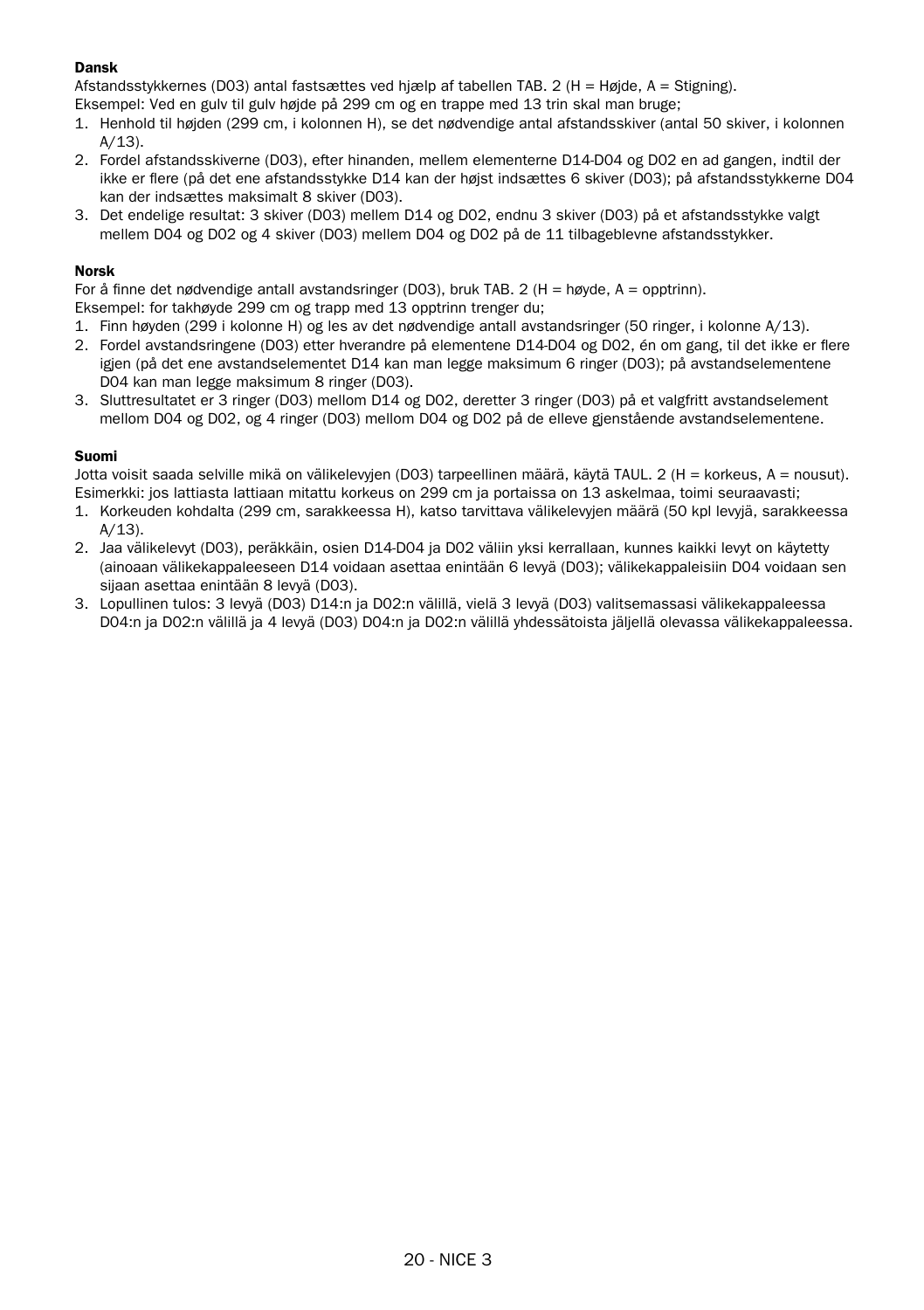TAB.2

| H. cm | A  | DO3            | H. cm | A  | DO3                 | H. cm | A  | DO3            | H. cm | A  | DO3                 |
|-------|----|----------------|-------|----|---------------------|-------|----|----------------|-------|----|---------------------|
|       | 11 |                |       | 12 |                     |       | 13 |                |       | 14 |                     |
|       |    |                |       |    |                     |       |    |                |       |    |                     |
|       |    |                |       |    |                     |       |    |                |       |    |                     |
| 232   |    | $\mathbf 0$    | 253   |    | $\mathsf{O}\xspace$ | 274   |    | $\mathbf 0$    | 295   |    | $\mathsf{O}\xspace$ |
| 233   |    | $\overline{2}$ | 254   |    | $\overline{2}$      | 275   |    | $\overline{2}$ | 296   |    | 2                   |
| 234   |    | $\overline{4}$ | 255   |    | 4                   | 276   |    | $\overline{4}$ | 297   |    | $\overline{4}$      |
| 235   |    | 6              | 256   |    | 6                   | 277   |    | 6              | 298   |    | 6                   |
| 236   |    | 8              | 257   |    | 8                   | 278   |    | 8              | 299   |    | 8                   |
| 237   |    | 10             | 258   |    | 10                  | 279   |    | 10             | 300   |    | 10                  |
| 238   |    | 12             | 259   |    | 12                  | 280   |    | 12             | 301   |    | 12                  |
| 239   |    | 14             | 260   |    | 14                  | 281   |    | 14             | 302   |    | 14                  |
| 240   |    | 16             | 261   |    | 16                  | 282   |    | 16             | 303   |    | 16                  |
| 241   |    | 18             | 262   |    | 18                  | 283   |    | 18             | 304   |    | 18                  |
| 242   |    | 20             | 263   |    | 20                  | 284   |    | 20             | 305   |    | 20                  |
| 243   |    | 22             | 264   |    | 22                  | 285   |    | 22             | 306   |    | 22                  |
| 244   |    | 24             | 265   |    | 24                  | 286   |    | 24             | 307   |    | 24                  |
| 245   |    | 26             | 266   |    | 26                  | 287   |    | 26             | 308   |    | 26                  |
| 246   |    | 28             | 267   |    | 28                  | 288   |    | 28             | 309   |    | 28                  |
| 247   |    | 30             | 268   |    | 30                  | 289   |    | 30             | 310   |    | 30                  |
| 248   |    | 32             | 269   |    | 32                  | 290   |    | 32             | 311   |    | 32                  |
| 249   |    | 34             | 270   |    | 34                  | 291   |    | 34             | 312   |    | 34                  |
| 250   |    | 36             | 271   |    | 36                  | 292   |    | 36             | 313   |    | 36                  |
| 251   |    | 38             | 272   |    | 38                  | 293   |    | 38             | 314   |    | 38                  |
| 252   |    | 40             | 273   |    | 40                  | 294   |    | 40             | 315   |    | 40                  |
|       |    |                |       |    |                     |       |    |                |       |    |                     |
| 253   |    | 42             | 274   |    | 42                  | 295   |    | 42             | 316   |    | 42                  |
| 254   |    | 44             | 275   |    | 44                  | 296   |    | 44             | 317   |    | 44                  |
| 255   |    | 46             | 276   |    | 46                  | 297   |    | 46             | 318   |    | 46                  |
| 256   |    | 48             | 277   |    | 48                  | 298   |    | 48             | 319   |    | 48                  |
| 257   |    | 50             | 278   |    | 50                  | 299   |    | 50             | 320   |    | 50                  |
| 258   |    | 52             | 279   |    | 52                  | 300   |    | 52             | 321   |    | 52                  |
| 259   |    | 54             | 280   |    | 54                  | 301   |    | 54             | 322   |    | 54                  |
| 260   |    | 56             | 281   |    | 56                  | 302   |    | 56             | 323   |    | 56                  |
| 261   |    | 58             | 282   |    | 58                  | 303   |    | 58             | 324   |    | 58                  |
| 262   |    | 60             | 283   |    | 60                  | 304   |    | 60             | 325   |    | 60                  |
| 263   |    | 62             | 284   |    | 62                  | 305   |    | 62             | 326   |    | 62                  |
| 264   |    | 64             | 285   |    | 64                  | 306   |    | 64             | 327   |    | 64                  |
| 265   |    | 66             | 286   |    | 66                  | 307   |    | 66             | 328   |    | 66                  |
| 266   |    | 68             | 287   |    | 68                  | 308   |    | 68             | 329   |    | 68                  |
| 267   |    | 70             | 288   |    | 70                  | 309   |    | 70             | 330   |    | 70                  |
| 268   |    | 72             | 289   |    | 72                  | 310   |    | 72             | 331   |    | 72                  |
| 269   |    | 74             | 290   |    | 74                  | 311   |    | 74             | 332   |    | 74                  |
| 270   |    | 76             | 291   |    | 76                  | 312   |    | 76             | 333   |    | 76                  |
| 271   |    | 78             | 292   |    | 78                  | 313   |    | 78             | 334   |    | 78                  |
| 272   |    | 80             | 293   |    | 80                  | 314   |    | 80             | 335   |    | 80                  |
| 273   |    | 82             | 294   |    | 82                  | 315   |    | 82             | 336   |    | 82                  |
| 274   |    | 84             | 295   |    | 84                  | 316   |    | 84             | 337   |    | 84                  |
| 275   |    | 86             | 296   |    | 86                  | 317   |    | 86             | 338   |    | 86                  |
|       |    |                |       |    | 88                  |       |    |                | 339   |    | 88                  |
|       |    |                | 297   |    |                     | 318   |    | 88             |       |    |                     |
|       |    |                | 298   |    | 90                  | 319   |    | 90             | 340   |    | 90                  |
|       |    |                | 299   |    | 92                  | 320   |    | 92             | 341   |    | 92                  |
|       |    |                | 300   |    | 94                  | 321   |    | 94             | 342   |    | 94                  |
|       |    |                |       |    |                     | 322   |    | 96             | 343   |    | 96                  |
|       |    |                |       |    |                     | 323   |    | 98             | 344   |    | 98                  |
|       |    |                |       |    |                     | 324   |    | 100            | 345   |    | 100                 |
|       |    |                |       |    |                     | 325   |    | 102            | 346   |    | 102                 |
|       |    |                |       |    |                     |       |    |                | 347   |    | 104                 |
|       |    |                |       |    |                     |       |    |                | 348   |    | 106                 |
|       |    |                |       |    |                     |       |    |                | 349   |    | 108                 |
|       |    |                |       |    |                     |       |    |                | 350   |    | 110                 |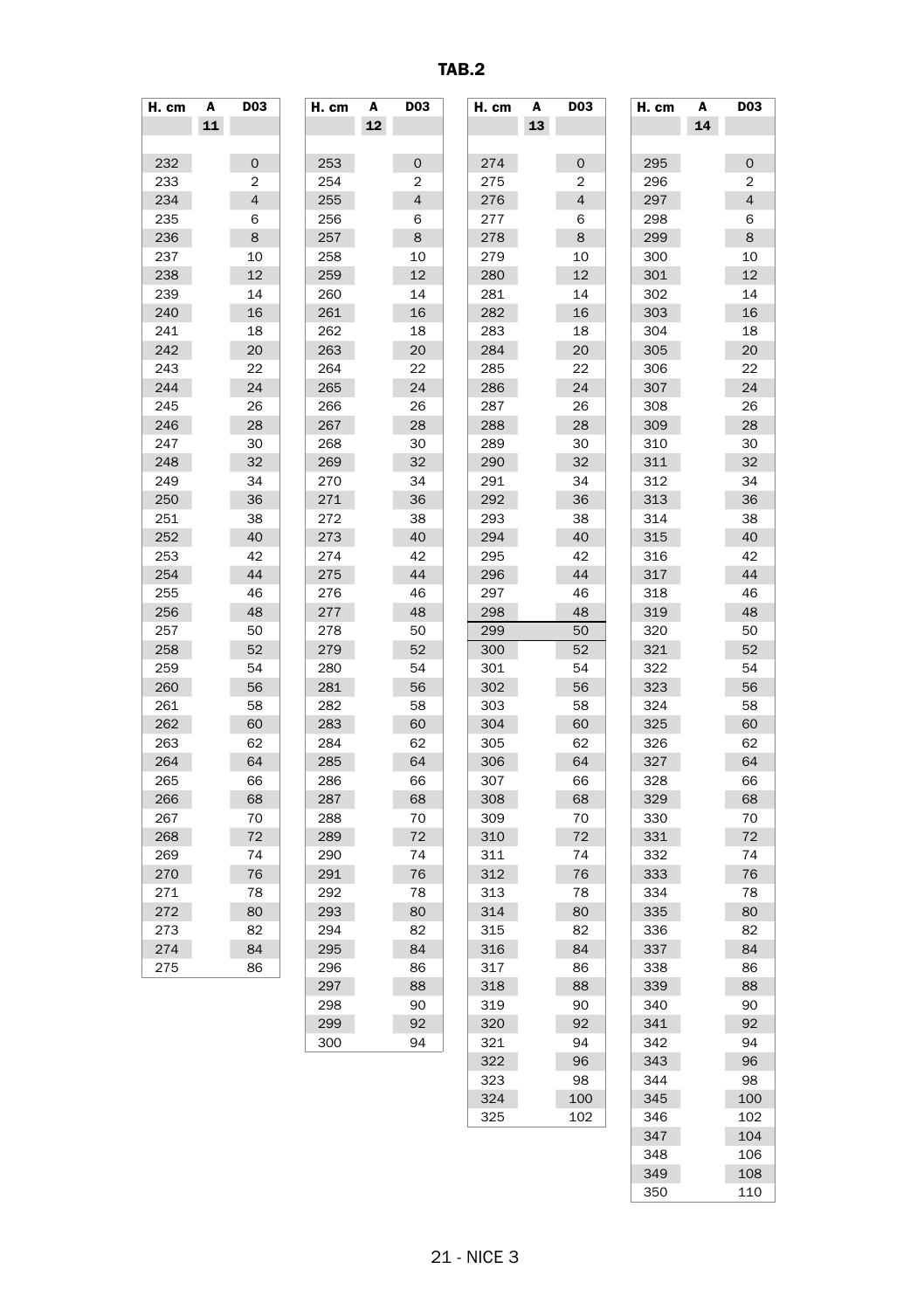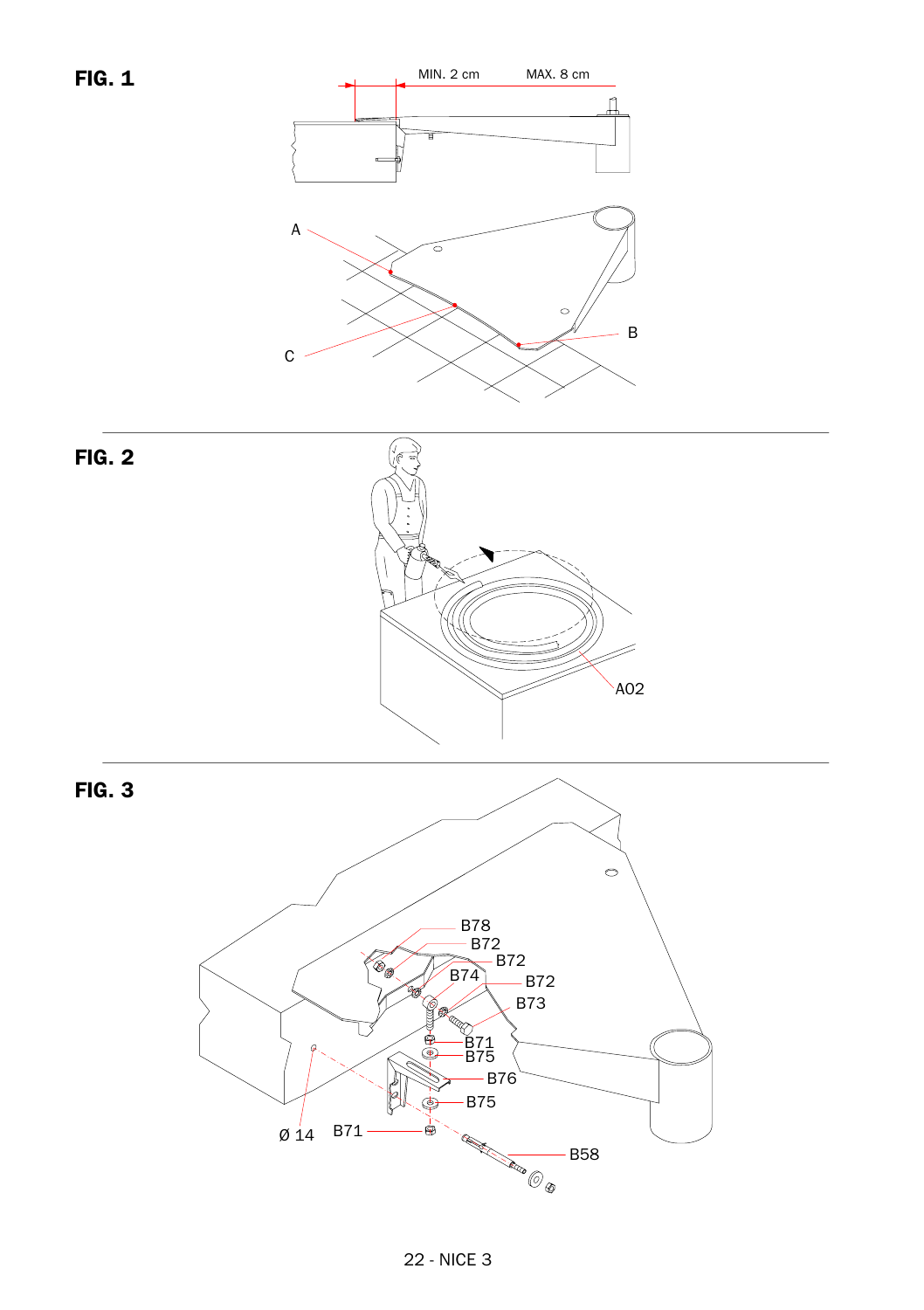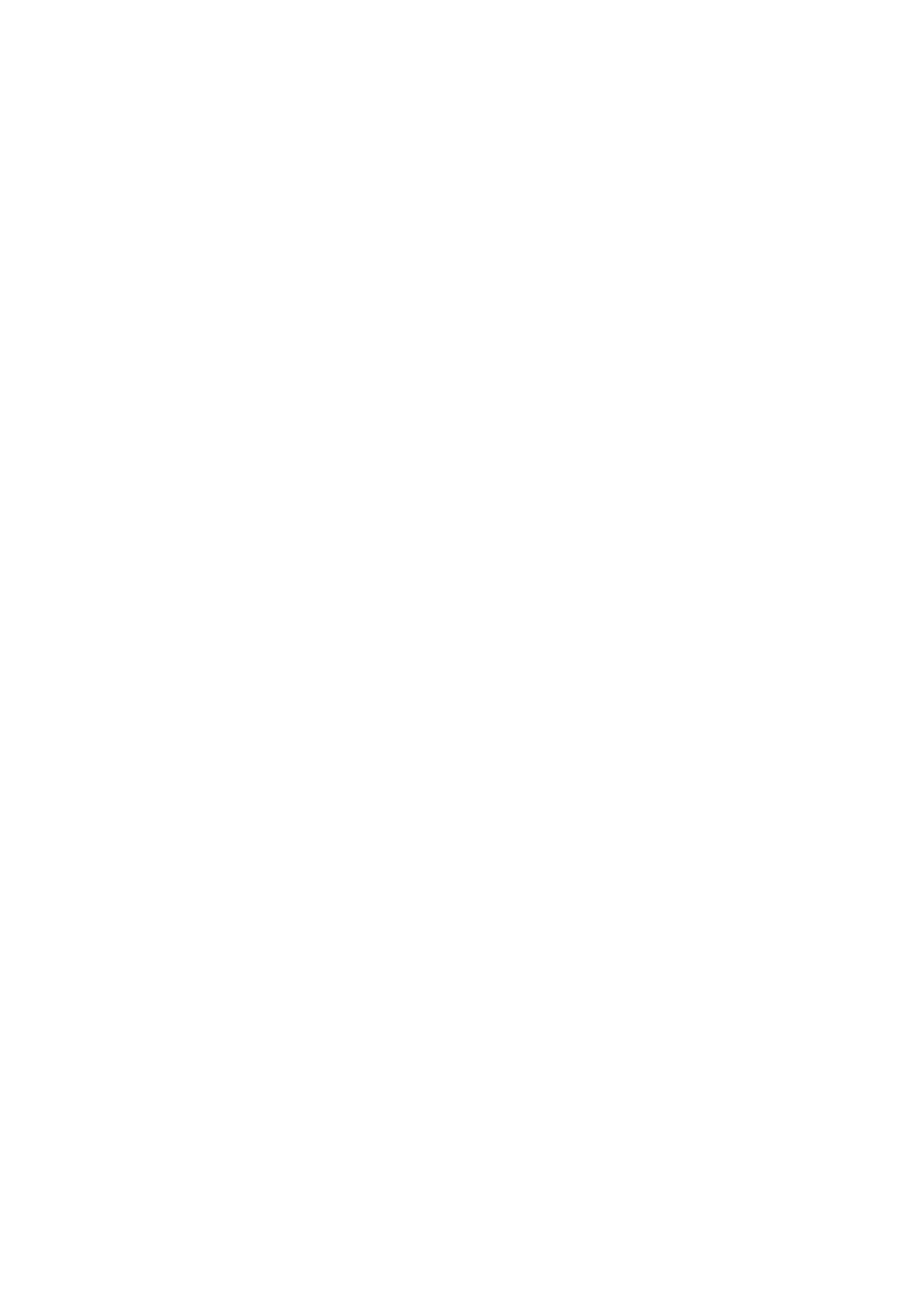

Italiano DATI IDENTIFICATIVI DEL PRODOTTO English PRODUCT DETAILS Français DONNÉES D'IDENTIFICATION DU PRODUIT Deutsch PRODUKTEIGENSCHAFTEN Español DATOS DE IDENTIFICACIÓN DEL PRODUCTO Português DADOS DE IDENTIFICAÇÃO DO PRODUCTO Nederlands IDENTIFICATIE VAN HET PRODUCT Polski DANE IDENTYFIKACYJNE PRODUKTU **Русский** ИДЕНТИФИКАЦИОННЫЕ ДАННЫЕ ТОВАРА Svenska PRODUKTDETALJER Dansk PRODUKTETS IDENTIFIKATIONSDATA Norsk PRODUKTINFORMASJON Suomi TUOTTEEN TUNNISTETIEDOT

# nice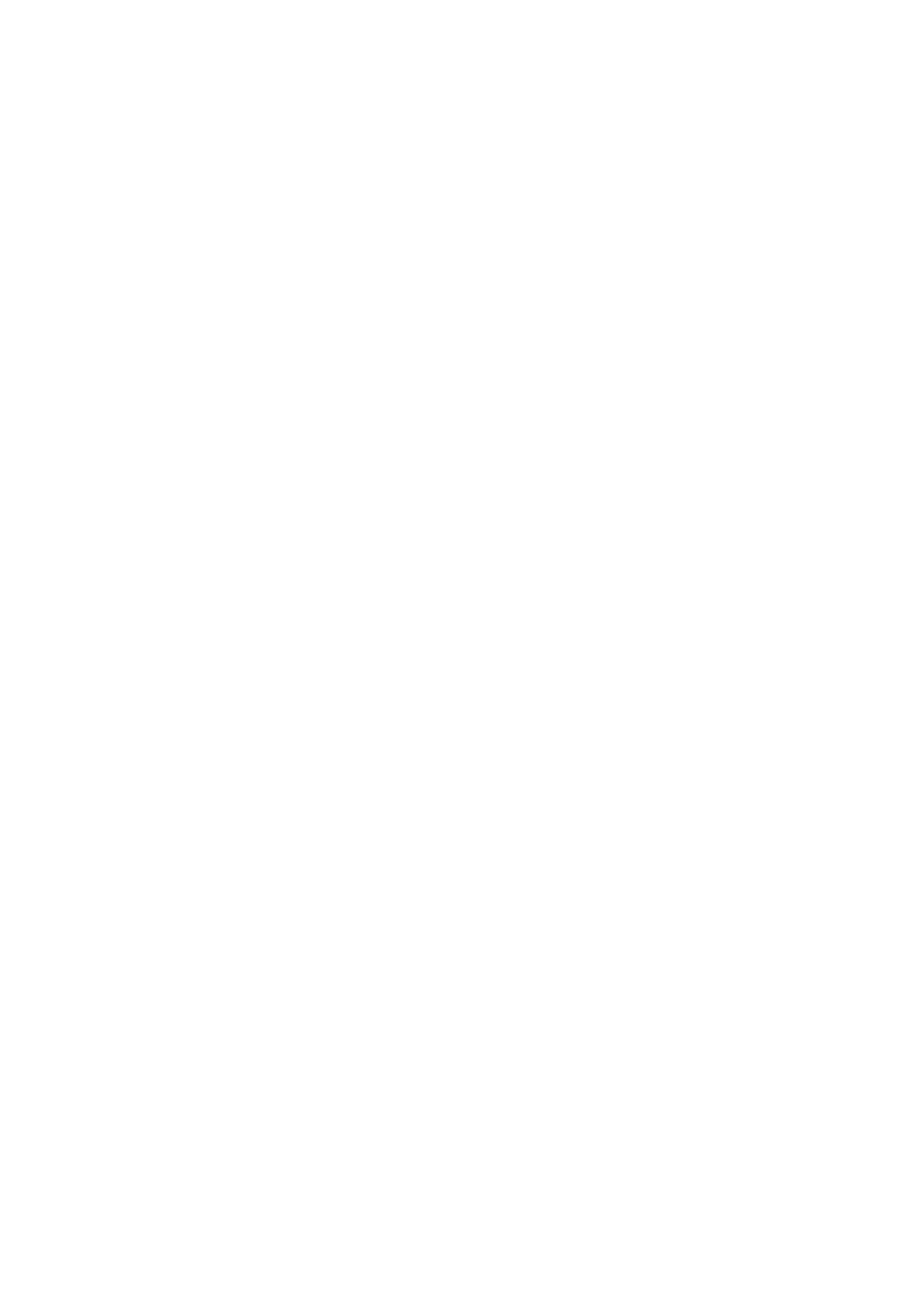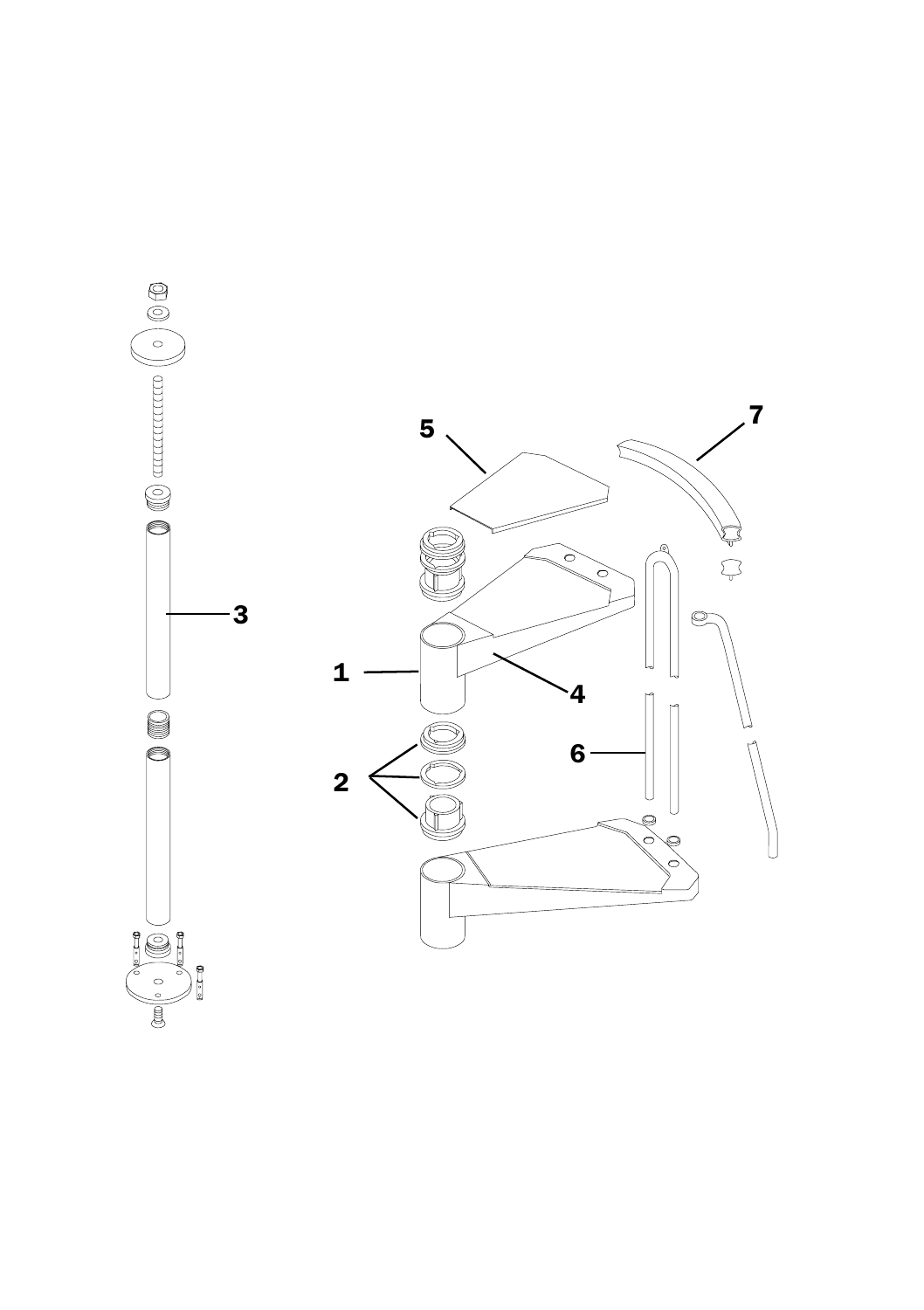#### dati identificativi del prodotto

denominazione commerciale: NICE 3 tipologia: scala a chiocciola a pianta tonda

#### materiali impiegati

#### **STRUTTURA**

descrizione compressi sul palo (3) centrale modulare materiali distanziali: Fe 370 spessori: nylon palo: Fe 370 zincato finitura distanziali: verniciatura a forno con polveri epossidiche

#### GRADINI

# descrizione

gradini (4) in metallo circolari impilati sul palo (3) centrale corredati da un pannello (5) antiscivolo ed antiusura materiali gradini: lamiera Fe 370 pannello antiscivolo: polipropilene

finitura

gradini: verniciatura a forno con polveri epossidiche

RINGHIERA

#### descrizione

composta da colonnine (6) in metallo a U rovesciata, fissate ai gradini (4), e da un corrimano (7) di PVC materiali colonnine: Fe 370 corrimano: PVC finitura colonnine: verniciatura a forno con polveri epossidiche

#### PULIZIA E MANUTENZIONE OBBLIGATORIA

Eseguire la pulizia della scala alla prima comparsa di Clean the treads as soon as dirt spots and dust macchie di sporco e depositi di polvere e periodicamente deposits appear and at least every 6 months using almeno ogni 6 mesi con panno morbido inumidito in a soft cloth moistened with water and specific nonacqua e detergenti specifici non abrasivi ed aggressivi. abrasive and non-aggressive detergents. NEVER NON usare mai pagliette abrasive o in ferro. Pulire use abrasive scourers. After cleaning, thoroughly ed asciugare accuratamente dopo il lavaggio con un dry the surfaces with a microfibre cloth to remove panno in microfibra al fine di eliminare gli aloni del the haloes that form because of the limestone in calcare presente nell'acqua. Dopo circa 12 mesi dalla the water. Approximately 12 months from the date data di installazione, controllare il serraggio della of installation, check tightness of the screws of<br>viteria dei vari componenti. Al verificarsi di qualsiasi the various components. Should even the smallest minimo malfunzionamento è obbligatorio effettuare malfunction occur, it is obligatory to immediately and una manutenzione straordinaria, da eseguire subito e professionally carry out extraordinary maintenance. a regola d'arte.

#### PRECAUZIONI D'USO

Evitare usi impropri e non consoni al prodotto. Avoid any improper use that is not in accordance Eventuali manomissioni o installazioni non rispondenti with the product. Possible violations or installations alle istruzioni del produttore possono inficiare le which don't comply with the providers instructions can conformità prestabilite del prodotto

## EN)

#### product details

trade name: NICE 3 type: spiral round staircase

#### materials used

## **STRUCTURE**

composta da distanziali (1) in metallo (saldati composed of metal spacers (1) (welded to the al gradino) e spessori (2) in plastica impilati e treads) and plastic spacers (2) stacked and description compressed on the modular central pole (3) materials spacers: Fe 370 plastic spacers: nylon central pole: Fe 370 galvanised finish spacers: epoxy powder coated in furnace

## TREADS

description round metal treads (4) stacked on the central pole (3) with non-slip and hard-wearing panel (5) materials treads: Fe 370 plate non-slip panel: polypropylene finish treads: epoxy powder coated in furnace

#### RAILING

description composed of upside down U-shaped metal balusters (6) secured to the treads (4) and a PVC handrail (7)<br>materials balusters: Fe 370 handrail: PVC finish balusters: epoxy powder coated in furnace

#### OBLIGATORY CLEANING AND MAINTENANCE

#### USE PRECAUTION

invalidate the agreed product conformities.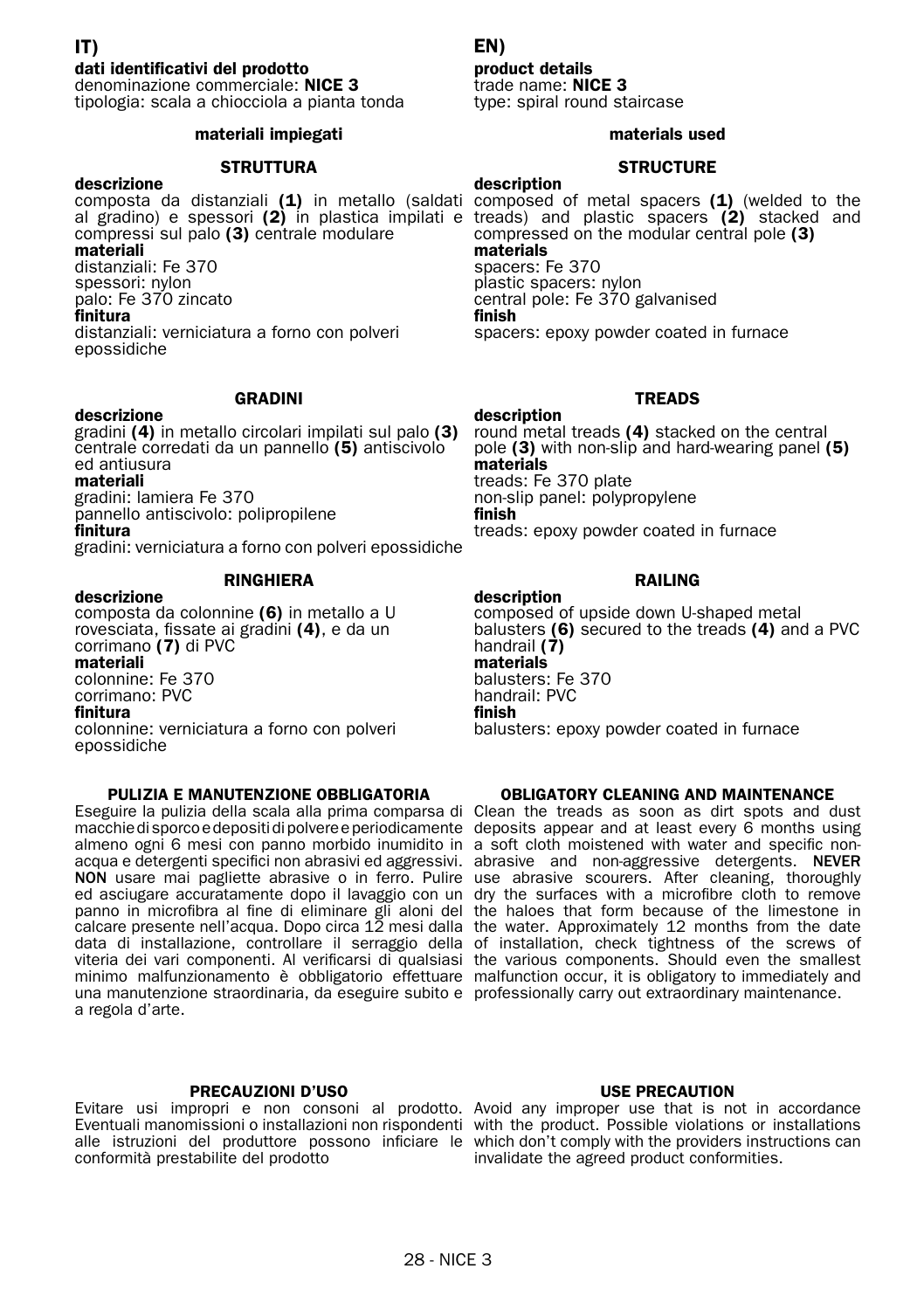## FR)

#### données d'identification du produit

denomination commerciale : NICE 3 typologie : escalier helicoïdal à plan rond

#### matériaux employés

#### **STRUCTURE**

description composée d'entretoises (1) en métal (soudées aux marches) et de cales (2) en plastique empilées et compressées sur le pylône (3) central modulaire

#### matériaux

entretoises : Fe 370 cales : nylon pylône : Fe 370 galvanisé

#### finition

entretoises : peinture à chaud avec poudres époxy

#### **MARCHES**

#### description

marches circulaires (4) en métal empilées sur le pylône (3) central équipées d'un panneau (5) antidérapant et anti-usure

matériaux

marches : tôle Fe 370

panneau antidérapant : polypropylène

finition

marches: peinture à chaud avec poudres époxy

#### GARDE-CORPS

#### description

composé de colonnettes (6) en u renversé en métal fixées aux marches (4) et d'une main courante (7) en PVC matériaux colonnettes : Fe 370 main courante : PVC

#### finition

colonnettes : peinture à chaud avec poudres époxy

#### NETTOYAGE ET MAINTENANCE OBLIGATOIRE

Nettoyer les marches dès que des taches de saleté ou des dépôts de poussière apparaissent ; effectuer également un nettoyage périodique, tous les 6 mois, à l'aide d'un chiffon doux, humecté d'eau et de détergents spécifi ques non abrasifs et non agressifs. NE JAMAIS utiliser de la paille de fer abrasive. Après lavage, nettoyer et essuyer soigneusement avec un chiffon en microfi bre, afin d'éliminer les auréoles provoquées par le calcaire contenu dans l'eau. Environ 12 mois après la date d'installation, contrôler le serrage des vis des différents composants. À la moindre défaillance, il est obligatoire d'effectuer immédiatement une maintenance corrective, dans les règles de l'art.

#### PRECAUTION D'UTILISATION

Eviter l'utilisation impropre et non conforme au produit. D'éventuelles alterations ou installations non correspondantes aux instructions du producteur peuvent invalider les conformités préetablies du produit.

#### DE)

#### Produkteigenschaften

Handelsbezeichnung: NICE 3 Typ: runde Spindeltreppe

#### verwendete Materialien

#### **STRUKTUR**

**Beschreibung** besteht aus Distanzhülsen (1) aus Metall (mit der Stufe verschweißt) und aufeinandergelegten und an der modulierten Zentralspindel (3) angepressten Distanzringen (2) aus Plastik Materialien

#### Distanzhülsen: Fe 370

Distanzringe: Nylon Spindel: Fe 370 feuerverzinkt Ausführung

Distanzhülsen: Ofenlackierung mit Epoxydharzpulver

#### **STUFFN**

**Beschreibung** runde, auf der Zentralspindel (3) aufgelegte und mit rutschfester Platte (5) mit Abnutzschutz versehene Metallstufen (4) Materialien Stufen: Blech Fe 370 rutschfeste Platte: Polypropylen Ausführung

Stufen: Ofenlackierung mit Epoxydharzpulver

#### GELÄNDER

Beschreibung besteht aus an den Stufen (4) befestigten Metallsäulen (6) in Form eines umgedrehten U-s und einem Handlauf (7) aus PVC Materialien

Geländersäulen: Fe 370 Handlauf: PVC Ausführung

Stäbe: Ofenlackierung mit Epoxydharzpulver

#### REINIGUNG UND VORGESCHRIEBENE INSTANDHALTUNG

Die Treppe sofort reinigen wenn Schmutzfl ecken und Staubansammlungen entstehen und sie mindestens alle 6 Monate mit einem weichen, mit Wasser und einem spezifischen, weder scheuernden, noch aggressiven Reinigungsmittel befeuchteten Lappen abzuwischen. NIEMALS scheuernde Eisenschwämme verwenden. Nach der Feuchtreinigung mit einem Mikrofasertuch sorgfältig nachtrocknen, um die Schlierenbildung durch kalkhaltiges Wasser zu vermeiden. 12 Monate nach der Montage das Anzugsmoment der Schrauben der verschiedenen Komponenten kontrollieren. Bei Auftreten einer noch so geringen Funktionsstörung muss unbedingt sofort eine fachgerechte außerordentliche Instandhaltung durchgeführt werden.

#### VORSICHTSMAßNAHMEN FÜR DIE ANWENDUNG

Die falsche und unangemessene Verwendung des Produkts vermeiden. Eventuelle Beschädigungen oder nicht der Montageanleitung des Herstellers gemässe Einrichtungen können die vorgegebene Produktkonformität für ungültig erklären.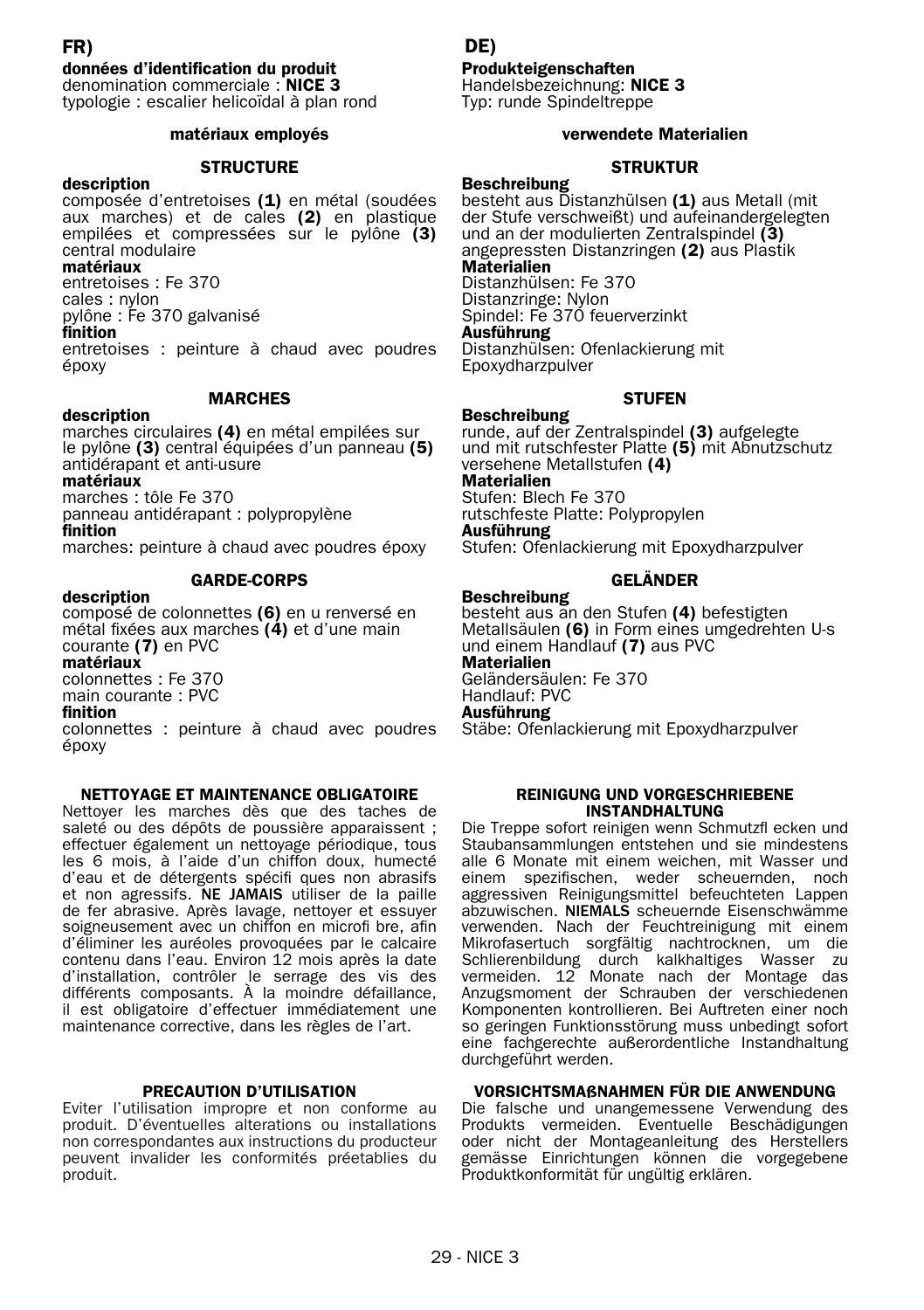#### datos de identificación del producto

denominación comercial: NICE 3 tipologìa: escalera de caracol de planta redonda

#### materiales empleados

#### **ESTRUCTURA**

descripción compuesta por distanciadores (1) de metal (soldados al peldaño) y espaciadores (2) de plástico apilados y comprimidos en el palo (3) central modular

#### materiales

distanciadores: Fe 370 espaciadores: nylon palo central: Fe 370 cincado acabado

distanciadores: barnizado en horno con polvos separadores: pintura no forno com pó epóxi epoxídicos

#### PELDAÑOS

#### descripción

peldaños (4) de metal circulares apilados en la descrição columna (3) central y provistos de un panel (5) degraus (4) em metal circulares, empilhados antideslizante y antidesgaste

#### materiales

peldaños: chapa Fe 370 panel antideslizante: polipropileno acabado peldaños: barnizado en horno con polvos epoxídicos

#### **BARANDILLA**

#### descripción

compuesta por barrotes (6) en forma de U descrição invertida de metal, fijados en los peldaños (4), y formada por colunas (6) em metal em U virado, un pasamanos (7) de PVC materiales

barrotes: Fe 370 pasamanos: PVC acabado

barrotes: barnizado en horno con polvos epoxídicos acabamento

#### LIMPIEZA Y MANTENIMIENTO OBLIGATORIO

Realizar la limpieza de la escalera en cuanto aparezcan manchas de suciedad y depósitos de Efetuar a limpeza da escada assim que surgirem polvo, y periódicamente al menos cada 6 meses, con manchas de sujidade e depósitos de pó e un paño suave humedecido en agua y detergentes periodicamente pelo menos a cada 6 meses com específicos no abrasivos ni agresivos. NO utilizar um pano macio humedecido em água e detergentes nunca lanas abrasivas o de hierro. Limpiar y secar específicos não abrasivos e agressivos. NUNCA usar nunca lanas abrasivas o de hierro. Limpiar y secar específicos não abrasivos e agressivos. NUNCA usar<br>bien después del lavado utilizando un paño de palha de aço ou esfregões abrasivos. Limpar e secar microfibra para eliminar las aureolas de cal dejadas cuidadosamente após a lavagem com um pano em por el agua. Transcurridos unos 12 meses desde la microfibra para eliminar os halos de calcário presentes fecha de instalación, comprobar que los tornillos que na água. Depois de aproximadamente 12 meses após fijan las distintas partes sigan bien apretados. Ante a data de instalação, verifique se os parafusos e as el menor defecto de funcionamiento, es obligatorio porcas das várias peças estão apertados. Em caso realizar un mantenimiento extraordinario según las de qualquer mínima avaria, é obrigatório efetuar reglas del arte.

#### PRECAUCIONES DE USO

Evitar usos impropios y no conformes con el producto. Eventuales manipulaciones o instalaciones que no Evite usos impróprios, não em conformidade, do cumplan con las instrucciones del fabricante pueden produto. Quaisquer alterações e instalações não menoscabar las cualidades certificadas en las correspondentes às instruções do fabricante podem pruebas de conformidad a las que previamente fue prejudicar as conformidades preestabelecidas para o sometido el producto.

#### PT)

#### dados de identificação do produto

denominação comercial: NICE 3 tipo: escada em caracol de planta redonda

#### materiais empregados

#### ESTRUTURA

descrição

formada por separadores  $(1)$  em metal (soldados ao degrau) e espessores (2) em plástico empilhados e comprimidos na coluna (3) central modular

#### materiais

separadores: Fe 370 espessores: nylon poste: Fe 370 galvanizado acabamento

#### **DEGRAUS**

sobre a coluna (3) central, acompanhados por um painel (5) anti-derrapante e anti-desgaste materiais degraus: chapa Fe 370 painel anti-derrapante: polipropileno acabamento

degraus: pintura no forno com pó epóxi

## BALAÚSTRE

fixadas aos degraus (4) e por um corrimão (7) em PVC materiais

#### colunas: Fe 370

corrimão: PVC

colunas: pintura no forno com pó epóxi

#### LIMPEZA E MANUTENÇÃO OBRIGATÓRIA

uma manutenção extraordinária, imediatamente e de acordo com as regras.

#### PRECAUÇÕES NO USO

produto.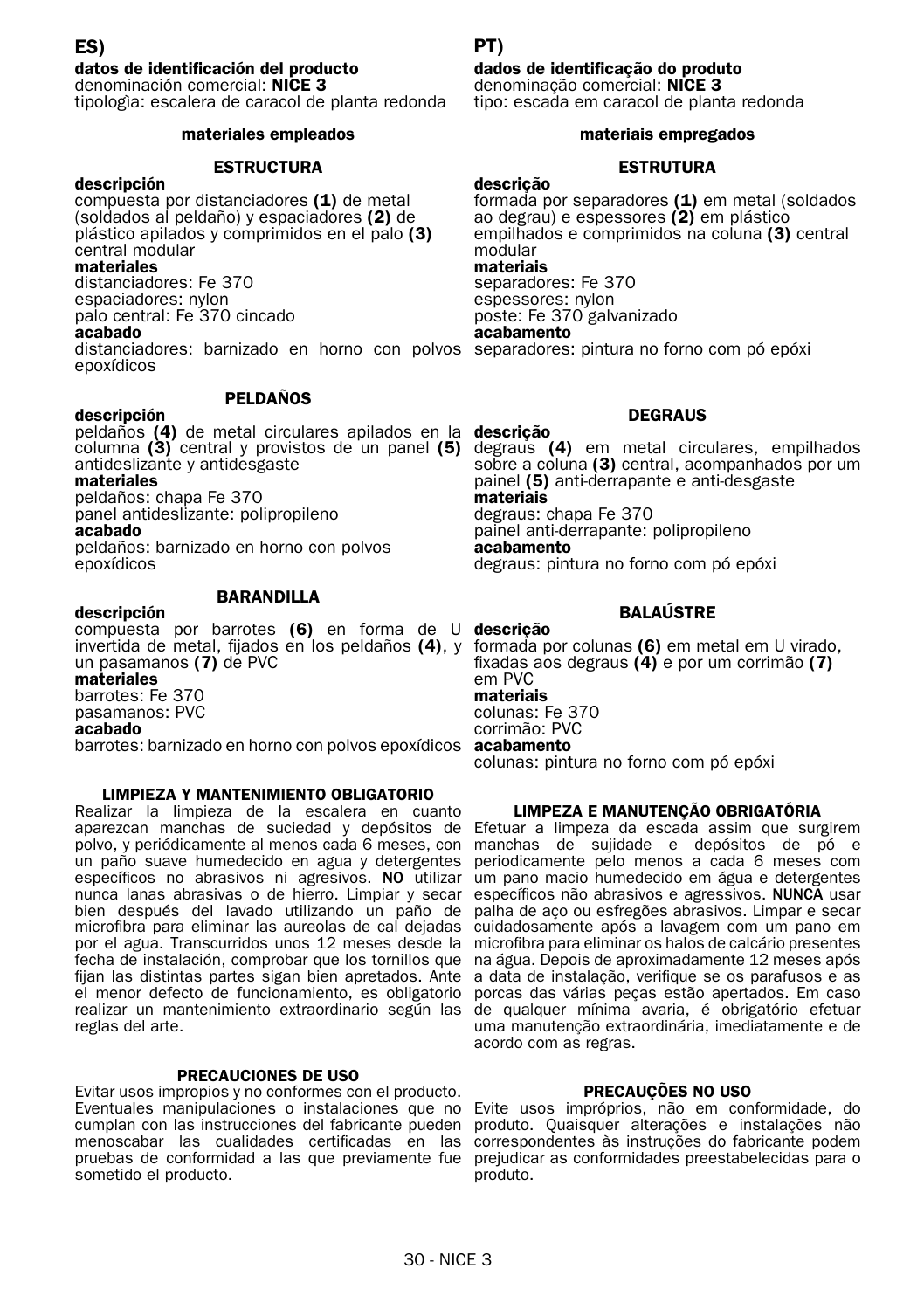identificatie van het product handelsaanduiding: NICE 3 type: ronde spiltrap NL)

#### gebruikte materialen

#### **CONSTRUCTIF**

beschrijving bestaande uit metalen afstandhouders (1) (aan de trede gesaldeerd) en plastic opvulringen (2) opeengestapeld en samengedrukt op de centrale montagepaal (3)

#### materialien

afstandhouders Fe 370 opvulringen: nylon paal: Fe 370 verzinkt uitvoering

afstandhouders: in oven uitgeharde epoxy poedercoatingr

#### TREDEN

#### beschrijving

metalen treden (4) gestapeld rond de centrale paal (3) voorzien van een antislippaneel (5) met roestbescherming

materialien

treden: staalplaat Fe 370 antislippaneel: polypropeen

#### afwerking

treden: in oven uitgeharde epoxy poedercoating

#### PORTALEN

#### beschrijving

bestaande uit metalen tussenbalusters (6) met omgekeerde U-vorm, bevestigd aan de treden (4), en uit een PVC handregel (7) materialien leuningstijlen: Fe 370 tussenbalusters: PVC uitvoering leuningstijlen: in oven uitgeharde epoxy poedercoating

#### REINIGING EN VERPLICHT ONDERHOUD

Maak de ladder met een zachte doek bevochtigd met water en specifieke, niet-schurende en nietagressieve reinigingsmiddelen schoon zodra de eerste vlekken en stofophoping zich voordoen. Verricht deze handeling elke 6 maanden. GEEN metaal- of schuursponsjes gebruiken. Na de reiniging schoonmaken en zorgvuldig met een microvezeldoek drogen om alle kalkvlekken te verwijderen. Controleer, na ongeveer 12 maanden na de installatiedatum, of het schroefwerk van de verschillende onderdelen nog goed vastzit. Verricht bij het kleinste gebrek onmiddellijk het buitengewone onderhoud volgens de technische normen.

#### VOORZORGSMAATREGELEN VOOR HET GEBRUIK

Vermijd onjuist en ongeschikt gebruik van het product. Eventuele handelingen of installaties die niet volgens de aanwijzingen van de producent zijn uitgevoerd, kunnen de vooraf bepaalde conformatie van het product wijzigen.

#### PL)

# **dane identyfikacyjne produktu** nazwa handlowa: NICE 3

typologia: schody kręte na planie koła

#### **użyte materiały**

#### **STRUKTURA**

**opis** złożona z metalowych przekładek (1) (zespawanych ze stopniem) <sup>i</sup> plastikowych podkładek (2) osadzonych <sup>i</sup> ściśniętych na centralnym słupie (3) modułowym **materiały** przekładki: Fe 370<br>podkładki: nylon słup: Fe 370 ocynkowany<br>**wykończenie**<br>przekładki: lakierowanie piecowe z zastosowaniem proszków epoksydowych

#### **STOPNIE**

opis<br>metalowe stopnie (4) nakładane okreżnie na słup (3) środkowy, wyposażone w panel (5)<br>przeciwpoślizgowy i zabezpieczający przez<br>zużyciem **materiały** stopnie: blacha Fe 370 panel przeciwpoślizgowy: polipropylen **wykończenie** stopnie: lakierowanie piecowe z zastosowaniem proszków epoksydowych

#### **PORĘCZ**

**opis** złożona z tralek (6) metalowych w kształcie odwróconej litery U, zamocowanych do stopni (4) i pochwytu  $(7)$  z PVC **materiały** tralki: Fe 370 pochwyt: PVC **wykończenie** tralki: lakierowanie piecowe z zastosowaniem proszków epoksydowych

#### **OBOWIĄZKOWE CZYSZCZENIE I KONSERWACJA**

Czyścić schody w razie pojawienia się pierwszych<br>plambrudu i osadów pyłu i okresowo, co najmniej raz na 6 miesięcy, przy użyciu miękkiej tkaniny zwilżonej<br>wodą i środkami czyszczącymi nieposiadającymi właściwości ściernych i żrących. **NIGDY** nie stosować zmywaków ściernych lub metalowych. Dokładnie<br>wyczyścić i po umycju wysuszyć tkaniną z mikrofibry w celu usunięciá śladów wapnia zawartego w<br>wodzie. Po około 12 miesiącach od daty montażu<br>skontrolować dokrecenie cześci złacznych różnych elementów składowych. W razie nawet najmniejszej<br>usterki, przeprowadzić konserwację nadzwyczajną, którą należy wykonać natychmiastowo i zgodnie z<br>zasadami sztuki.

#### **ZALECENIA DOTYCZĄCE UŻYTKOWANIA**

Unikać nieprawidłowego użytkowania wyrobu, niezgodnego z jego przeznaczeniem. Ewentualne naruszenia warunków gwarancji lub instalowanie niezgodne z instrukcją producenta mogą skutkować unieważnieniem założonych własności wyrobu.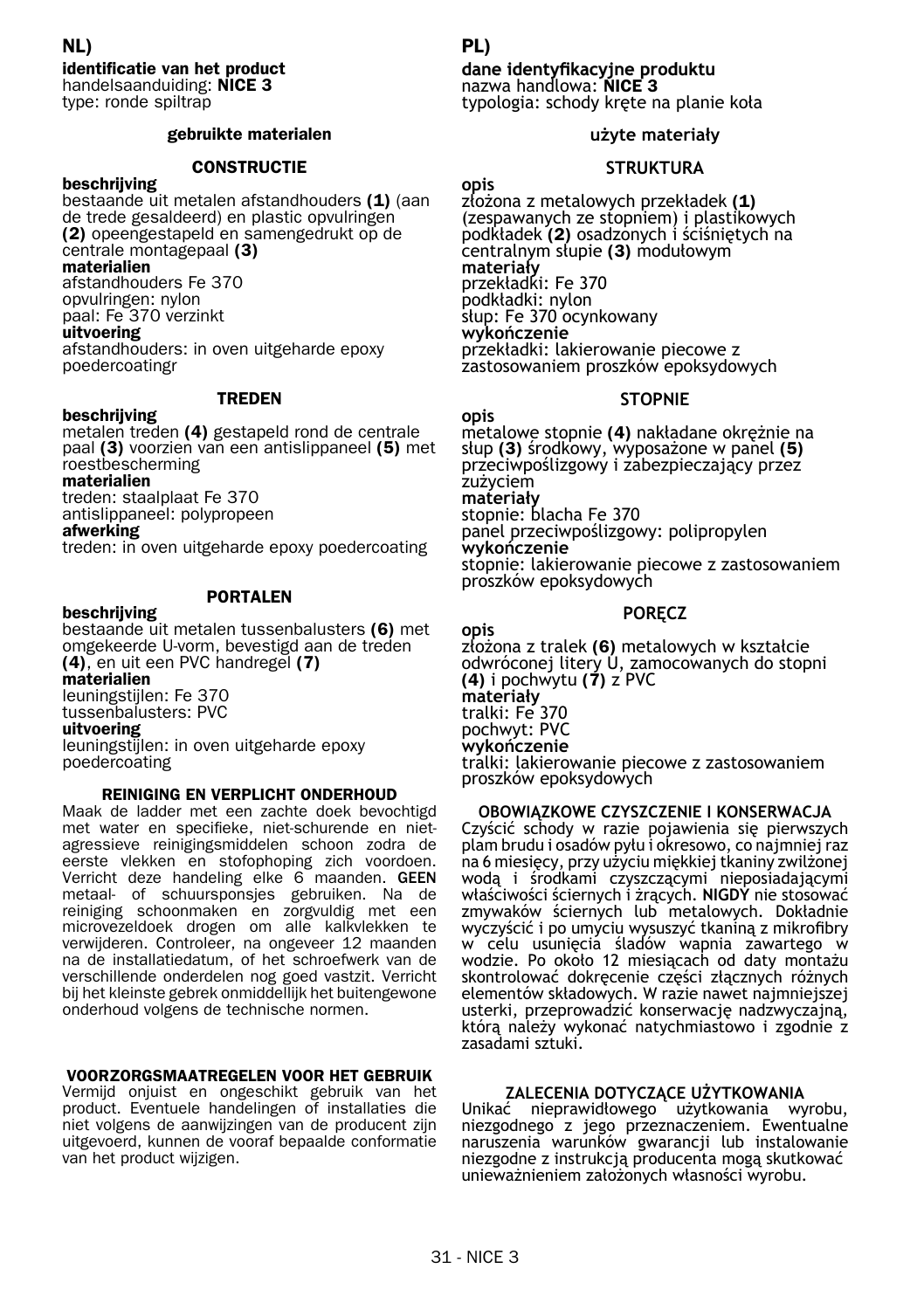# RU) SV)

**идентификационные данные товара** коммерческое название: NICE 3

тип: винтовая лестница с круглым основанием

#### **используемые материалы**

**КАРКАС<br>• описание<br>• состоит из распорных дистанционных втулок** (1) из металла, приваренных к ступени, и<br>прокладок (2) из пластика, приставленных и<br>прижатых к модульной центральной стойке (3)

**материалы**

распорные дистанционные втулки: Fe 370 прокладки: нейлон

центральная стойка: оцинкованное железо Fe 370

**отделка**

распорные дистанционные втулки: окрашивание эпоксидной порошковой краской<br>в камере напыления

# **СТУПЕНИ описание**

круговые ступени (4) из металла, прикрепленные к центральной стойке (3) и покрытые противоскользящим и<br>износоустойчивым полотном (5) **материалы**

ступени: листовое железо Fe 370

противоскользящее полотно: полипропилен **отделка**<br>ступени: окрашивание эпоксидной

порошковой краской в камере напыления

**ПЕРИЛА**<br>**описание**<br>состоит из металлических стоек (6) в форме перевернутой U, закрепленных к ступеням (4), и поручня (7) из ПВХ **материалы** стойки: Fe 370 поручень: ПВХ **отделка** стойки: окрашивание эпоксидной порошковой краской <sup>в</sup> камере напыления

**ОБЯЗАТЕЛЬНЫЕ ЧИСТКА И ОБСЛУЖИВАНИЕ** появлении пятен грязи и налетов пыли и регулярно, примерно каждые 6 месяцев, протирайте мягкой<br>влажной тряпкой со специальными моющими не абразивными и не агрессивными средствами.<br>**НИКОГДА НЕ** используйте абразивные или<br>металлические изделия. В ымойте и тщательно высушите после мойки тряпкой из микрофибры для удаления разводов извести, содержащейся в<br>воде. Через 12 месяцев после монтажа проверьте<br>плотность - затяжки - винтовых соединений - на<br>разных деталях. П ри выявлении какой-либо<br>минимальной - неисправности - обязатель минимальной неисправности обязательно<br>незамедлительно выполните экстренное обслуживание по правилам мастерства.

# **ПРЕДОСТОРОЖНОСТИ ПРИ ЭКСПЛУАТАЦИИ**

соответствующего типу продукции. С лучайные<br>повреждения или монтаж, выполненный не по инструкциям производителя, могут привести<br>к несоответствию продукции установленным<br>требованиям.

#### produktdetaljer

varunamn: **NIČE 3** typ: rund spiraltrappa

#### använt material

#### **KONSTRUKTIONEN**

beskrivning består av avståndsdelare (1) i metall (hopsvetsade med trappsteget) och avståndsbrickor (2) av plast som träs över mittpelaren (3) material avståndsdelare: Fe 370 avståndsbrickor: nylon mittpelare: Fe 370, galvaniserad ytbehandling

avståndsdelare: ugnslackering med epoxipulver

#### **STEG**

beskrivning undade trappsteg (4) av metall som träs över mittpelaren (3), försedda med halk- och slitskydd

#### (5) material

trappsteg: plåt Fe 370 halkskydd: polypropen

ytbehandling

trappsteg: ugnslackering med epoxipulver

#### RÄCKE

**beskrivning**<br>består av uppochnedvända U-formade<br>(6) i metall, monterade på räckesståndare  $(6)$  i metall, monterade trappstegen (4), och en handledare (7) i PVC material

räckesståndare: Fe 370

handledare: PVC

#### ytbehandling

räckesståndare: ugnslackering med epoxipulver

#### NÖDVÄNDIG RENGÖRING OCH UNDERHÅLL

Rengör trappan vid första smutsfläck eller när damm samlas, och regelbundet minst var 6:e månad. Rengör med en trasa fuktad med vatten och lämpligt rengöringsmedel som inte är slipande eller frätande. Använd ALDRIG slipande svampar eller stålull. Rengör och torka noggrant efter rengöring med en mikrofiberduk för att undvika kalkfläckar från vattnet. Kontrollera åtdragningen av skruvarna för de olika komponenterna efter 12 månader. Vid varje typ av felfunktion är det obligatoriskt att utföra ett extra underhåll. Detta ska utföras omedelbart och på ett yrkesmannamässigt sätt.

#### ANVÄNDNINGSFÖRESKRIFTER

Undvik en felaktig eller olämplig användning av produkten. Eventuell manipulering eller installationer som inte sker enligt tillverkarens anvisningar kan leda till att de överensstämmelsekrav som har fastställts för produkten inte längre gäller.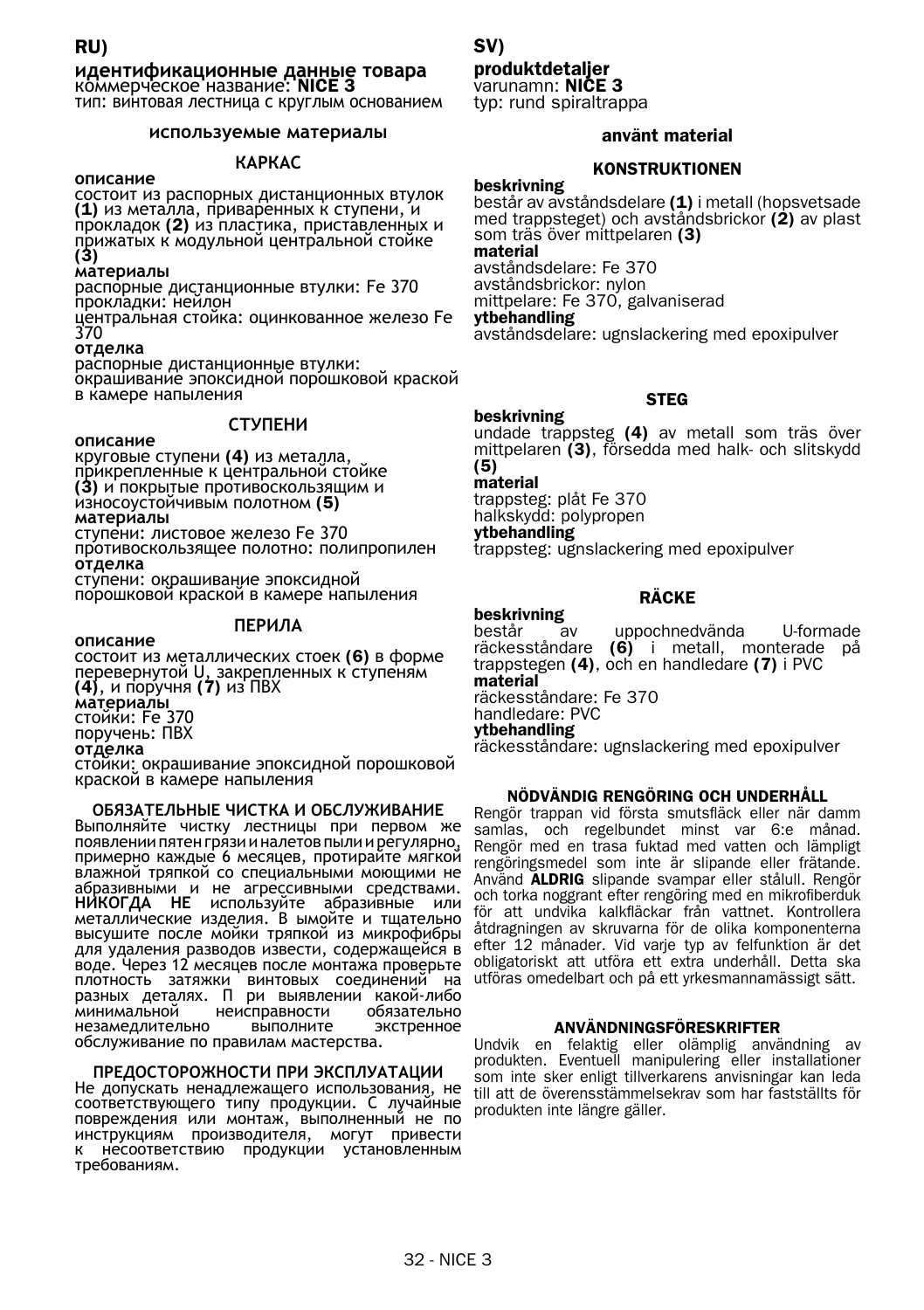#### DA) produktets identifikationsdata handelsbetegnelse: NICE 3

type: Vindeltrappe med rundt skema

#### brugte materialer

#### **STRUKTUREN**

beskrivelse strukturen består af afstandsstykker (1) i metal (svejset på trinnet) og plastikpakninger (2) indsat oven på hinanden og komprimeret på den midterste modulstolpe (3)

#### materialer

afstandsstykker: Fe 370 pakninger: nylon stolpe: Forzinket Fe 370 finish

afstandsstykker: Malet i ovn med epoxypulver

## TRIN

beskrivelse cirkulære metaltrin (4) indsat oven på hinanden på midterstolpen (3), forsynet med skridsikkert og slidbestandigt panel (5) materialer trin: Fe 370 stålplade skridsikkert panel: Polypropylen finish trin: Malet i ovn med epoxypulver

#### GELÆNDER

beskrivelse bestående af metalstolper (6) i form af<br>omvendt"U", fastsat på trinnene (4), og af et<br>håndgelænder i PVC (7) materialer stolper: Fe 370 håndgelænder: PVC finish stolper: Malet i ovn med epoxypulver

#### RENGØRING OG PÅBUDT VEDLIGEHOLDELSE

Trappen skal rengøres når de første tegn på tilsmudsning og af støvaflejringer fremkommer, og i hvert fald regelmæssigt for hver 6. måned med en blød klud vædet i vand og specifikke ikke ætsende eller aggressive rengøringsmidler. Der må ALDRIG bruges skure- eller stålsvampe. Rengør og tør omhyggeligt med en mikrofiberklud efter vask for at fjerne kalkaflejringerne, der findes i vandet. Efter ca. 12 måneder fra installationsdatoen, kontrolleres fikseringen på de forskellige komponenters skruer. I tilfælde af en hvilken som helst fejlfunktion, er det påbudt at udføre en ekstraordinær vedligeholdelse, der bør udføres omgående og i overensstemmelse med bedste praksis.

#### BRUGSHENVISNINGER

Undgå ukorrekt brug af produktet. Eventuelle fejlgreb eller installationer, som ikke er i overensstemmelse med producentens instruktioner, kan svække produktets fastsatte egenskaber.

#### NO)

## produktinformasjon

produktnavn: **NICE 3**<br>karakteristikk: spiraltrapp med sirkulært plan

#### produksjonsmaterialer

#### **STRUKTUR**

beskrivelse sammensatt av avstandsholdere (1) i metall (sveiset til trappetrinnet) og avstandsstykker (2) i plast, stablet lagvis og komprimert på modulens midtstolpe (3) materialer avstandsholdere: Fe 370 avstandsstykker: nylon stolpe: Fe 370 galvanisert finish avstandsholdere: ovnslakkert med epoksypulver

#### **TRAPPETRINN**

#### beskrivelse

sirkelformede trappetrinn (4) i metall stablet lagvis på midtstolpen (3) forsynt med sklisikkert og slitefast belegg (5) materialer trappetrinn: metallplate Fe 370 sklisikkert belegg: polypropylen finish trappetrinn: ovnslakkert med epoksypulver

#### REKKVERK

#### beskrivelse

sammensatt av omvendt U-formede spiler (6) i metall som er festet til trappetrinnene (4), og en håndløper (7) i PVC materialer spiler: Fe 370 håndløper: PVC finish spiler: ovnslakkert med epoksypulver

#### RENGJØRING OG NØDVENDIG VEDLIKEHOLD

Rengjør trappen straks det oppstår fl ekker eller støvansamlinger. Trappen må dessuten rengjøres jevnlig minst hver 6. måned med en myk klut fuktet med vann og spesielle milde rengjøringsmidler som ikke lager riper. Bruk IKKE regngjøringssvamper med slipeeffekt eller stålull. Skyll og tørk omhyggelig med en mikrofi berklut etter rengjøringen, slik at alle kalkholdige vannfl ekker fjernes. Kontrollere etter ca. 12 måneder fra installasjonen, at skruene i de forskjellige komponentene er korrekt strammet. Så snart man oppdager den minste funksjonsfeil må det utføres et forskriftsmessig ekstraordinært vedlikeholdsinngrep.

#### FORHOLDSREGLER VED BRUK

unngå uriktig og uegnet bruk av produktet. eventuelle endringer eller innstalleringer som ikke er i samsvar med produsentens anvisninger vil kunne medføre at de forhåndsdefinerte produktkonformitetene blir ugyldiggjort.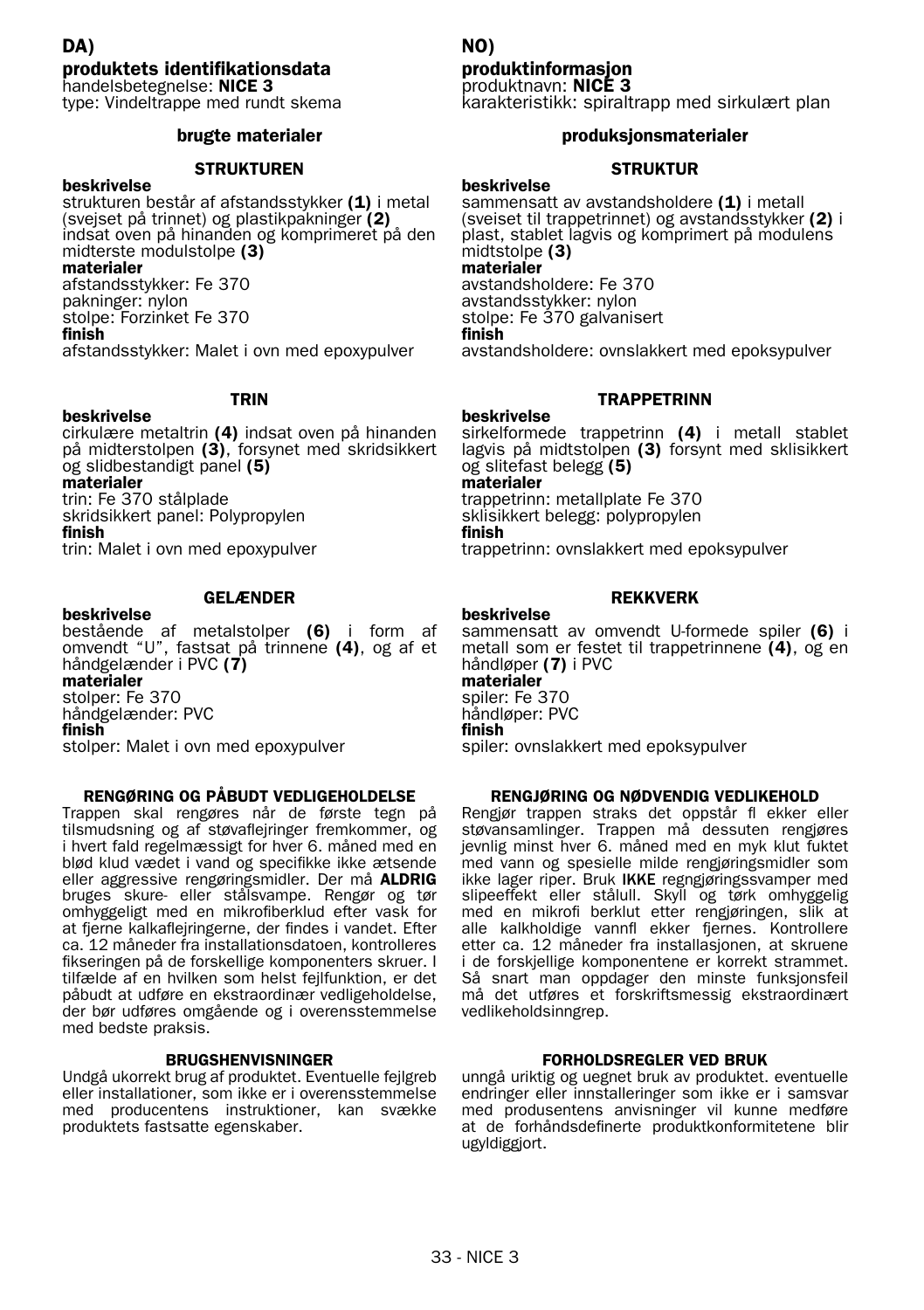## FI)

tuotteen tunnistetiedot

kaupallinen nimitys: NICE 3 porrastyyppi: kierreportaat, joissa pyöreä **pohjapiirros** 

#### käytetyt materiaalit

#### **RAKENTEESSA**

#### selostus

rakenteeseen kuuluu metalliset välikelevyt (1) (hitsattu askelmaan) sekä muoviset soviteosat  $(2)$ , jotka on pinottu ja puristettu modulaariseen keskipylvääseen (3) materiaalit välikelevyt: Fe 370 soviteosat: nailon pylväs: Fe 370, sinkitty pintakäsittely välikelevyt: epoksijauhemaalaus uunissa

#### ASKELMAT

selostus kaarevat metalliset askelmat (4), jotka on pinottu keskipylvääseen (3) ja varustettu liukumattomalla ja kulumattomalla paneelilla (5) materiaalit askelmat: rautalevy Fe 370 liukumaton paneeli: polypropeeni pintakäsittely askelmat: epoksijauhemaalaus uunissa

#### KAIDE

selostus rakenteeseen kuuluu metalliset käänteiset U-pystytolpat (6), jotka on kiinnitetty askelmiin (4), sekä PVC-käsijohde (7) materiaalit tolpat: Fe 370 käsijohde: PVC pintakäsittely tolpat: epoksijauhemaalaus uunissa

#### PAKOLLINEN PUHDISTUS JA YLLÄPITO

Huolehdi portaiden puhdistuksesta ensimmäisten likatahrojen tai pölyjäämien ilmestyessä sekä säännöllisin väliajoin vähintään joka 6. kuukausi liinalla, joka on kostutettu miedon hankaamattoman pesuaineen ja veden muodostamassa liuoksessa. ÄLÄ koskaan käytä hankaavia tai metallisia sieniä. Puhdista ja kuivaa huolellisesti pesun jälkeen mikrokuituliinalla, jotta poistetaan vesijäämien<br>aikaansaamat kalkkiläikät. Noin 12 kuukauden kuluttua asennuksesta tarkista, että kaikki eri osien ruuvit ja mutterit ovat tiukalla. Mikäli havaitaan pienikin toimintahäiriö, on pakollista suorittaa ennakoimaton huolto, välittömästi ja tarvittavat toimenpiteet kunnolla suorittaen.

#### VAROTUKSET

Vältä asiatonta käyttöä ja käyttöä, joka ei vastaa tuotteen käyttötarkoitusta. Mikäli tuotetta on muunneltu tai se on asennettu ohjeiden vastaisesti, saattaa tuotteen yhdenmukaisuus säädettyjen normien kanssa joutua vaaranalaiseksimität für ungültig erklären.